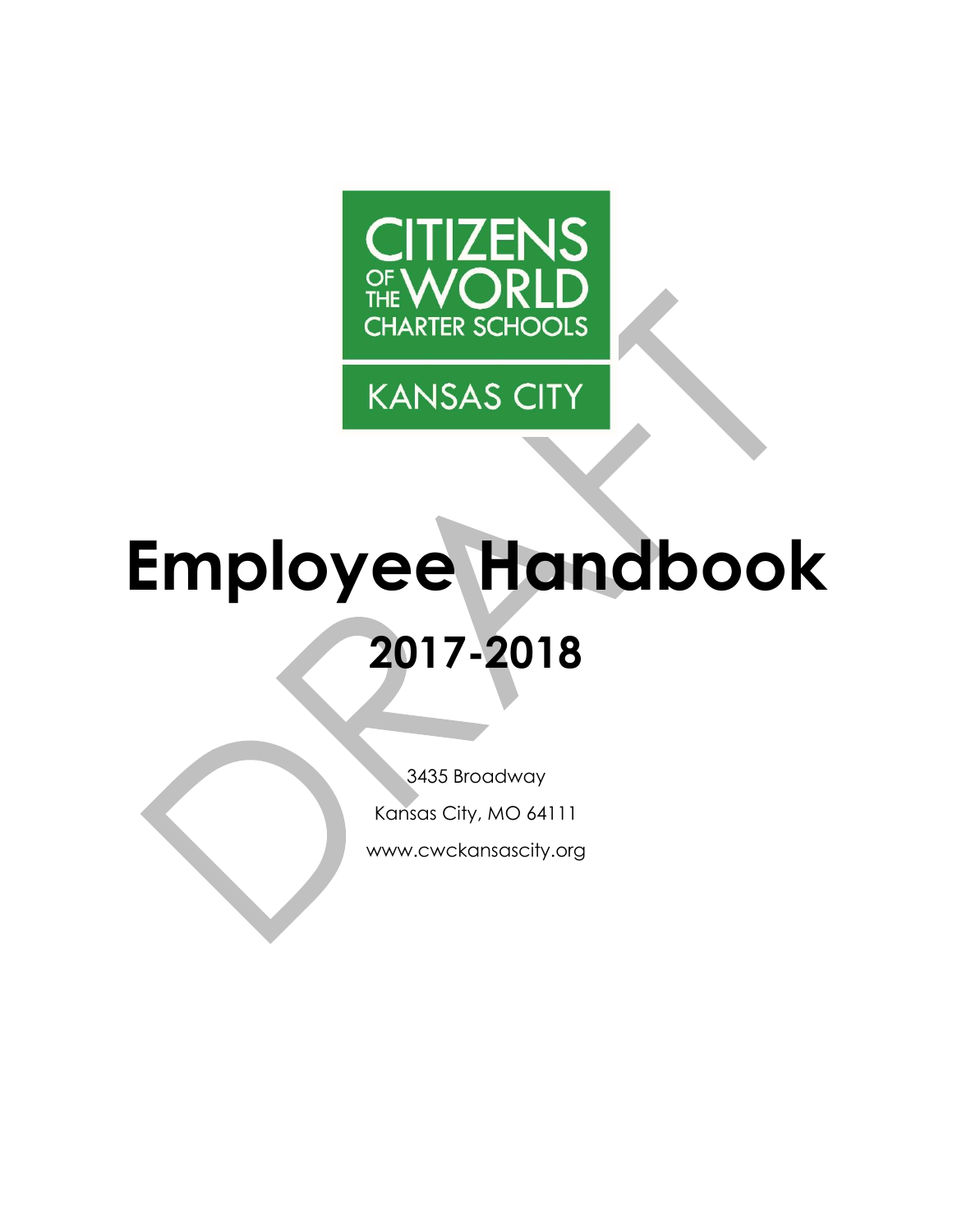# **Table of Contents**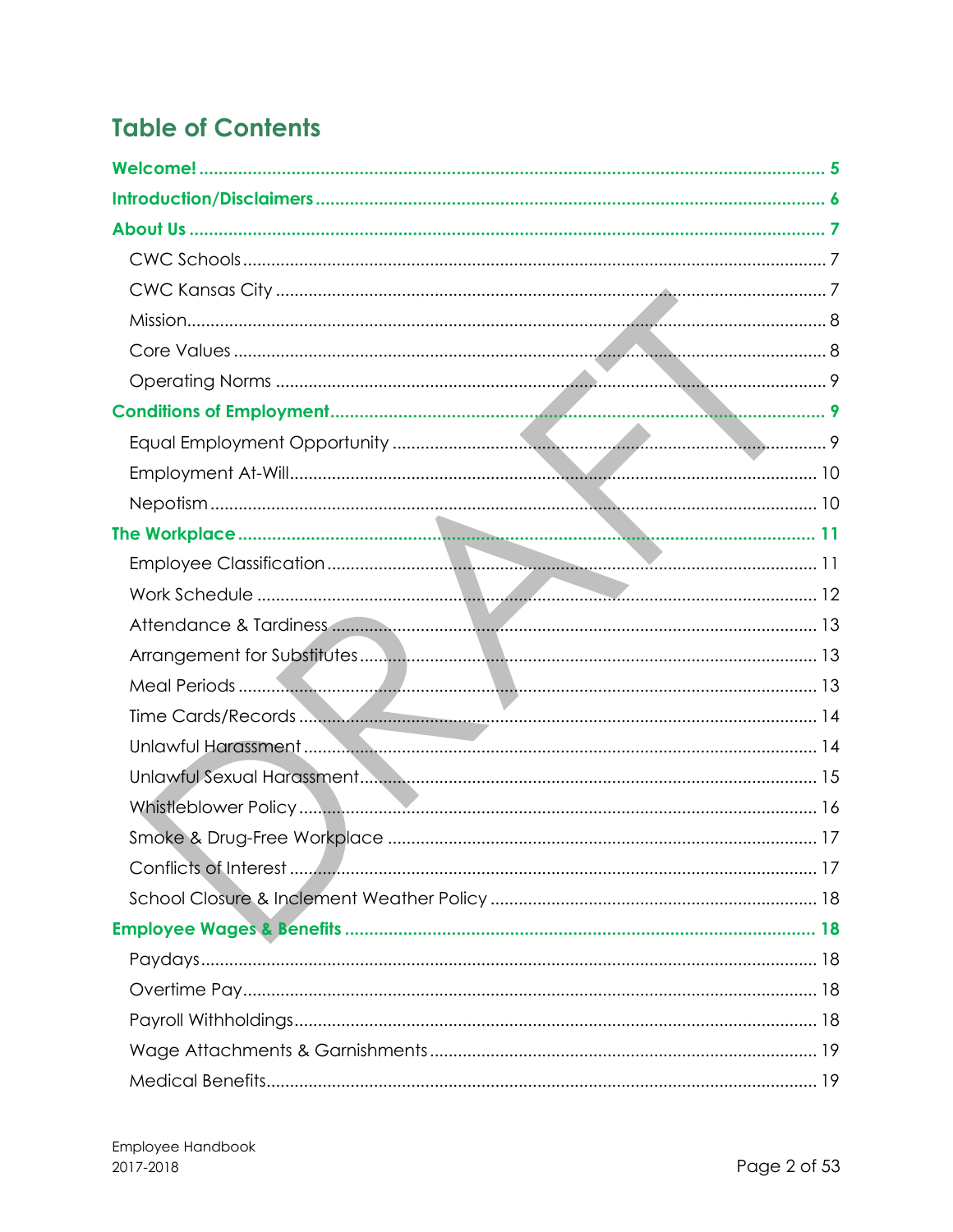| Unacceptable Staff/Student Behaviors (violations of this policy): 38           |  |
|--------------------------------------------------------------------------------|--|
| Unacceptable Staff/Student Behaviors without Parent & Supervisor Permission 38 |  |
|                                                                                |  |
|                                                                                |  |
|                                                                                |  |
|                                                                                |  |
|                                                                                |  |
|                                                                                |  |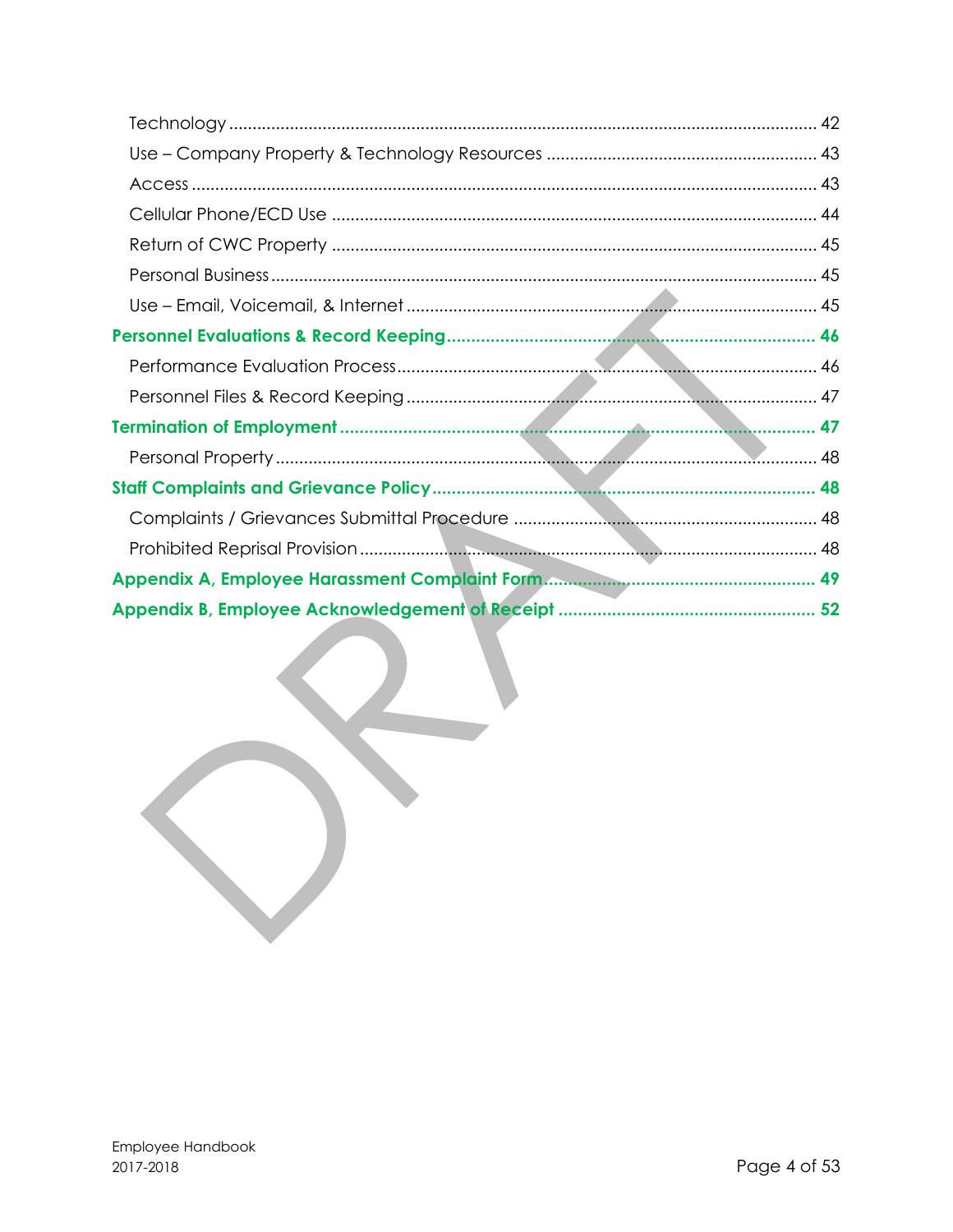# <span id="page-4-0"></span>**Welcome!**

Dear Citizens of the World Kansas City Faculty and Staff Team,

Citizens of the World Kansas City ("CWCKC") is fortunate to have you as the faculty and staff for the second year of our Midtown, KC school. You make CWCKC the strong organization that we are, focused on creating a challenging and joyful learning environment that builds connections and understanding for the children and families of this diverse community. Thank you for all that you do and all that you bring to our team.

This Handbook outlines the mission, core values, and policies that define the working relationships and processes of our CWCKC team. It is designed to provide you with an overview of our approach to our work and details about our employment guidelines. Although this Handbook is not intended to be an exclusive or comprehensive policies and procedures manual, we hope that it will serve as a useful reference document for all CWCKC employees throughout their employment here.

Please use this Handbook as a resource. If you ever have an idea about how to improve what is contained in this Handbook, your thoughts and suggestions are welcome. We look forward to our second year, 2017-2018, with all of you as we build Citizens of the World Kansas City together.

Sincerely,

Kristin L. Droege, Ph.D. Executive Director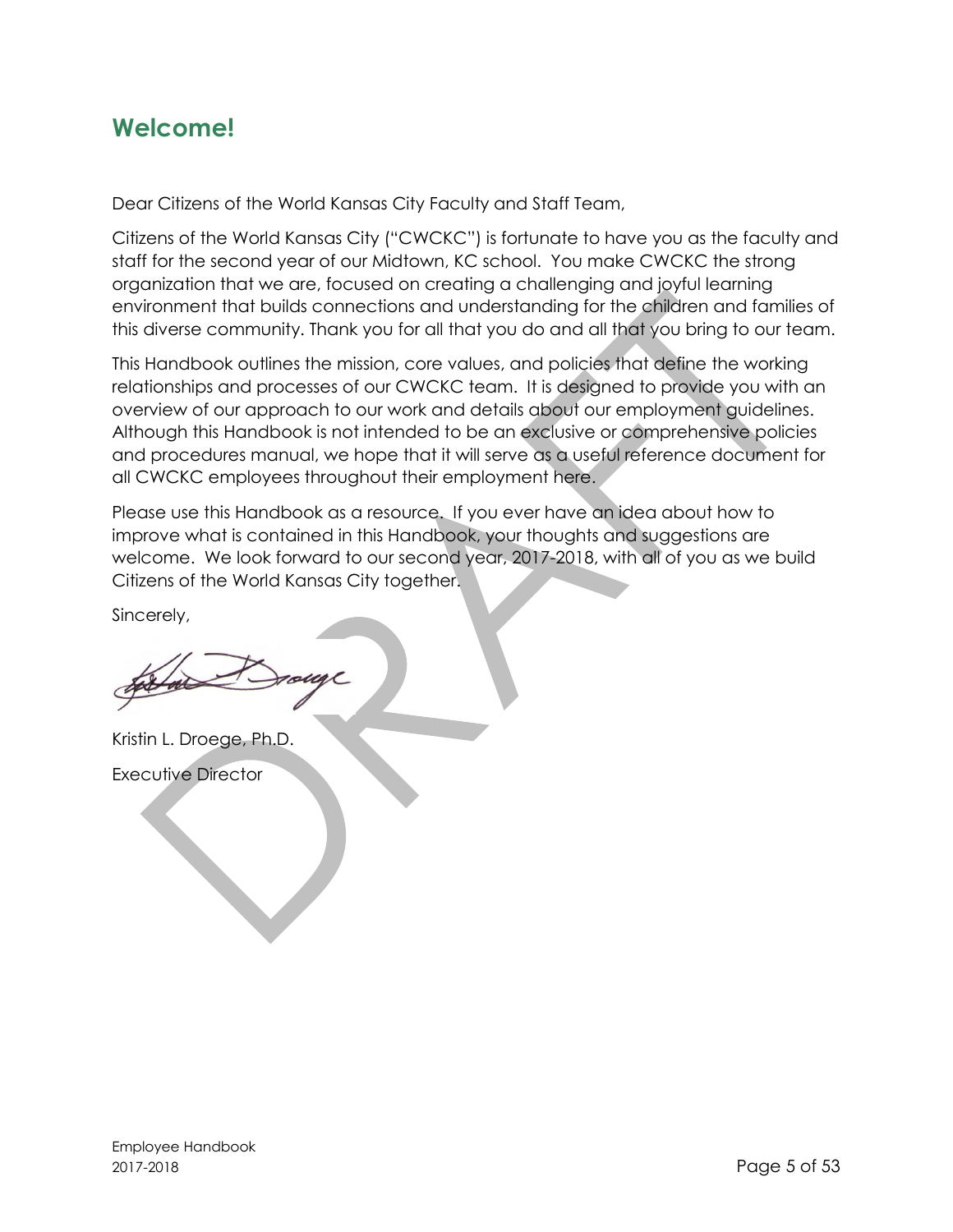# <span id="page-5-0"></span>**Introduction/Disclaimers**

The purpose of this Staff Handbook (the "Handbook") is to provide information regarding the Human Resource policies and procedures of Citizens of the World Kansas City ("CWCKC" or the "school"). We hope that the information will support you in your efforts to create an environment of growth, self-reflection, and joy as we achieve our mission together.

This Handbook is a guide; it is not meant to serve as a contract of employment, either express or implied, for any specific duration. Employment at CWCKC is at-will and can be terminated at any time without notice, with or without cause, by either the employee or the school.

CWCKC retains necessary flexibility in the administration of its policies, procedures and benefits. While this Handbook contains the employment policies and practices of the school in effect at the time of publication, CWCKC reserves full discretion to add to, modify, or eliminate provisions of this Handbook. CWCKC also reserves the right to interpret any of the provisions set forth in this Handbook in any manner it deems appropriate. This Handbook supersedes and replaces all previous personnel policies, practices, and procedures. Any written changes to the Handbook will be distributed to all employees. No verbal statements can in any way alter the provisions of this Handbook.

Additionally, employment and/or possession of this Handbook does not necessarily make employees eligible for the various benefits described herein. Employees may need to satisfy certain eligibility requirements before obtaining coverage. In some instances, state or federal laws may impose certain requirements in addition to those stated as school policy. In any situation where insurance or other benefit plans are concerned, the official plan documents and insurance contracts will always prevail over statements contained in this Handbook.

This Handbook is the property of CWCKC and it is intended for professional use and reference by its employees. Circulation of this Handbook outside of the school requires the prior written approval of the CWCKC Executive Director.

Lastly, employees must sign one copy of the acknowledgement form at the end of this Handbook, tear it out, and submit it to the Regional Office Manager This will provide verification that each employee has received this Handbook.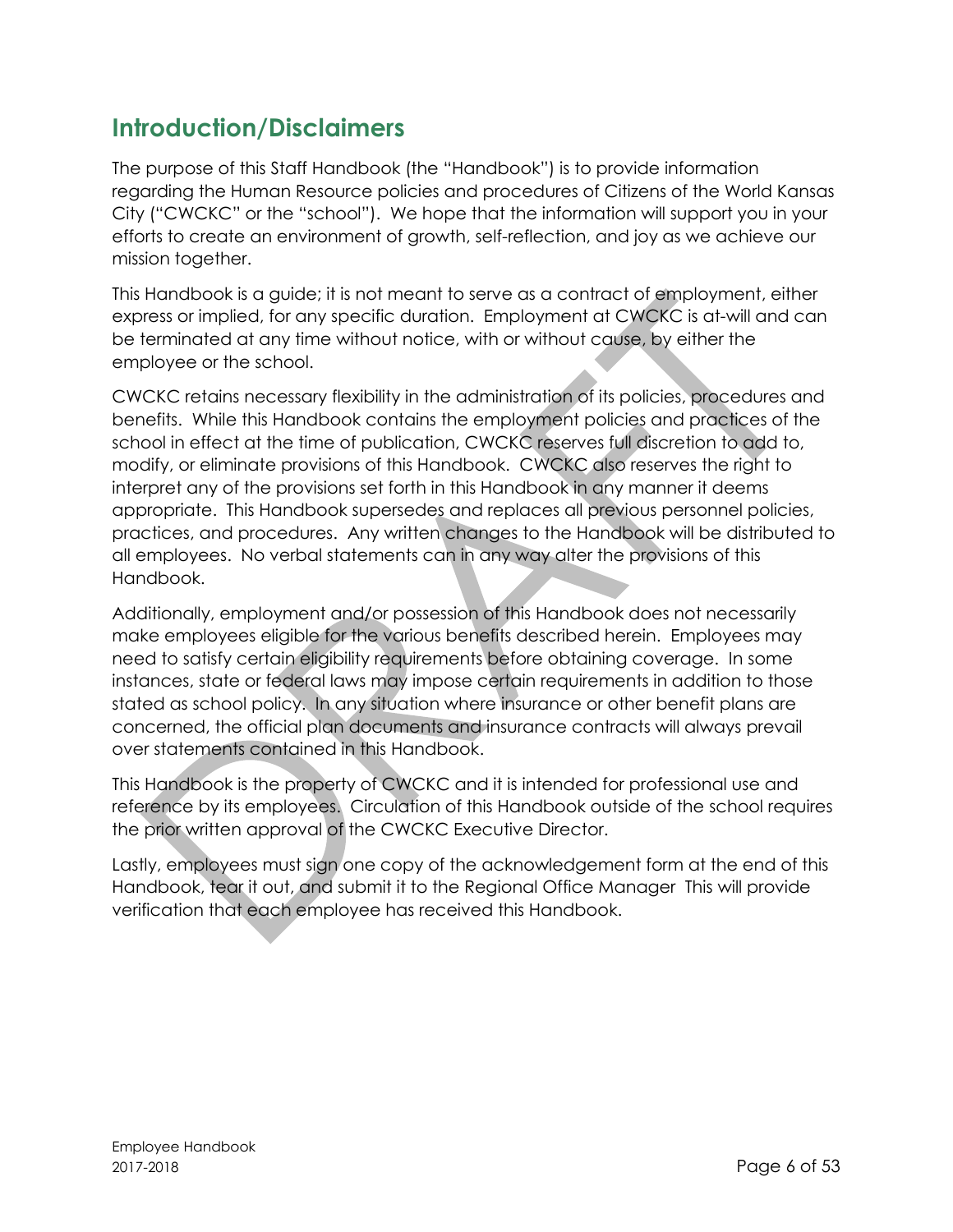# <span id="page-6-0"></span>**About Us**

## <span id="page-6-1"></span>**CWC Schools**

CWCKC is part of the Citizens of the World Charter Schools network of schools. Although CWCKC is an independent nonprofit organization, CWCKC partners closely with Citizens of the World Charter Schools (CWC Schools).

CWC Schools network is a non-profit organization that:

- 1) Enables individual CWC schools to access national resources and knowledge to supplement their good work, and
- 2) Ensures that while nearly all decisions affecting students are made at the local CWC school level, all schools adhere to fundamental CWC values: all students performing at high levels, children of all backgrounds learning together, and community building.

The mission of CWC Schools is to impact and expand the conversation about what an excellent education contains, requires, and accomplishes. CWC Schools aims to create a national network of high-achieving, community-based public schools that reflect the abundant socio-economic, racial, and cultural diversity of their surroundings.

For the 2017-18 school year, the CWC national network of schools will include CWC Los Angeles, CWC New York, and CWC Kansas City. Significant decision making (i.e. curriculum, staffing, budgeting, school/classroom materials, and professional development) occurs at the regional level. As a result, each CWC school may have unique characteristics since it reflects the values of its communities, parents, students, and teachers.

#### <span id="page-6-2"></span>**CWC Kansas City**

CWC Kansas City was born out of a grassroots effort led by Midtown Kansas City families, known as the Midtown Community School Initiative (MCSI). MCSI hoped to create high-performing, diverse neighborhood schools that would provide high-quality options for the growing number of families who wanted to stay and raise their children in Midtown. In September 2013, MCSI [issued a national request for proposals \(RFP\),](http://www.cwckansascity.org/files/Midtown_Community_School_initiative_RFP.pdf) soliciting partners with the capacity and willingness to launch and operate highperforming schools with a racially, culturally, and socioeconomically diverse student population.

Inspired by the vision of the MCSI families, Citizens of the World Charter Schools (CWC Schools) engaged with MCSI and, in November 2013 submitted a proposal to launch a K-12 school system in Midtown Kansas City. In February 2014, [MCSI selected CWC](http://www.cwckansascity.org/files/MCSI_CWC_Schools_Partnership_Letters.pdf)  [Schools](http://www.cwckansascity.org/files/MCSI_CWC_Schools_Partnership_Letters.pdf) as their partner organization. CWC Schools, a national not-for-profit network of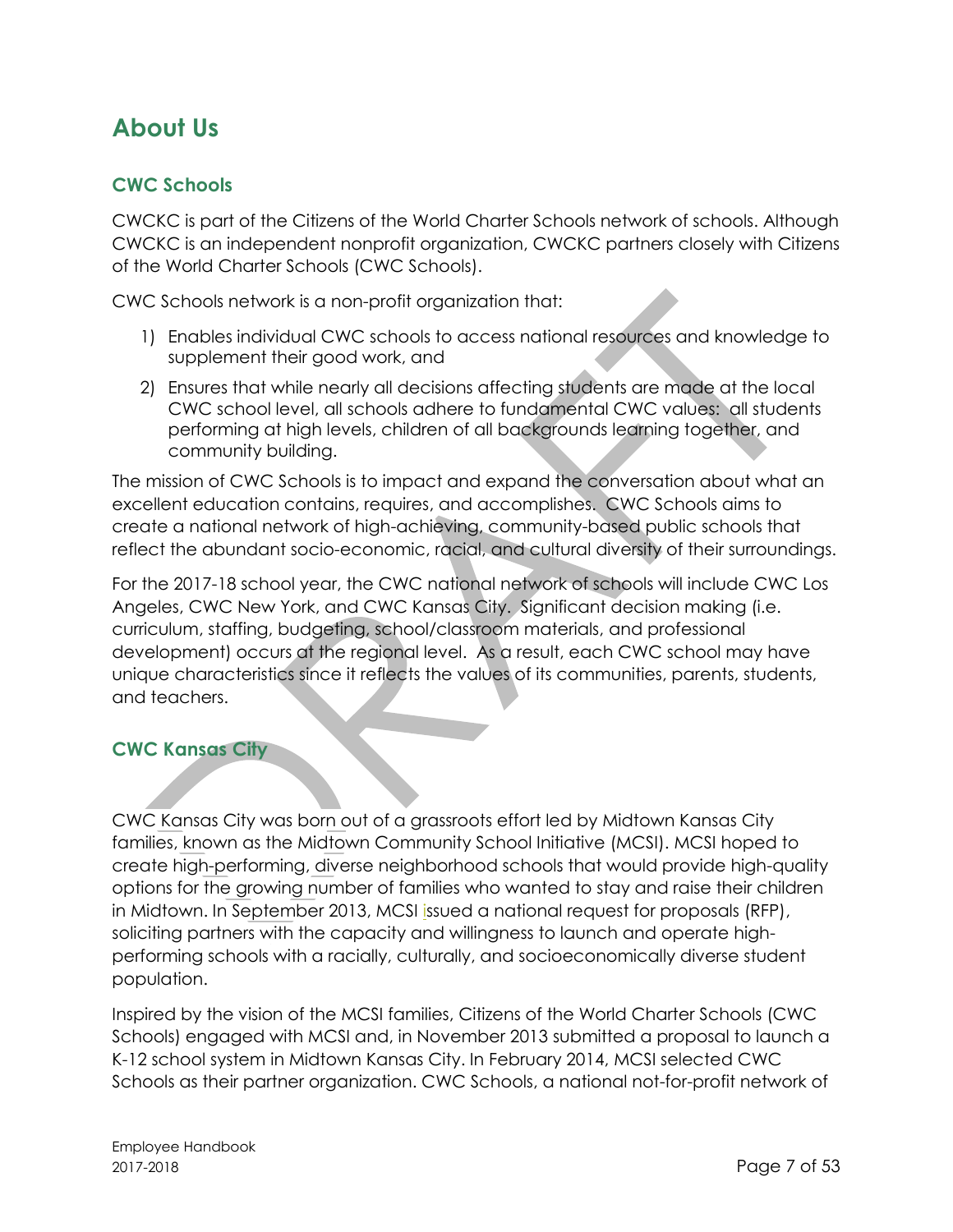diverse, academically rigorous, free public schools, MCSI found a partner aligned in purpose, values, and educational approach.

Following their initial discussions, both organizations understood that in order to launch a school, there needed to be deep and deliberate engagement with and outreach to a wide cross-section of the Midtown and larger Kansas City community. Together, CWC Schools and MCSI spent two years meeting with families and community organizations, paving the way for the launch of CWC Kansas City, [approved to open](http://www.cwckansascity.org/files/2014_through_2015_Media/State_OKs_new_midtown_KC_charter_School_KC_Star.pdf) by the Missouri State Board of Education on October 27, 2015.

## <span id="page-7-0"></span>**Mission**

The mission of CWCKC is to provide a socio-economically, culturally, and racially diverse community of students in the heart of Kansas City with an intellectually challenging, experiential learning environment that develops each individual student's confidence, potential, and individual responsibility as citizens of the world in which we live.

Our Schools:

- Prepare students to become citizens of the world in an ever-changing future
- Promote academic rigor and experiential learning to support and develop students' natural intellectual curiosity
- Embrace a constructivist, project-based learning approach
- Develop each student's potential to live as a learner, both in school and out
- Reflect, welcome, and celebrate the community's diversity
- Strengthen the bonds among members of the school community and beyond

# <span id="page-7-1"></span>**Core Values**

Excellence We demand lasting quality.

- Diversity We are better and stronger because of our differences.
- Authenticity We are our true selves in this work, and we are candid.
- Community We care deeply about people. We share and build partnerships. We celebrate, laugh, and seek joy, even in the tough times.
- Change We welcome the unknown, embracing the unexpected and new. We adapt to meet the ever-changing times. We find new ways.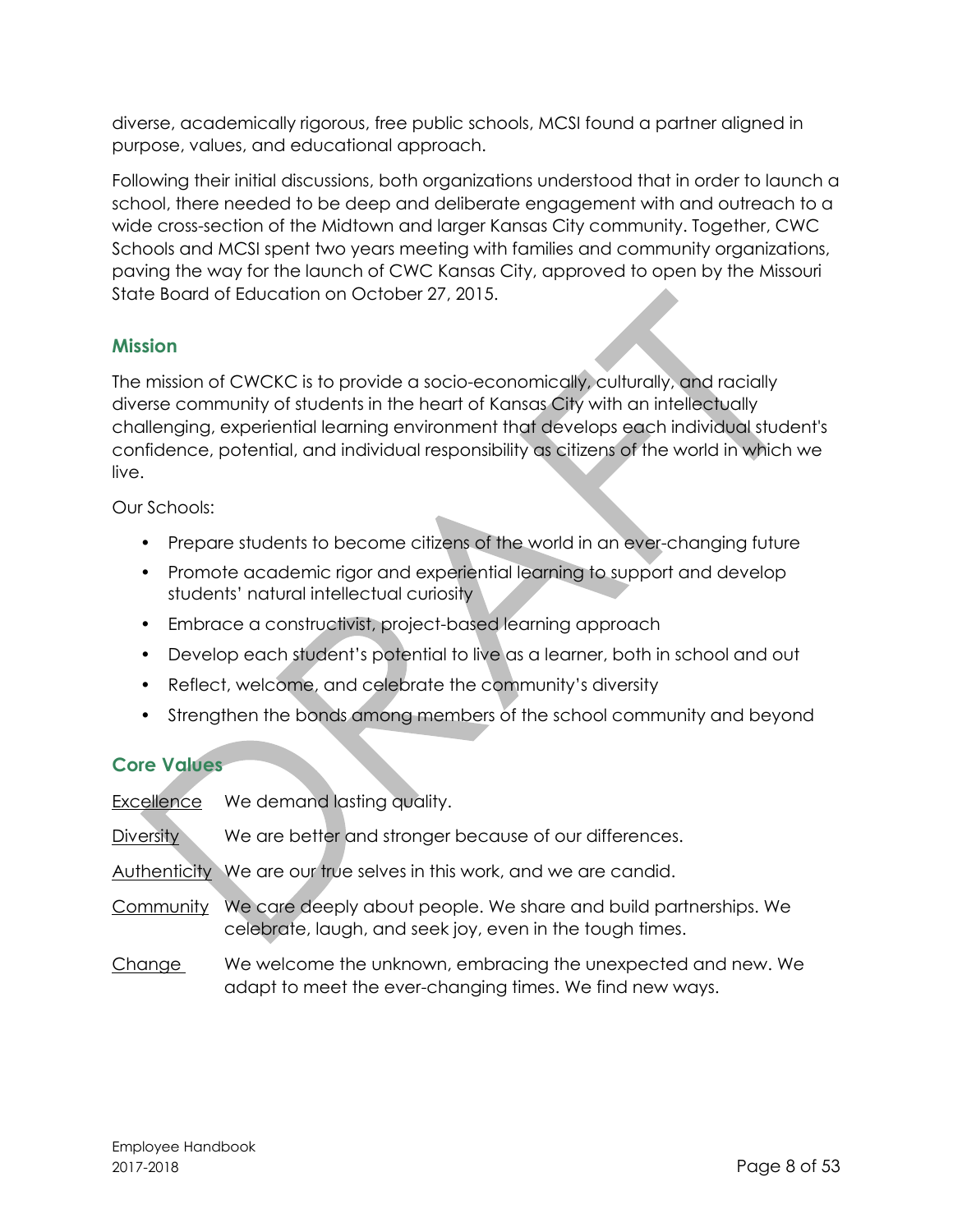# <span id="page-8-0"></span>**Operating Norms**

- We operate with generosity of spirit. We assume the best. We strive to be empathetic and compassionate.
- We operate with integrity. We align our beliefs with our actions. We don't shoot elephants.<sup>1</sup>
- We operate with humility. We are respectful. We engage with an understanding that our experiences and perspectives are limited.
- We operate with urgency and discipline. We know we can't wait, yet we respect that change takes time, care and thought.
- We operate as learners. We encourage vulnerability, poising ourselves for development and growth.
- We operate with curiosity. We ask, "How? Why? Why not?" When facing challenges, we self-manage by turning to wonder.
- We operate with the utmost professionalism. We do what we say we are going to do, when we say we are going to do it.

# <span id="page-8-1"></span>**Conditions of Employment**

# <span id="page-8-2"></span>**Equal Employment Opportunity**

CWCKC is an equal opportunity employer. It is the policy of the school to afford equal employment and advancement opportunity to all qualified individuals without regard to race, color, creed, gender (identity or expression), religion, marital status, domestic partner status, age, national origin or ancestry, physical or mental disability, medical condition (including cancer and genetic characteristics), genetic information, sexual orientation, military or veteran status, or any other consideration made unlawful by federal, state, or local laws. This policy extends to all employees and to all aspects of the employment relationship including the hiring of new employees, and the training, transfer, promotion, compensation, and benefits of existing employees.

To comply with applicable laws ensuring equal employment opportunities to qualified individuals with a disability, the school will make reasonable accommodations for the known physical or mental limitations of an otherwise qualified individual who is an applicant or an employee unless undue hardship would result.

 $\overline{a}$ 

<sup>1</sup> "Shooting an Elephant," an essay by George Orwell. First published in the literary magazine *New Writing* in the autumn of 1936.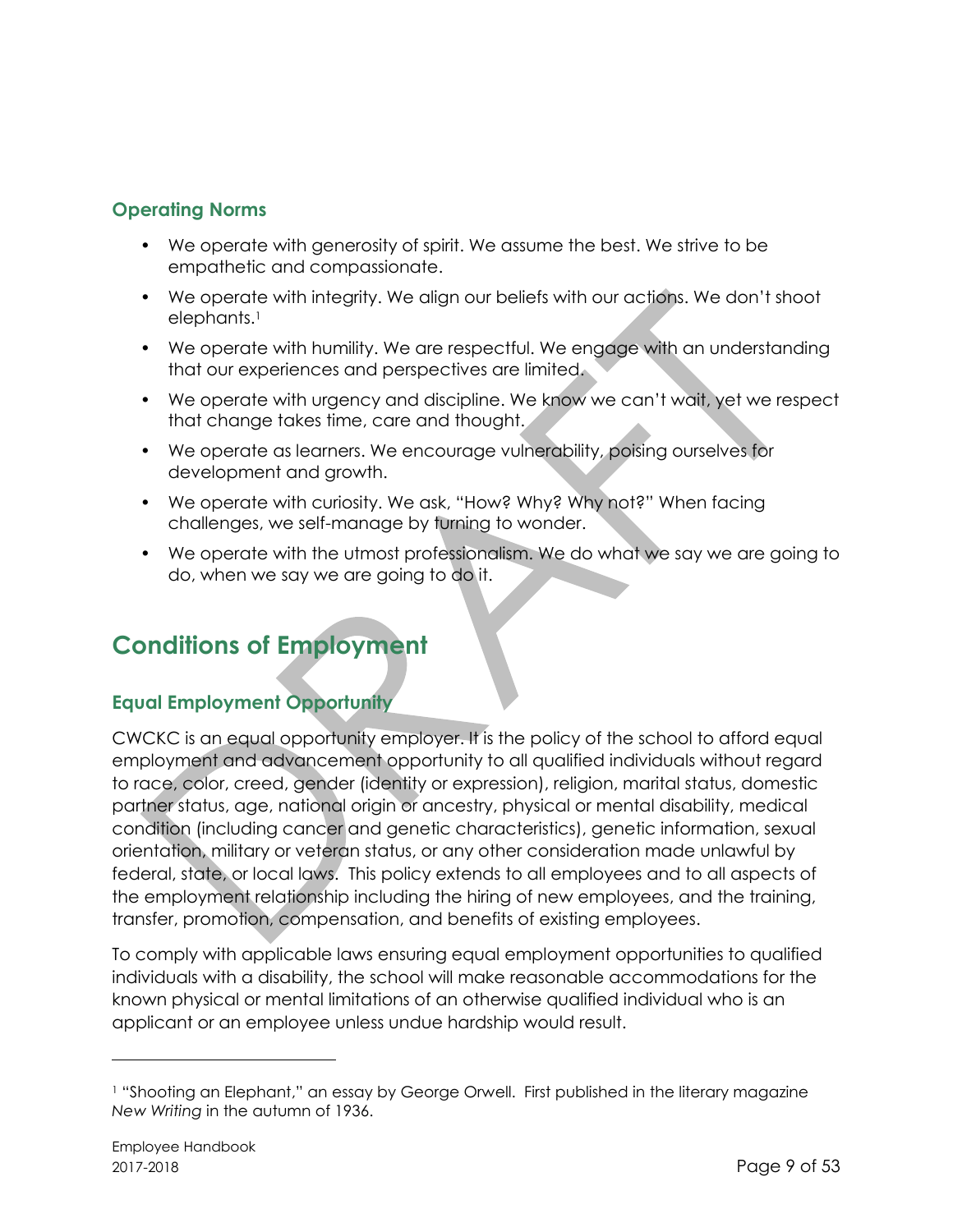## <span id="page-9-0"></span>**Employment At-Will**

Except if expressly stated otherwise by an employment contract, all employment at CWCKC is "at-will." Accordingly, employment is for no definite period and both the employee and CWCKC have the right to terminate employment at any time, for any reason, with or without cause, and with or without advance notice.

Nothing contained in this Handbook, employment application(s), school memoranda, or other materials provided to employees in connection with their employment shall require that school to "have cause" to terminate an employee or otherwise restrict the school's right to release an employee from their "at-will" employment with the school. Statements of specific grounds for termination set forth in this Handbook or elsewhere are not all-inclusive and are not intended to restrict the school's right to terminate at will. Further, none of these documents (whether singly or combined) nor any employment practices shall create an express or implied contract of employment for a definite period, nor an express or implied contract concerning any terms or conditions of employment.

No school representative, other than the Board of Directors or its designee, is authorized to modify this policy for any employee or to make any representations to employees or applicants concerning the terms or conditions of employment with the school that are not consistent with the school's policy regarding "at-will" employment.

Lastly, employees are asked to give at least thirty (30) days' notice to resign to ease disruption to the school's learning environment.

#### <span id="page-9-1"></span>**Nepotism**

The employment of relatives can cause various problems including but not limited to charges of favoritism, conflicts of interest, family discord and scheduling conflicts that may work to the disadvantage of both the agency and its employees. For the purposes of this policy the term "relative" shall include the following relationships: relationships established by blood, marriage or legal action. Examples include the employee's: spouse, mother, father, son, daughter, sister, brother, mother-in-law, father-in-law, sisterin-law, brother-in-law, son-in-law, daughter-in-law, stepparent, stepchild, aunt, uncle, nephew, niece, grandparent, grandson or cousin. The term also includes domestic partners (a person with whom the employee's life is interdependent and who shares a common residence) and, a daughter or son of an employee's domestic partner. It is the goal of the agency to avoid creating or maintaining circumstances in which the appearance or possibility of favoritism, conflicts or management disruptions exist. The agency may allow existing personal relationships to be maintained or employ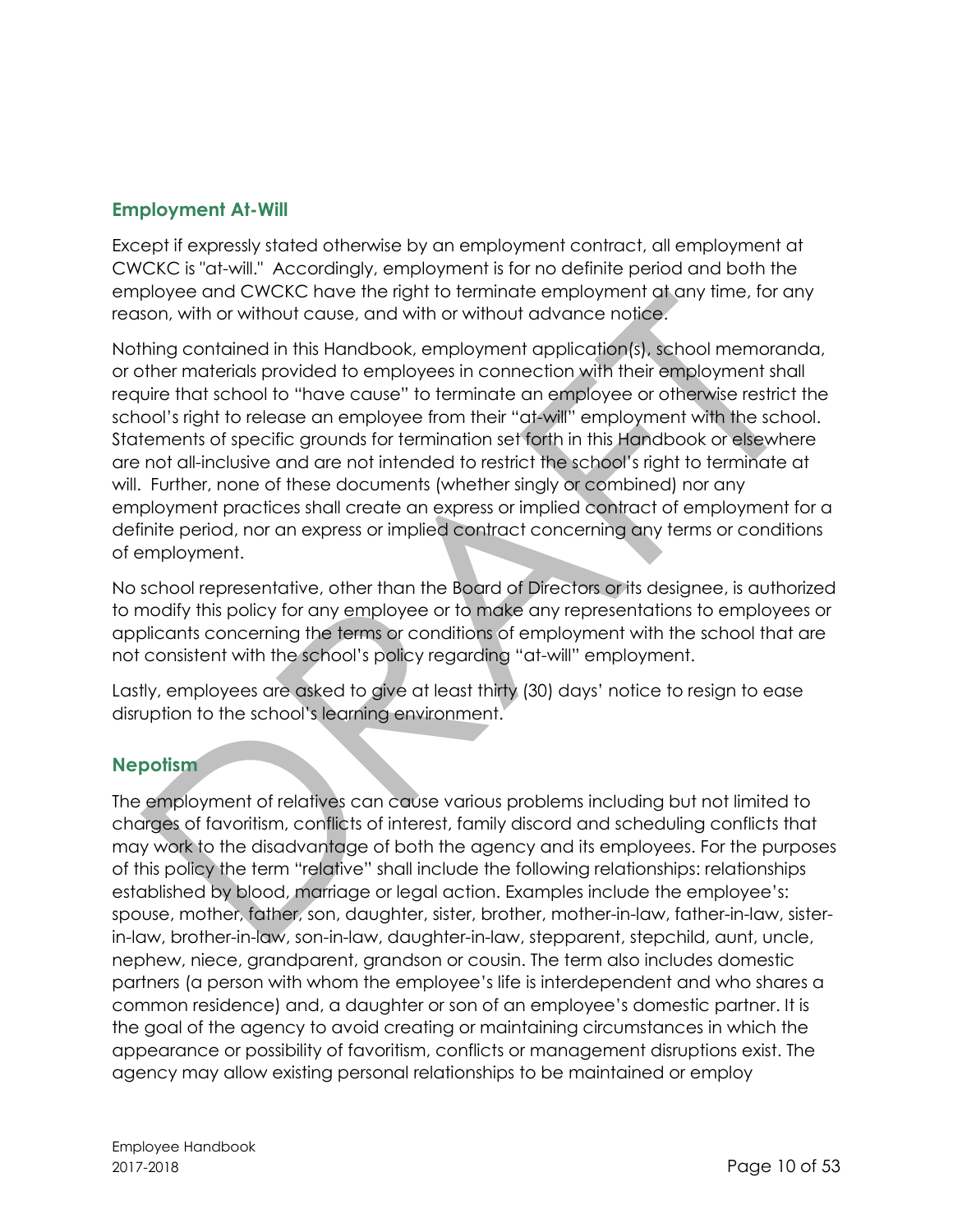individuals with personal relationships to current employees under the following circumstances:

- Individuals may not work under the supervision of the same manager;
- They may not create a supervisor/subordinate relationship with a family member;
- They may not supervise or evaluate a family member;
- The relationship will not create an adverse impact on work productivity or performance;
- The relationship may not create an actual or perceived conflict-of-interest;
- They may not audit or review in any manner the individual's work.

• They may not be employed if a member of the employee's immediate family (spouse, children, parents, grandparents, brothers, sisters, step family members, inlaw family members) serves on the agency's Board or any Committee or Council which has authority to review or order personnel actions or wage and salary adjustments which could affect his/her job.

No personal employee relationship covered by this policy will be allowed to be maintained, regardless of the positions involved, if it creates a disruption or potential disruption in the work environment, creates an actual or perceived conflict of interest or is prohibited by any legal or regulatory mandate.

The agency reserves the right to vary from the guidelines outlined in this policy to address unusual circumstances on a case-by-case basis. It is the responsibility of every employee to identify to the school's Executive Director any potential or existing personal relationship that falls under the definitions provided in this policy. Employees who fail to disclose personal relationships covered by this policy will be subject to disciplinary action up to and including the termination of employment.

# <span id="page-10-0"></span>**The Workplace**

# <span id="page-10-1"></span>**Employee Classification**

Each CWCKC employee is classified as either "exempt" or "non-exempt." An employee's duties, responsibilities, and salary determine whether his/her position is exempt or non-exempt. Employees classified as non-exempt are eligible for overtime pay according to applicable state and federal guidelines. Employees in exempt positions are not eligible for overtime pay (i.e. CWCKC is "exempt" from paying these employees overtime). Further information on these classifications will be outlined later in the "Employee Wages and Benefits" section of the Handbook

In addition, employees fall within one of the following categories: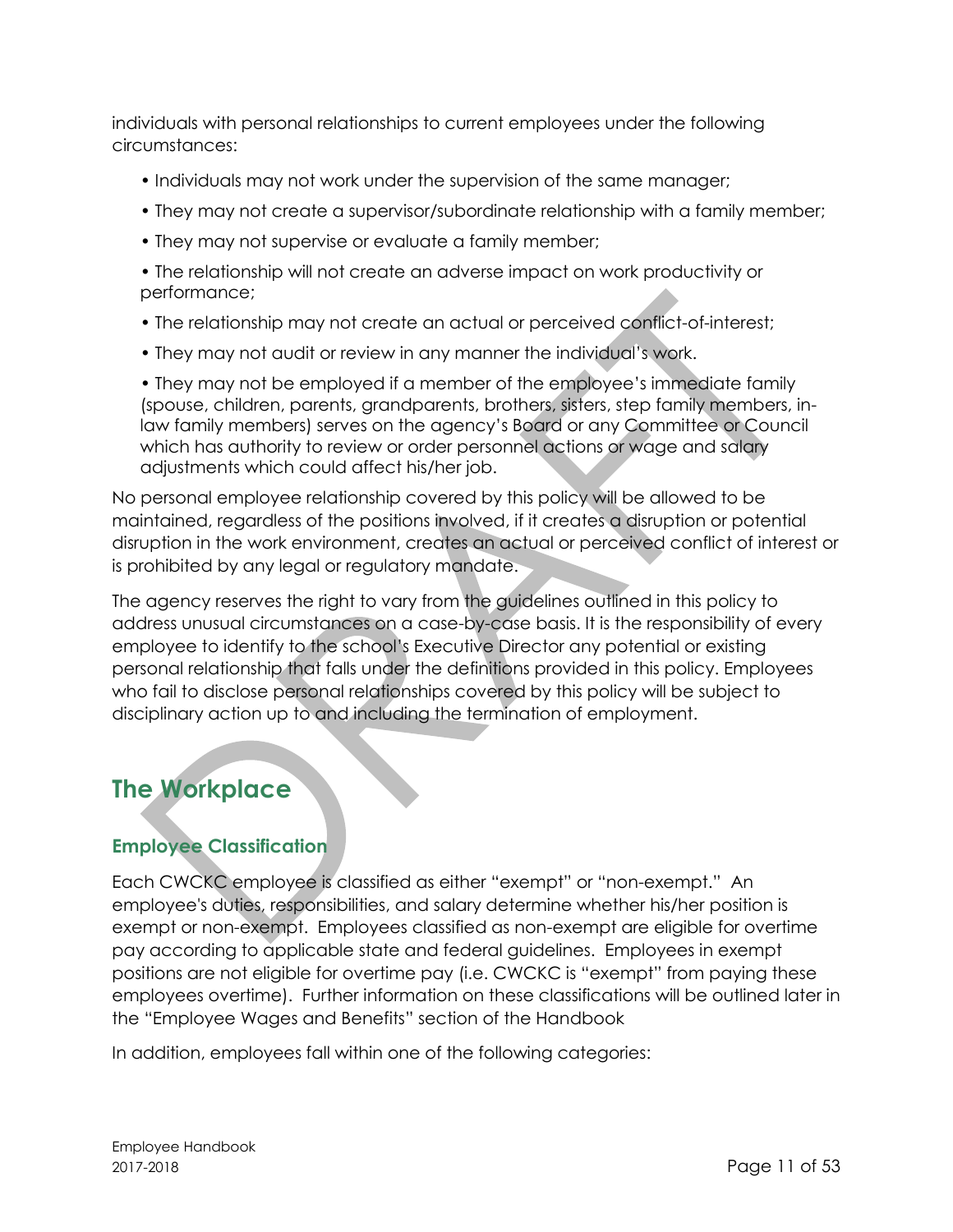Regular Full-Time: Regular full-time employees are regularly scheduled to work 35 or more hours per week. Generally, they are eligible for the employment benefit and leave programs provided by CWCKC, subject to the terms, conditions, and limitations of each benefit program, and as described elsewhere in this Handbook.

Regular Part-Time: Regular part-time employees are regularly scheduled to work fewer than 35 hours per week. As described elsewhere in this Handbook, part-time employees receive all legally mandated benefits and leaves, but they generally are ineligible for all of CWCKC's other employment benefit and leave programs.

Temporary Employees: Temporary employees including, but not limited to, substitutes, student support staff, community outreach personnel, etc., are those employed for short-term assignments or in connection with a specific project or event. Temporary employees are not eligible for employee benefits, except those mandated by applicable law.

A change in status will be effective only if the employee has been advised in writing of the status change by the Principal.

## <span id="page-11-0"></span>**Work Schedule**

CWCKC's hours of operation are established by the Principal as determined by school, student, and family need. The school day begins at 8:00am and ends at 3:15pm. Each employee is assigned a work schedule suitable for his/her job assignment and is expected to begin and end work according to the schedule.

Exempt employees are also generally expected to commit whatever additional time is necessary to satisfactorily complete all job requirements. Staff members should expect that on many occasions it will be necessary to meet with colleagues, parents, and/or administrators on school-related matters before or after their regular working hours. Staff members may also be strongly encouraged to attend a limited number of certain evening events based on position. Additionally, at the beginning of the school year, the Principal will inform employees of exceptions and additions to regular working hours including but not limited to back to school night(s), summer institute, professional development days, and student and family events; as indicated on the approved academic calendar.

<span id="page-11-1"></span>To accommodate the needs of the school, it may be necessary to change individual work schedules on either a short-term or long-term basis. To modify a schedule, the employee should meet with their supervisor – in most cases the Principal – to request the change. All schedule changes or modifications must be approved by the immediate supervisor and/or Principal. In some cases, additional approval of the Executive Director may be required.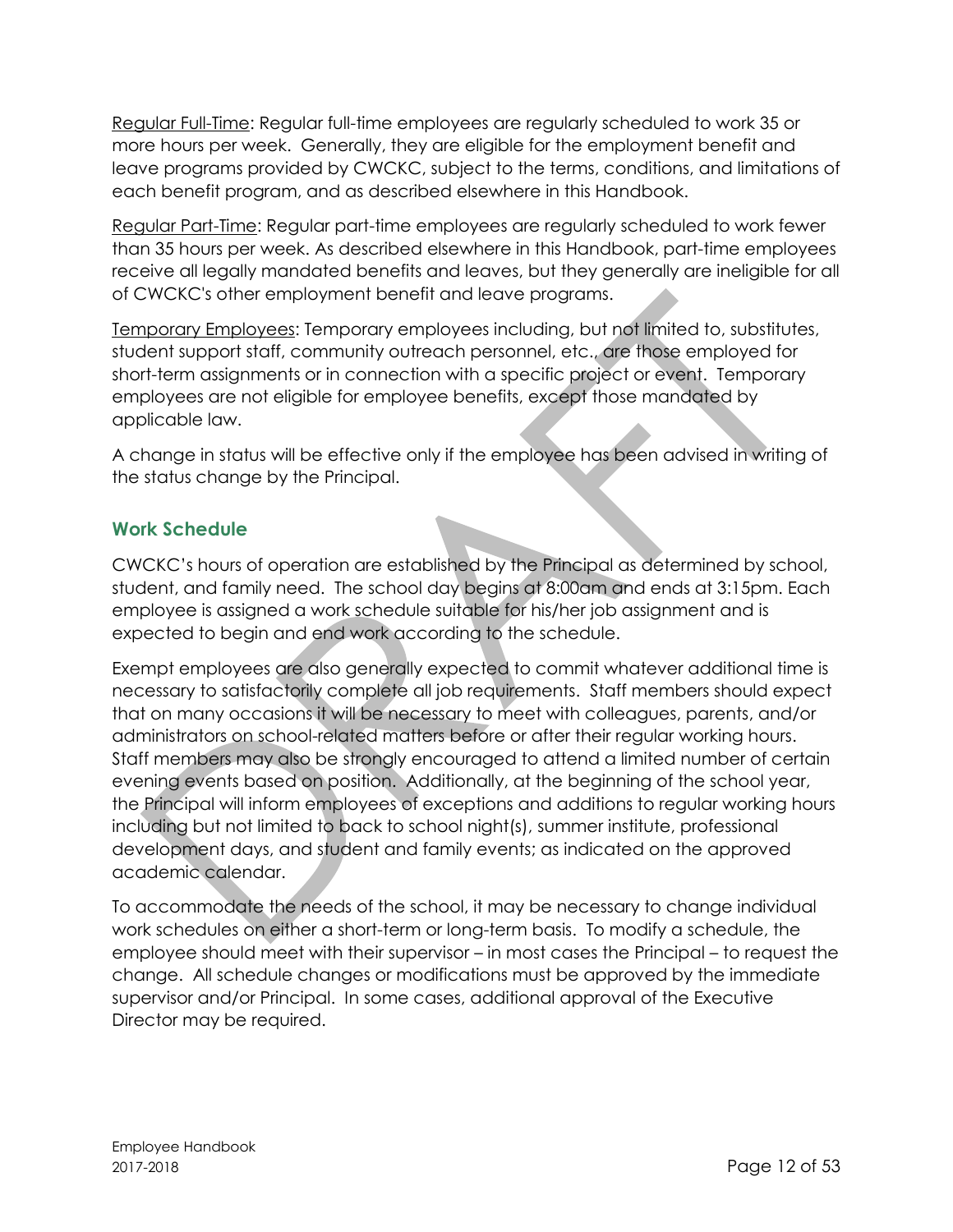## **Attendance & Tardiness**

All employees are expected to arrive at work consistently and on time. Absenteeism and tardiness negatively affects the school's ability to implement its educational program and disrupts consistency in students' learning.

If it is necessary to be absent or late, employees are required to follow the site-based call-in procedure. This notification should be at least two (2) hours but not less than thirty (30) minutes prior to the start of the employee's work day. Employees are required to keep their immediate supervisor sufficiently informed should the work absence extend longer than one day.

#### <span id="page-12-0"></span>**Arrangement for Substitutes**

For all approved, planned absences, teachers and After School Program employees are to prepare a substitute teacher packet. This packet is to include the following:

- A welcome/overview letter for the substitute
- Instruction on how to take attendance and other classroom procedures
- A schedule of activities for up to three (3) days
- Copies of worksheets/assignments for each day

A general substitute teacher packet should also be prepared and available at all times, for use during an unplanned absence (i.e. illness). This should include:

- A welcome/overview letter for the substitute
- Instruction on how to take attendance and other classroom procedures
- A daily school schedule (outlining reading time, lunch time, dismissal, etc.)
- One day's worth of "emergency" instructional activities
- Information about a peer-teacher contact to ask for help

Upon returning to work after an absence for any reason other than a pre-approved vacation or personal day, all employees must complete an absence form and turn it in to the Principal by the end of the workday in which the employee returns. If an employee is absent for medical reasons for more than five (5) working days, the employee must, immediately upon his/her intended day of return to work, provide the Principal with a physician's statement certifying that they employee is fit to return to work.

#### <span id="page-12-1"></span>**Meal Periods**

Non-exempt employees are provided with at least a thirty (30) minute meal period, to be taken approximately in the middle of the workday, except in the case of inclement weather or other emergencies when staff shortages exist as determined by the Principal.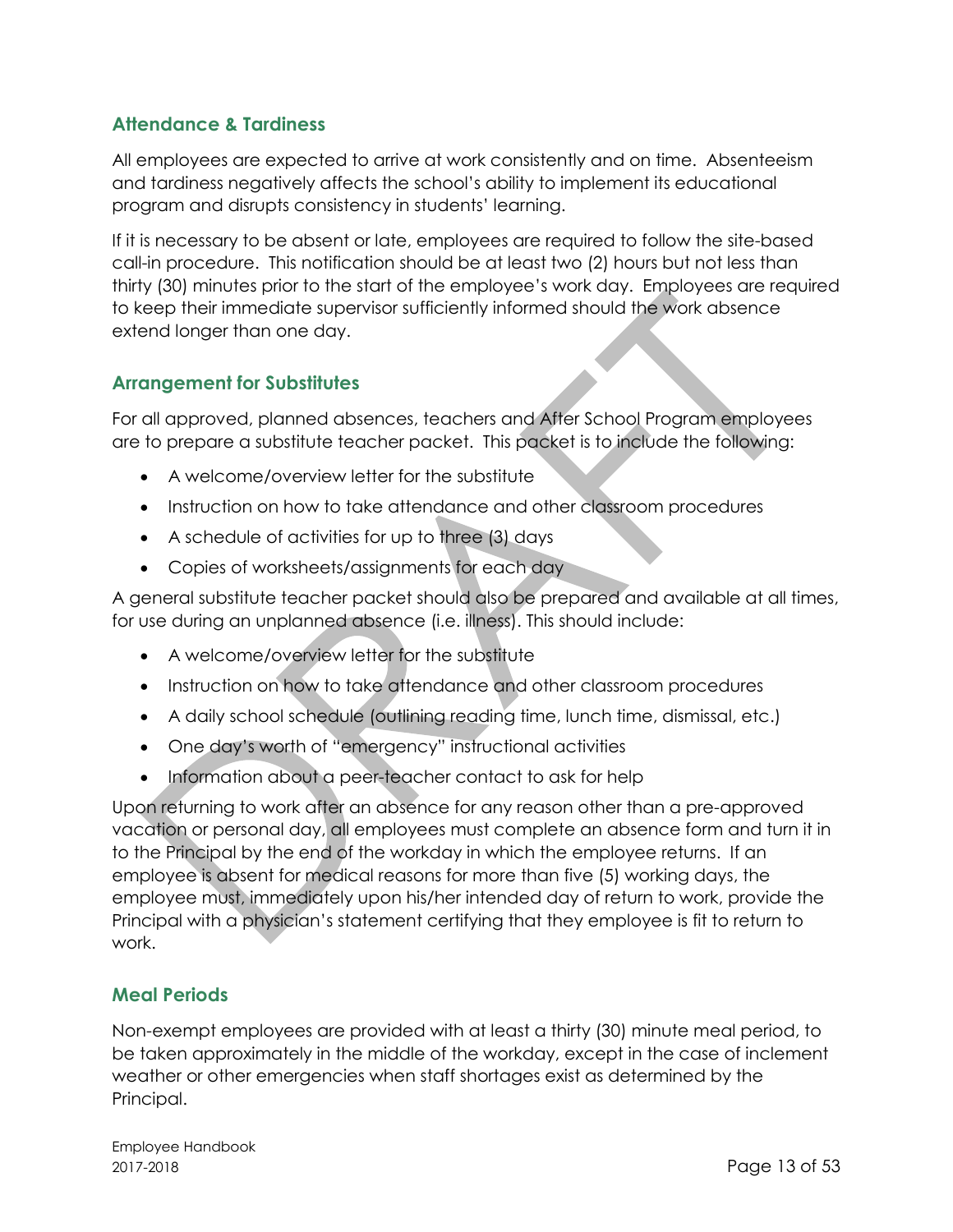Employees may leave the school premises during the meal period. The employee's immediate supervisor should be aware of and approve the scheduled meal period.

Teaching staff lunches will coincide with their teaching schedule / class lunch schedule.

#### <span id="page-13-0"></span>**Time Cards/Records**

By law, the school is obligated to keep accurate records of the time worked by nonexempt employees. Such employees are required to utilize the school's time card system. All non-exempt employees must sign in and out for arrival, lunch, departure, and any other off-premises activities (i.e. doctor appointments). All employees are required to keep the office advised on their departures from and returns to the school premises during the workday.

Non-exempt employees are solely responsible for ensuring accurate information on their time cards and recording time worked. If an employee forgets to mark their time card or marks their time card incorrectly, the employee must contact the Principal to make the correction and such correction must be initialed by both the employee and the Principal.

No employee may record or change hours on another employee's time card. Any employee who tampers with his/her own time card, or another employee's time card, may be subjected to disciplinary action, up to and including termination of employment.

#### <span id="page-13-1"></span>**Unlawful Harassment**

CWCKC is committed to providing a work and educational atmosphere that is free of unlawful harassment. CWCKC prohibits sexual harassment and harassment based upon race, color, creed, gender, religion, marital status, registered domestic partner status, age, national origin or ancestry, physical or mental disability, medical condition, genetic information, sexual orientation, military and veteran status, or any other consideration made unlawful by federal, state, or local laws. CWCKC will not condone or tolerate harassment of any type by any employee, independent contractor, or other person with which the school does business. This policy applies to all employee actions and relationships, regardless of position or gender. CWCKC will promptly and thoroughly investigate any complaint of harassment and take appropriate corrective action, if warranted.

Prohibited unlawful harassment may include, but is not limited to:

- Verbal conduct such as epithets, derogatory jokes, comments, or slurs.
- Physical conduct such as assault, unwanted touching, intentionally blocking normal movement or interfering with work.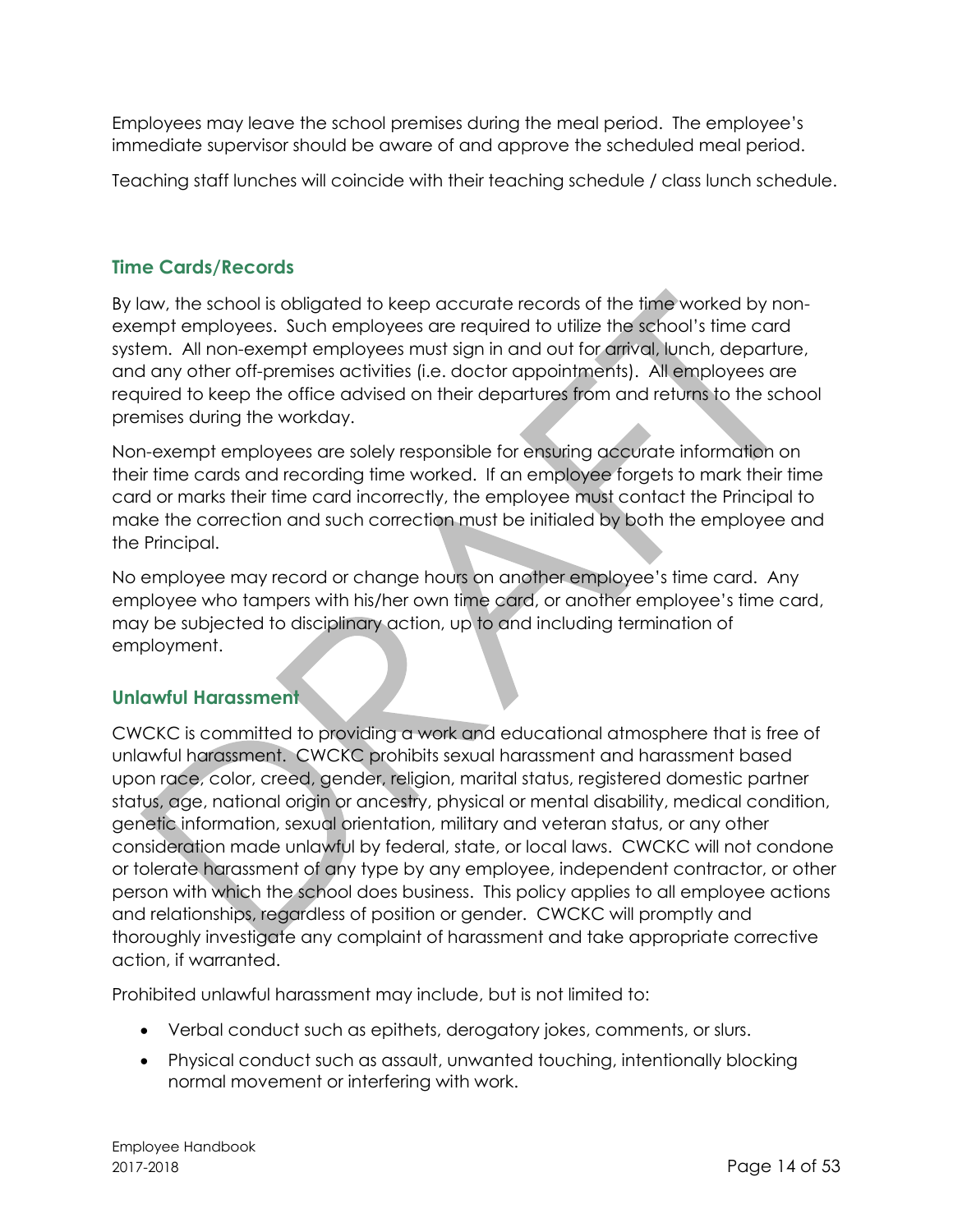- Retaliation for reporting or threating to report harassment.
- Deferential or preferential treatment based on any of the protected classes above.

#### <span id="page-14-0"></span>**Unlawful Sexual Harassment**

CWCKC is committed to provide a workplace free of sexual harassment and considers such harassment to be a major offense which may result in disciplinary action up to, and including, termination of the offending employee.

Sexual harassment consists of sexual advances, request(s) for sexual favors, and other verbal or physical conduct of a sexual nature, regardless of whether or not the conduct is motivated by sexual desire, when:

- 1) Submission of the conduct is either made explicitly or implicitly a term or condition of an individual's employment;
- 2) An employment decision is based upon an individual's acceptance or rejection of that conduct;
- 3) That conduct interferes with an individual's work performance or creates an intimidating, hostile, or offensive working environment.

Additionally, sexual harassment may include, but is not limited to:

- Physical assaults of a sexual nature, such as:
	- o Rape, sexual battery, molestation, or attempts to commit those assaults;
	- o Intentional physical conduct that is sexual in nature, such as: touching, pinching, patting, grabbing, poking, or brushing against another's body.
- Unwanted sexual advances, propositions, or other sexual comments, such as:
	- o Sexually oriented gestures, notices, remarks, jokes, or comments about a person's sexuality or sexual experience.
	- o Preferential treatment or promises of preferential treatment to an employee for submitting to sexual conduct, including soliciting or attempting to solicit any employee to engage in sexual activity for compensation or reward or deferential treatment for rejecting sexual conduct.
	- o Subjecting or threats of subjecting an employee to unwelcome sexual attention or conduct or intentionally making performance of the employee's job more difficult because of the employee's sex.
- Sexual or discriminatory displays or publications anywhere at the workplace, such as: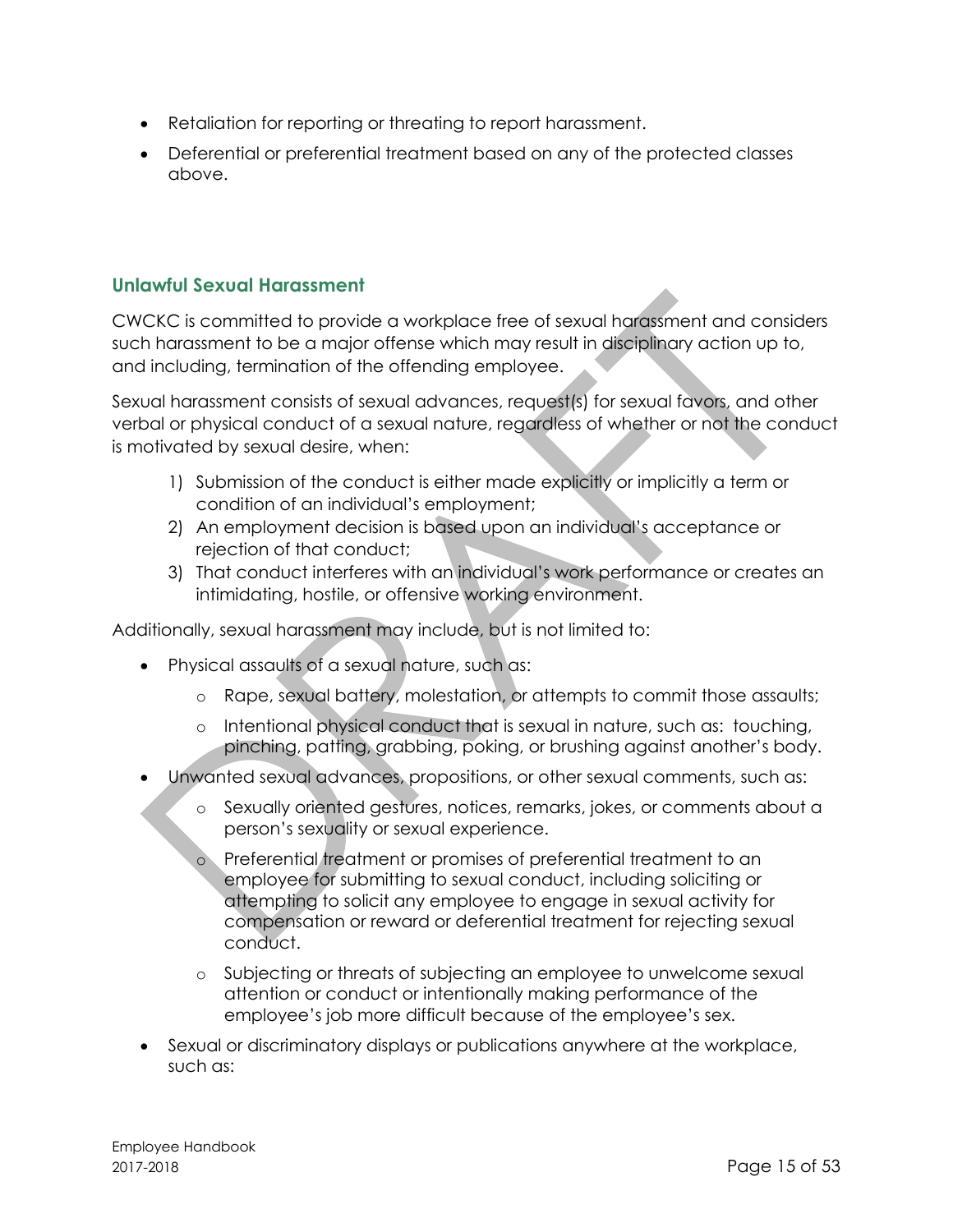- o Displaying pictures, cartoons, posters, calendars, graffiti, objections, promotional materials, reading materials, or other materials that are sexually suggestive, sexually demeaning or pornographic, or bringing to work or possessing any such material to read, display, or view at work,
- o Reading publically or otherwise publicizing in the work environment materials that are in any way sexually revealing, sexually suggestive, sexually demeaning, or pornographic,
- o Displaying signs or other materials purporting to segregate an employee by sex in an area of the workplace (other than restrooms or similar rooms).

The illustrations of harassment and sexual harassment above are not to be construed as an all-inclusive list of prohibited acts under this policy.

It is also unlawful to retaliate in any way against an employee who has articulated a good faith concern about sexual harassment against him/her or against another individual. Complainants and witnesses under these policies will be protected from further harassment and will not be retaliated against in any aspect of their employment due to their participation, filing of a complaint, or reporting sexual harassment.

CWCKC will investigate complaints promptly and the investigation will be handled in as confidential a manner as possible, consistent with a full, fair, and proper investigation.

All supervisors of staff will receive sexual harassment training within six (6) months of their assumption of a supervisory position and will receive further training once every two (2) years thereafter. All staff will receive sexual harassment training and/or instruction concerning sexual harassment in the workplace as required by law.

Each employee has the responsibility to maintain a workplace free from any form of sexual harassment. Consequently, should any individual, in particular those with supervisory responsibilities, become aware of any conduct that may constitute sexual harassment or other prohibited behavior, immediate action should be taken to address such conduct. Employees and students are expected to act in a positive and professional manner and to contribute to a productive school environment that is free from harassing or disruptive activity. Any employee who believes they have been sexually harassed or has witnessed sexual harassment is encouraged to immediately report such harassment to the Executive Director.

# <span id="page-15-0"></span>**Whistleblower Policy**

It is possible that you may suspect that a fellow employee, board member, or any other person affiliated with CWCKC has engaged in questionable conduct involving financial improprieties, misuse of the organization's assets, or other fraudulent, dishonest, or illegal conduct detrimental to the interests of CWCKC.

This misconduct may include outright theft of equipment or cash, fraudulent expense reports, misstatements of any accounts to any manager or to CWCKC' auditors, or even a conflict of interest that may result in financial harm or public discredit CWCKC.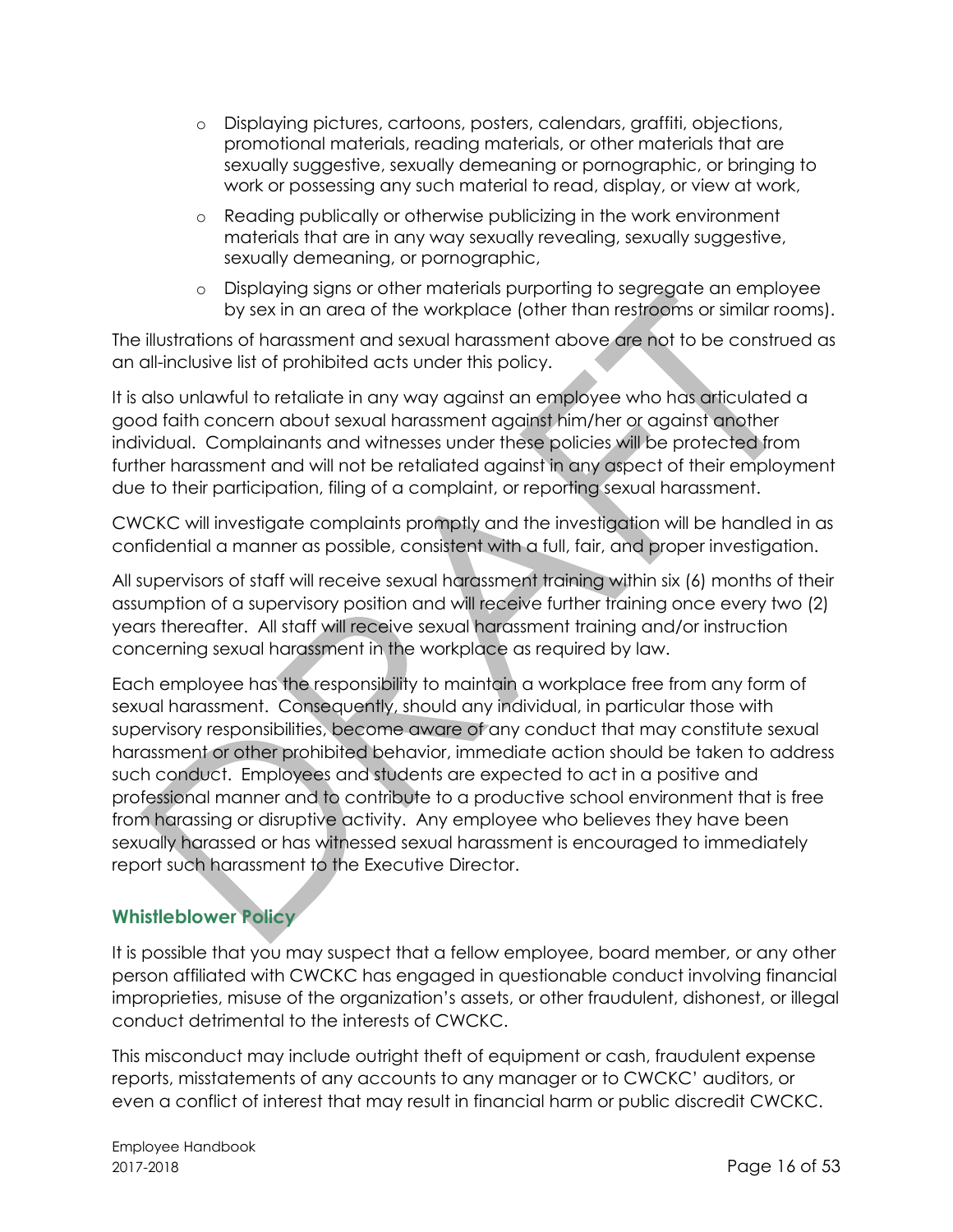The school encourages you to report such questionable conduct. If you suspect that an employee or other person affiliated with CWCKC has engaged in conduct described above, you may report it either confidentially or anonymously. In either case it is the policy of CWCKC to protect you against any form of harassment, intimidation, discrimination, or retaliation for making such a report in good faith.

You can make a written confidential report to any of the following: 1. The Executive Director, 2. The Principal, or 3. The Board Chair. CWCKC will promptly conduct an investigation into the matter you report and keep your identity confidential to the extent permitted by law and consistent with CWCKC's obligation to take corrective action. All reports will be immediately copied to the Personnel Committee. After having made a formal report, if you believe you have been subjected to retaliation of any kind by a CWCKC employee, you should immediately report it to the Executive Director. If the Executive Director is involved in the retaliation you should then report to the Board Chair. Any employee who engages in such retaliation will be subject to discipline up to and including termination.

# <span id="page-16-0"></span>**Smoke & Drug-Free Workplace**

CWCKC is committed to providing a drug- and alcohol-free workplace. This will promote: safety in the workplace, employee health and well-being, and a work environment that is conducive to attaining high work standards. The use of drugs and alcohol by employees, whether on or off the job, jeopardizes these goals since it adversely affects health and safety, security, productivity, and public confidence and trust.

The bringing to the work place, possession, or use of intoxicating beverages or drugs on any school premises is prohibited and will result in disciplinary action up to and including termination.

Additionally, all CWCKC properties are smoke-free. Smoking of any kind, including electronic cigarettes, is prohibited.

The CWCKC Main Office is responsible for overseeing the administration of any student medication provided by parents to students attending the school during regular school hours. This is ensures both the safety of our students and the legal protection of our employees. Additional information on this policy can be found in the family handbook and board policy manual.

# <span id="page-16-1"></span>**Conflicts of Interest**

All employees must avoid situations involving actual or potential conflict(s) of interest. An employee involved in any relationship(s) or situation(s) that may constitute a conflict of interest should immediately and fully disclose the relevant circumstances to the Principal. The Principal will notify the Executive Director, or the Board of Directors, for a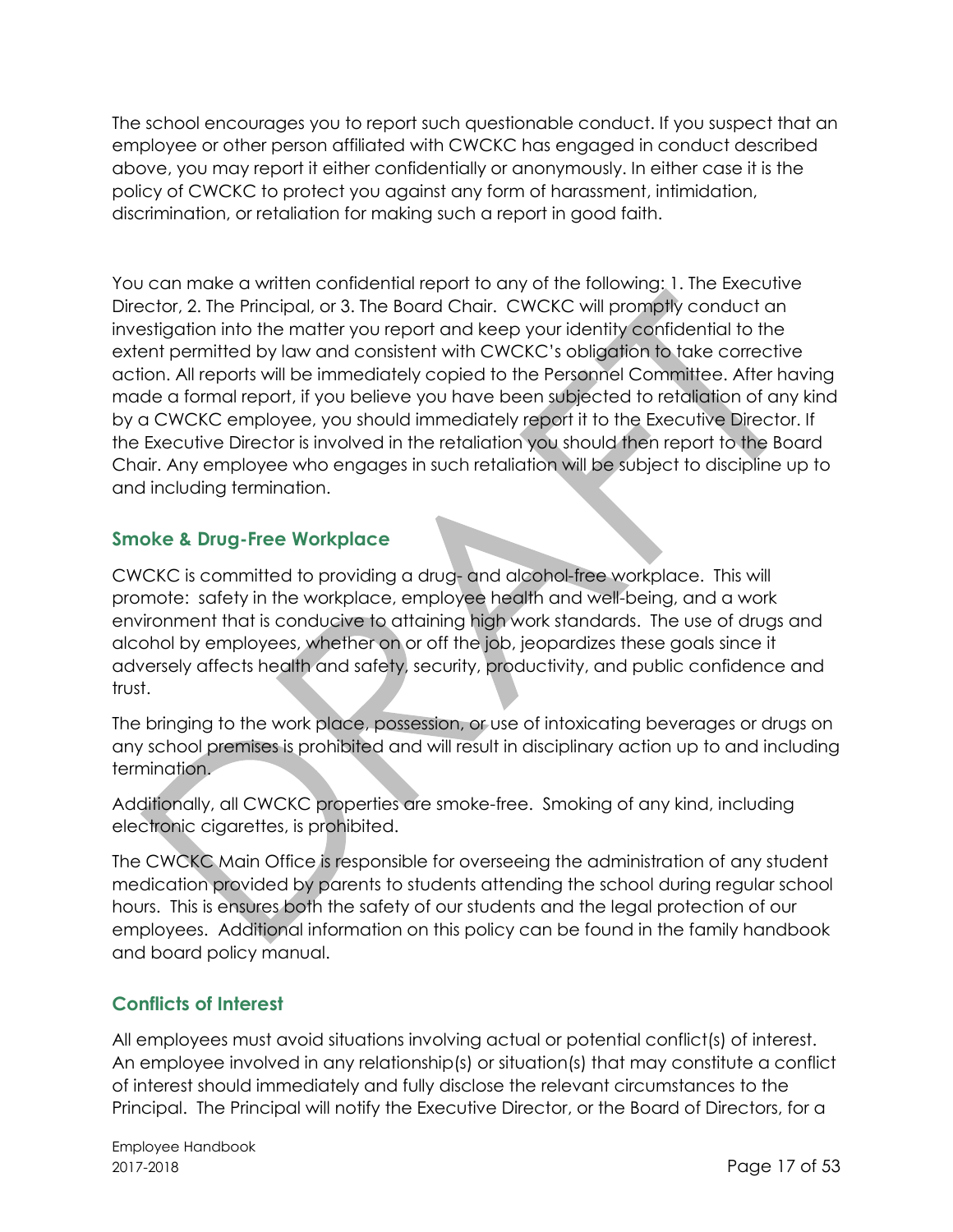determination about whether a potential or actual conflict exists. If an actual or potential conflict is determined, the school may take whatever corrective action appears appropriate according to the circumstances. Failure to disclose facts shall constitute grounds for disciplinary action.

#### <span id="page-17-0"></span>**School Closure & Inclement Weather Policy**

CWCKC may abide by school closures consistently with the Kansas City Public School District in cases of inclement weather. The number of days of closure due to inclement weather will extend the school year by that number less the built in snow days, according to the approved school calendar.

# <span id="page-17-1"></span>**Employee Wages & Benefits**

## <span id="page-17-2"></span>**Paydays**

Employees are paid twice per month – generally the  $15<sup>th</sup>$  and the last day of the month. If a scheduled payday falls on a holiday or weekend, paychecks will be distributed on the preceding workday.

#### <span id="page-17-3"></span>**Overtime Pay**

An employee will be eligible for overtime pay as determined by their exempt/nonexempt employment status.

Non-exempt employees may be required to work beyond the regularly scheduled workday or workweek as necessary and are eligible for overtime pay according to applicable state and federal guidelines. Overtime pay is calculated based on actual time worked. All overtime work must be previously authorized by the Principal or Executive Director. For more information regarding overtime rates, contact the Principal.

Exempt employees may have to work hours beyond their normal schedules as work demands require and are not eligible for overtime pay. No overtime compensation will be paid to exempt employees.

#### <span id="page-17-4"></span>**Payroll Withholdings**

As required by law, the school shall automatically withhold Federal Income Tax, State Income Tax, Social Security (FICA), and State Disability Insurance from each employee's paycheck. Every deduction from an employee's paycheck is explained on the check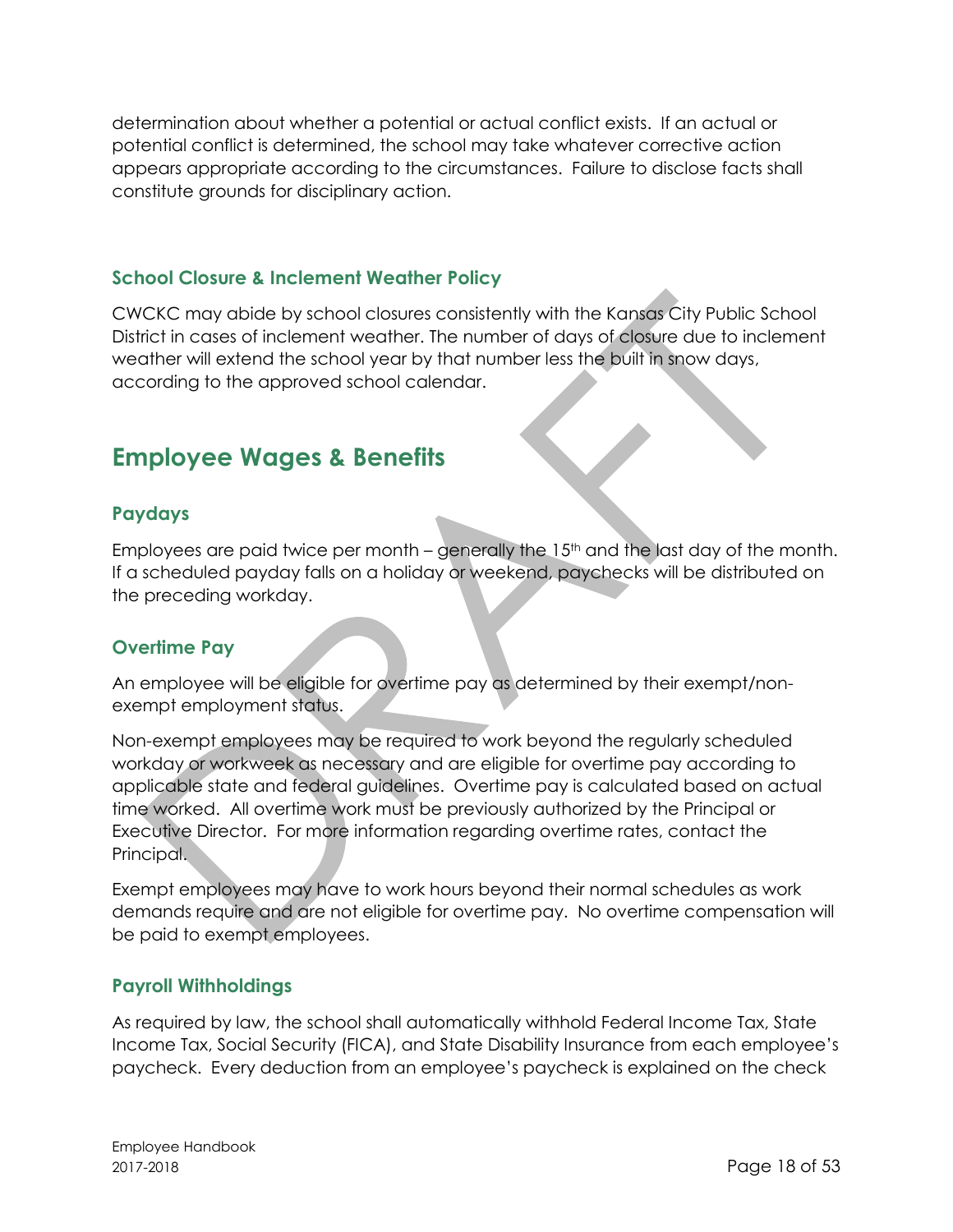voucher. If an employee does not understand the deductions, he/she should ask the Executive Director to explain them further.

Federal Withholding Tax is determined by the employee's W-4 form. This form should be completed upon hire and it is the employee's responsibility to report any changes in filing status to the Executive Director and submit a new W-4. Employees may change the number of withholding allowances claimed for Federal Income Tax purposes at any time by filling out a new W-4 form and submitting to the Executive Director.

At the end of the calendar year, a withholding statement (W-2) will be prepared and forwarded to each employee for use in the preparation of income taxes. The W-2 shows total wages, taxes withheld, and Social Security information.

# <span id="page-18-0"></span>**Wage Attachments & Garnishments**

Under normal circumstances, the school will not assist creditors in the collection of personal debts from its employees. However, creditors may resort to certain legal procedures such as garnishments, levies, or judgments that require the school, by law, to withhold part of an employee's earnings in their favor.

Employees are strongly encouraged to avoid such wage attachments and garnishments. If the school is presented with a second garnishment request concerning an employee, the Executive Director will discuss the situation with the employee.

#### <span id="page-18-1"></span>**Medical Benefits**

All full-time employees are eligible for health, dental, vision, and short-term disability on the first day of the month after 30 days of employment. The enrollment form serves as a request for coverage and authorizes any payroll deductions necessary to pay for coverage, and should be submitted to CWCKC as soon as possible. Please refer to the specific insurance plans and enrollment forms for further information on plans and costs.

Temporary and part-time employees whose regular work schedule requires working fewer than thirty-five (35) hours per week are not eligible to participate in the medical plans.

Employees who go from part-time to full-time employment become eligible for full benefits on the first day of the month after 30 days employment following the effective date of the change.

# <span id="page-18-2"></span>**COBRA Benefits**

When coverage under the school's health plan ends, an employee and/or their dependents may continue coverage for eighteen (18) or thirty-six (36) months, depending upon the reason benefits ended. To continue coverage, the employee must pay the full cost of coverage (the employee's contribution plus the school's previous contribution) plus a possible administrative charge.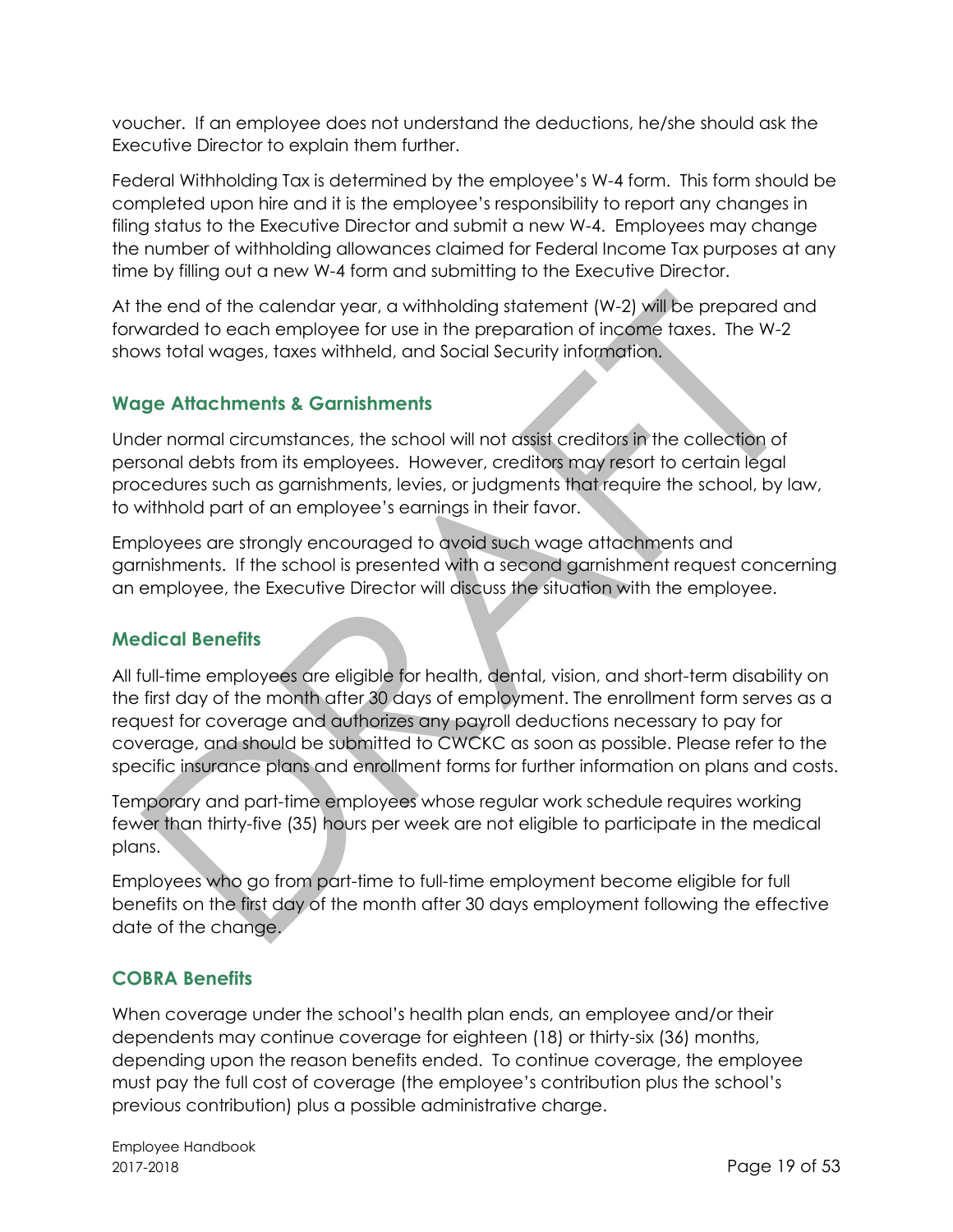Medical coverage for an employee, an employee's spouse, and an employee's eligible dependent children can continue for up to eighteen (18) months if coverage ends because:

- Employment ends, voluntarily or involuntarily, for any reason other than gross misconduct; or
- The hours of employment are reduced below the amount required to be considered a Regular Full-Time Employee or a Regular Part-Time Employee, making you ineligible for the plan.

The eighteen- (18) month period may be extended an additional eleven (11) months if an employee is disabled at the time of termination/reduction in hours if certain requirements are met. This eighteen- (18) month period also may be extended if other events (such as a divorce or death) occur during the original period.

An employee's spouse and eligible dependents can continue their health coverage for up to thirty-six (36) months if coverage ends because:

- The employee dies while covered by the plan;
- The employee and spouse become divorced or legally separated;
- The employee becomes eligible for Medicare coverage, but the spouse has not yet reached age sixty-five (65); or
- The employee's dependent child reaches an age which makes him/her ineligible for coverage under the plan.

Rights similar to those described above may only apply to retirees, spouses, and dependents if the employer commences a bankruptcy proceeding and those individuals lose coverage.

CWCKC will notify an employee or an employee's dependents if coverage ends due to termination or a reduction in work hours. If an employee dies, becomes divorced or legally separated, becomes eligible for Medicare coverage, or has a child no longer meeting the eligibility requirements, the employee or an employee's family member is responsible for notifying the school within thirty (30) days of the event. CWCKC will then notify the employee or the employee's dependents of their rights.

Health coverage continuation must be elected within sixty (60) days after receiving notice of the end of coverage, or within sixty (60) days after the event causing the loss, whichever is later.

Additionally, there are certain circumstances under which coverage will end automatically. This happens if:

- Premiums for continued coverage are not paid within thirty (30) days of the due date;
- The employee (or the employee's spouse and/or child) become covered under another group health plan, which does not contain any exclusion or limitation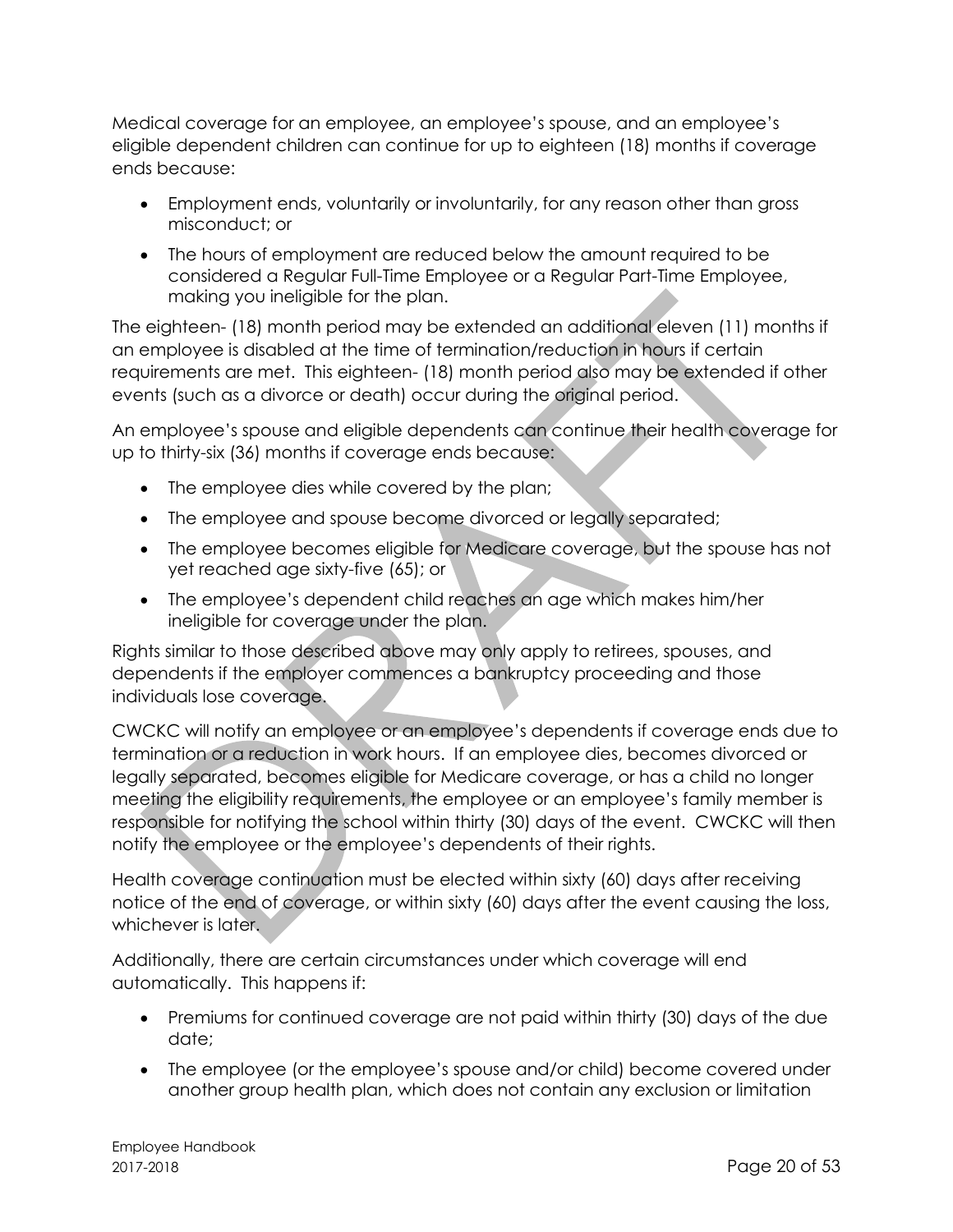with respect to any pre-existing condition the employee (or the employee's spouse and/or child, as applicable) may have;

- CWCKC stops providing group health benefits;
- The employee (or the employee's spouse and/or child) become entitled to Medicare benefits; or
- The employee extends coverage for up to twenty-nine (29) months due to disability and there has been a final determination that the employee is no longer disabled.

# <span id="page-20-0"></span>**Employee Time Off**

Full-Time employees are those who work 35 or more hours per week. Full-Time Employees are classified as either 10 month employees or 12 month employees based upon their employment contract. Full-Time employees will receive the following types of time off:

- Holidays
- Calendared School Breaks
- Sick Time
- Vacation (12 month employees only)
- Leave of Absence

#### <span id="page-20-1"></span>**Holidays**

The CWCKC annual calendar reflects all holidays observed by the school. The following holidays are paid holidays for all Full-Time employees:

The holidays observed by CWCKC are as follows:

- Labor Day
- Thanksgiving Day and the day following
- Christmas Day
- New Year's Day
- Martin Luther King Jr.'s Day
- Presidents' Day
- Memorial Day
- Independence Day (12 month employees)

Holidays are non-paid days off for Part-Time employees (less than 35hours per week) and Temporary employees.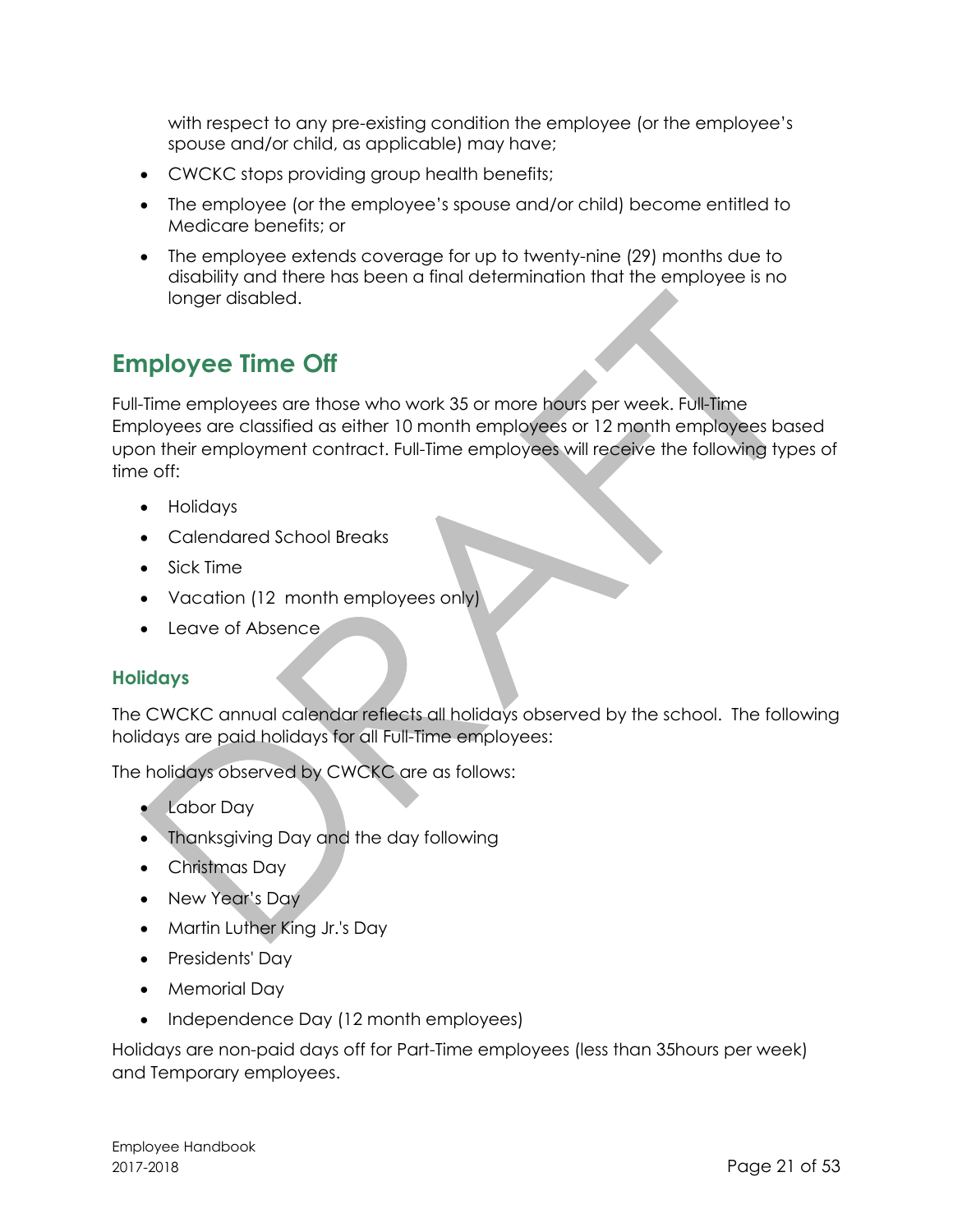Recognized religious holidays may be taken off by an employee whose religion requires observance of the particular day. Employees must request the day off in advance by written notice to the Principal. The employee will be paid if the religious holiday is taken as an earned paid leave day (i.e. vacation, personal necessity day). The employee will not be paid if the religious holiday is taken as a personal leave of absence day.

Please note: Employees on any leave of absence do not earn holiday pay.

## <span id="page-21-0"></span>**Calendared School Breaks**

The school will take three breaks throughout the year of at least one week in length:

- Winter Break: Generally, the last two (2) weeks of the calendar year, including the Christmas and New Year's Day holidays.
- Spring Break: Generally, one week in March coinciding with the Kansas City Public School District Spring Break.
- Summer Break: Generally, mid / late May through early August, coinciding with the Kansas City Public School District Summer Break.

#### <span id="page-21-1"></span>**Vacation**

10 month employees: Vacation time naturally occurs when the school is closed during the calendared school breaks and this time will be paid time off.

12 month employees: KC shall grant vacation days (in addition to sick time and calendared school breaks) to all 12 month employees regularly scheduled to work the full year. Twelve month employees will accrue ten (10) vacation days per academic year, at an accrual rate of one day per month for the first 10 months of the academic year. Vacation days for management personnel shall be based on the recommendation of the Executive Director and approved by the Board. Unused vacation days will not roll over into the following academic year.

Vacations must be scheduled with your supervisor to the convenience of the school's staffing needs. In all possible cases, employees with longer continuous service shall be given an opportunity to select vacation time first. In all standard cases, vacations must be scheduled concurrently with the calendared school breaks.

Please note: Days off will not be approved if the request includes a day immediately preceding or immediately following a holiday or other non-school day, as related to the approved academic calendar.

Requests for vacation time outside of calendared school breaks must be approved in advance and will be considered unpaid time off. In order to request unpaid vacation time, employees must fill out and submit an Employee Time-Off Request Form. This form must be received at least two (2) weeks prior to the requested vacation time, absent extraordinary individual circumstances that CWCKC will determine at its sole discretion.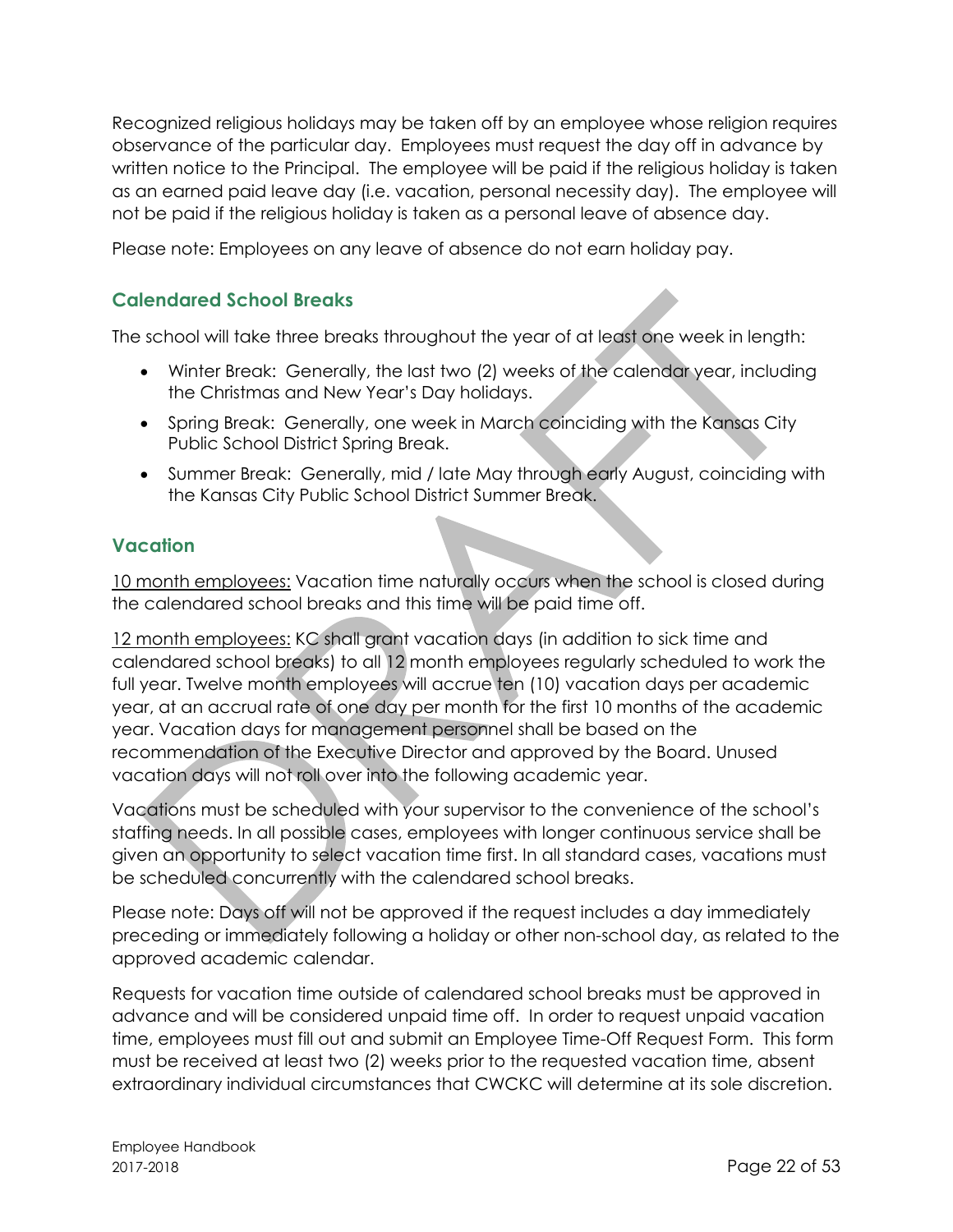CWCKC retains the right to require an employee to reschedule a previously-approved vacation when necessary to meet CWCKC's business needs.

Vacation pay cannot be granted in lieu of time off; i.e., an employee cannot receive double pay by working during vacation. A CWCKC employee may not use vacation days during the period the employee receives Workers' Compensation for time lost to work-related incidents. Unless otherwise provided, the following leaves will be provided to full-time and part-time professional employees.

It is the policy of CWCKC not to pay staff for accrued leave upon termination of employment.

An employee may only use currently accrued vacation time and CWCKC generally will not advance or allow employees to borrow vacation time that will be accrued in the future. In limited circumstances, CWCKC may make exceptions to this policy in its sole discretion on a case-by-case basis.

# <span id="page-22-0"></span>**Sick Days**

Full time employees will accrue one day of sick time per month, beginning with their first pay day of employment, up to a maximum of 8 sick days per academic year (July 1 – June 30).

Sick days may be used for personal illness, injury, or disability. Eligible employees are permitted to use their accrued sick leave in order to care for themselves or an ill child, parent, spouse, or domestic partner. Time off for medical and dental appointments will be treated as sick leave. Employees may not use sick time until it is accrued. Unused sick days will not roll over into the following academic year.

Eligible employees should follow the call-in procedure (see the "Attendance" section of the Handbook) and submit an Employee Time-Off Request Form as soon as possible.

Sick days may be used for "personal necessity leave" which may include, but are not limited to:

- Death or serious illness of a member of the employee's immediate family (this is in addition to Bereavement Leave),
- An accident involving the employee's (or immediate family member's) person or property,
- Adoption of a child,
- The birth of a child making it necessary for an employee who is the father of the child to be absent from his position during work hours,
- Personal legal matters,
- Religious observances
- Business matters that cannot be conducted outside of the workday.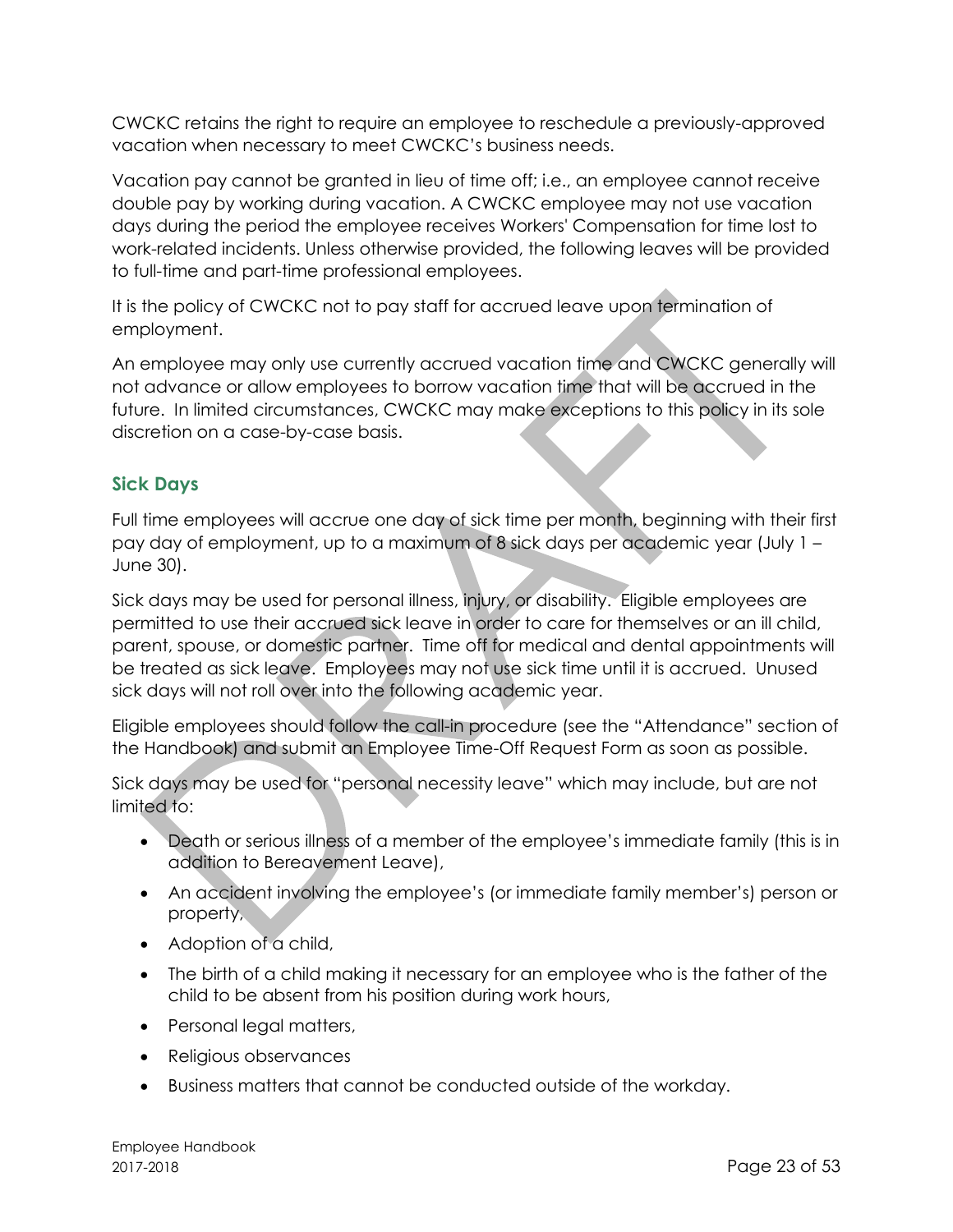Employees must request "personal necessity leave" days at least one (1) day in advance unless an emergency situation occurs.

Eligible employees may take sick days in half-day or full-day increments and will receive pay at their normal base rate. For example, a Full-Time hourly employee will be paid sick leave based on an eight (8) hour workday for a full day leave and four (4) hours pay at his/her hourly rate for a half day leave.

CWCKC retains the right to request verification from a licensed health care practitioner for any absence due to illness, injury, or disability. Sick pay may be withheld if a satisfactory verification is not submitted in a timely fashion.

If a 12 month employee exhausts their allotment of sick days, additional time off for illness or injury will be charged to accrued vacation. Time off in excess of sick leave and vacation will be without pay. CWCKC will pay accrued sick leave benefits on behalf of an eligible employee during the normal waiting period, if applicable, before the employee is paid worker's compensation benefits pursuant to the applicable state and federal law. Similarly, CWCKC will pay sick leave benefits during the normal waiting period, if applicable, before the eligible employee is paid benefits from either state unemployment disability or other insured unemployment disability plan. It is the employee's responsibility to apply for any disability benefits for which he/she may be eligible for as a result of illness or disability.

Sick days will not accrue during any leave of absence. No employee may receive pay in lieu of sick days and employees will not receive pay for unused sick days that expire or upon termination of employment.

# <span id="page-23-0"></span>**Leaves of Absence**

CWCKC recognizes that special situations may arise where an employee must leave his/her job temporarily. At its discretion, the school may grant employees leaves of absence. The school must approve any leave of absence in advance.

The granting of a leave of absence always presumes the employee will return to active work by a designated date or within a specific period.

If already covered, medical/dental coverage will remain in force during a leave of absence provided the employee pays the appropriate premiums. Whether the employee is responsible for the entirety of the premium cost (instead of the normal employee share) depends on the length of the leave of absence.

No vacation time is accrued during any type of an unpaid leave of absence.

CWCKC also recognizes the following specific types of leaves of absence:

#### <span id="page-23-1"></span>**Family Care and Medical Leave (FMLA)**

The school complies with the federal Family Care & Medical Leave Act (FMLA), which requires the school to permit each eligible employee to take up to twelve (12) unpaid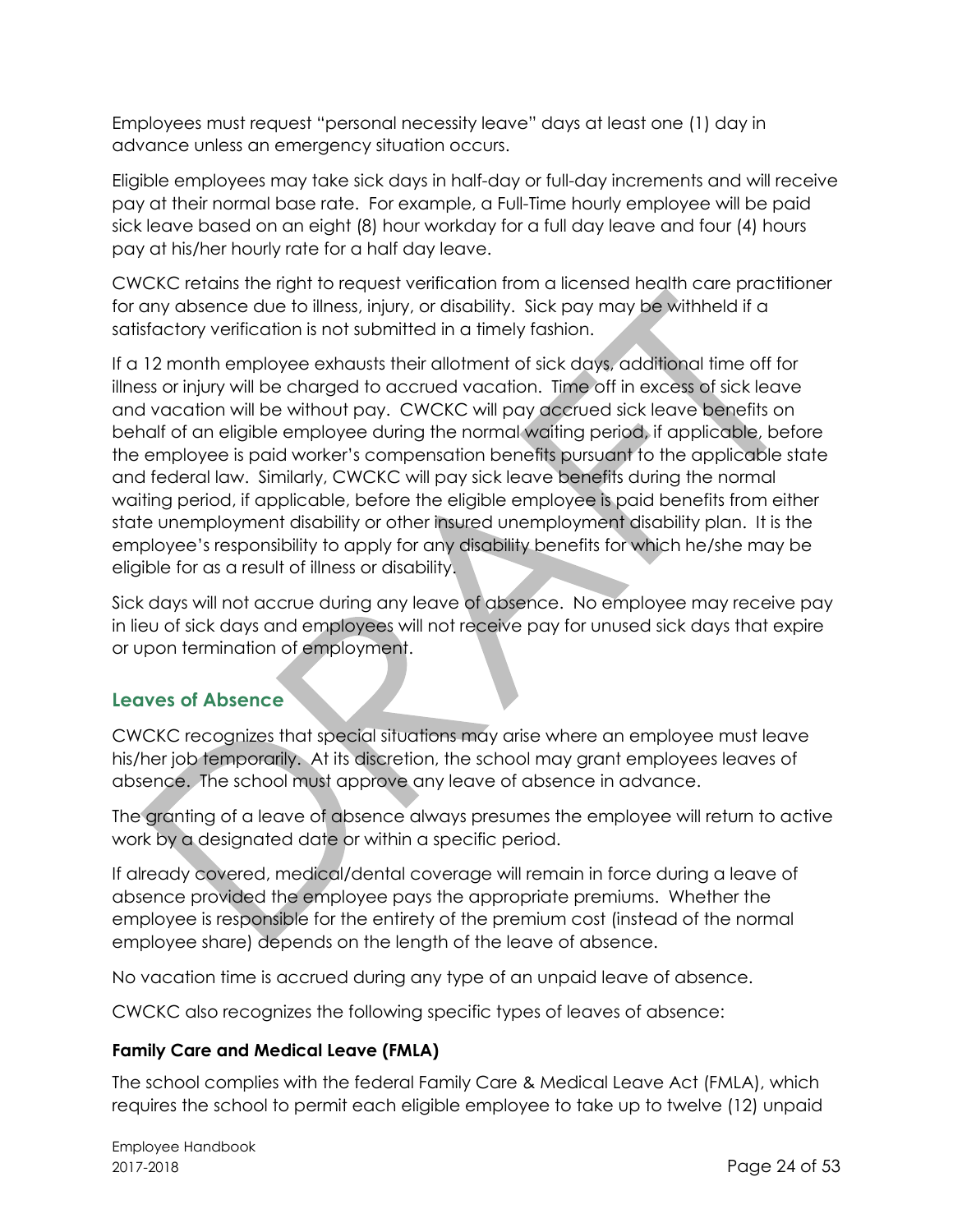workweeks (or twenty-six (26) workweeks where indicated) of FMLA leave in any twelve (12) month period for the purposes detailed below.

Eligibility: To be eligible for FMLA leave, the employee must have been employed by the school for the last twelve (12) months and must have worked at least 1,250 hours during the twelve (12) month period immediately preceding commencement of the FMLA leave.

Additionally, FMLA only applies to employees who work at a location where 75 or more employees work at that location or within 75 miles of it; CWC Kansas City does not yet meet that threshold and as such, employees are not eligible for FMLA leave.

Reasons: The twelve (12) workweek (or twenty-six (26) workweek FMLA allowance includes any time taken for any of the following reasons:

- To care for the employee's newborn child or a child placed with the employee for adoption or foster care. Leaves for this purpose must conclude twelve (12) months after the birth, adoption, or placement. If both parents are employed by the school, they will be entitled to a combined total of twelve (12) weeks of leave for this purpose.
- The employee's own serious health condition (including a serious health condition resulting from an on-the-job illness or injury) that makes the employee unable to perform any one or more of the essential functions of his/her job (other than a disability caused by pregnancy, childbirth, or related medical conditions – these are covered a separate policy).
- To care for a spouse, domestic partner, child, or parent with a serious health condition or military service related injury. When an employee is providing care to a spouse, son, daughter, parent, or next-of-kin who is a covered Armed Forces service member with a serious injury or illness, the employee may take a maximum of twenty-six (26) weeks of FMLA leave in a single twelve (12) month period to provide said care.
- For any "qualifying exigency" because the employee is the spouse, son, daughter, or parent of an individual on active military duty, or the individual notified of an impending call or order to active duty, in the Armed Forces.

A "serious health condition" is an illness, injury, impairment, or physical/mental condition that involves (1) inpatient care in a hospital, hospice, or residential medical care facility, including any period of incapacity or any subsequent treatment in connection with such inpatient care; or (2) continuing treatment by a health care provider.

Amount: The amount of FMLA leave that can be taken is as follows:

• FMLA leave can be taken in one or more periods, but may not exceed twelve (12) workweeks total for any purpose in any twelve (12) month period, as described below, for any one, or combination of the above described situations. "Twelve workweeks" mean the equivalent of twelve (12) of the employee's normally scheduled workweeks. For a Full-Time employee who works five (5)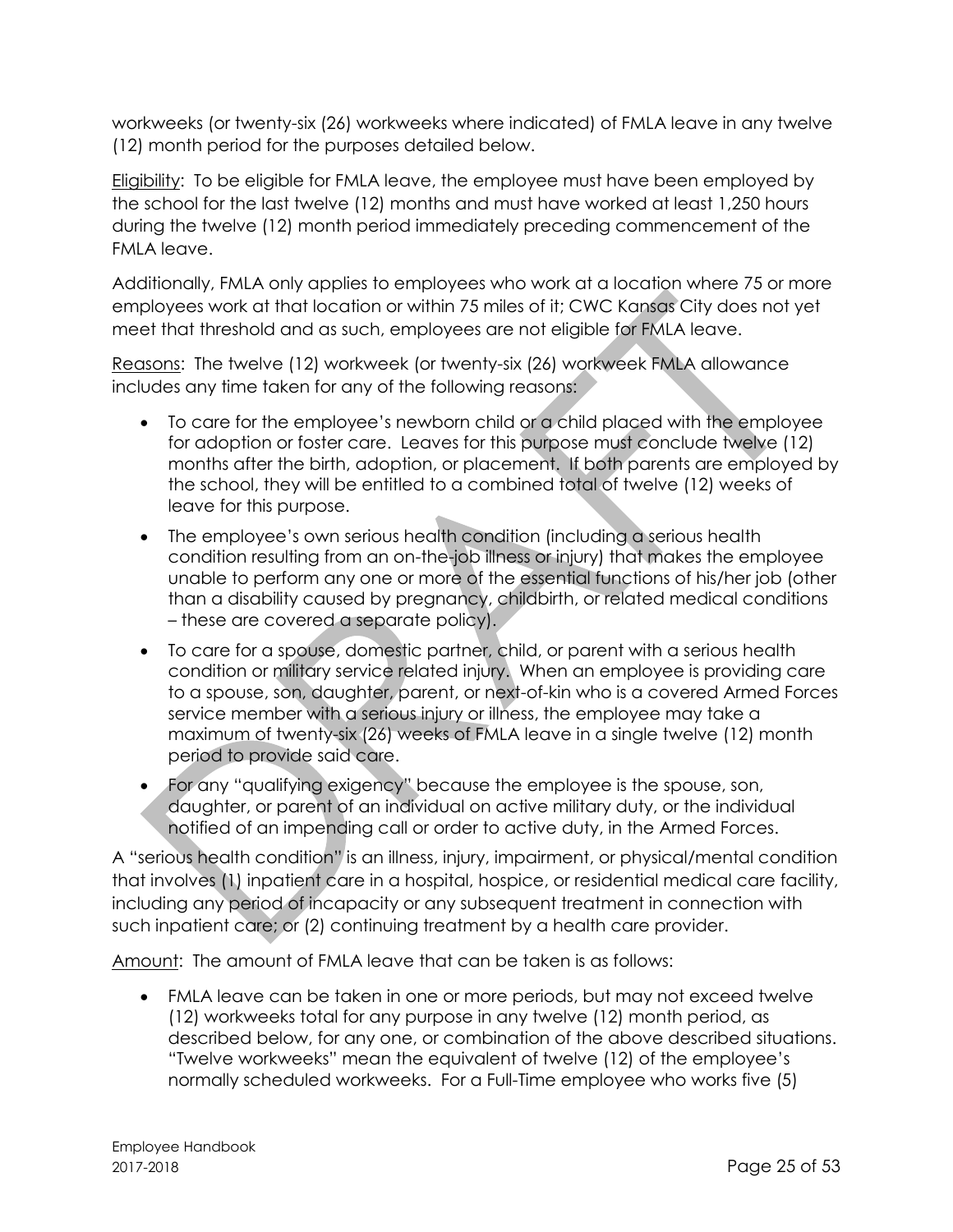eight-hour days per week, "twelve workweeks" means sixty (60) working and/or paid eight (8) hour days.

• In addition to the twelve (12) workweeks of FMLA leave that may be taken, an employee who is the spouse, son, daughter, parent, or next-of-kin of a covered Armed Forces service member shall also be entitled to a total of twenty-six (26) workweeks of FMLA leave during a twelve (12) month period to care for the service member.

The "twelve (12) month period" in which twelve (12) weeks of FMLA leave may be taken is the twelve (12) month period immediately preceding the commencement of any FMLA leave.

If a holiday falls within a week taken as FMLA leave, the week is nevertheless counted as a week of FMLA leave. If, however, the school's business activity has temporarily ceased for some reason and employees are generally not expected to report for work for one or more weeks (i.e. Winter Break, Spring Break, and Summer Break), the days the school's activities have ceased do not count against the employee's FMLA leave entitlement.

Pay: An employee on FMLA leave must use all accrued paid sick leave at the beginning of any otherwise unpaid FMLA leave period. If an employee has exhausted his/her sick leave, leave taken under FMLA shall be unpaid.

The receipt of sick leave pay or state disability insurance benefits will not extend the length of the FMLA leave. Sick pay accrues during any period of unpaid FMLA leave only until the end of the month in which unpaid leave began.

Benefits: The provisions of the school's various employee benefit plans govern continuing eligibility during FMLA leave and these provisions may change from time to time. The health benefits of employees on FMLA leave will be paid by the school during the leave at the same level and under the same conditions as coverage would have been provided if the employee had been continuously employed during the leave period. When a request for FMLA leave is granted, the school will give the employee written confirmation of the arrangements made for the payment of insurance premiums during the leave period.

The school may recover the health benefit costs paid on behalf of an employee during his/her FMLA leave if:

- The employee fails to return from leave after the period of leave to which the employee is entitled has expired. An employee is deemed to have "failed to return from leave" if he/she works less than thirty (30) days after returning from FMLA leave; and
- The employee's failure to return from leave is a reason other than the continuation, recurrence, or onset of a serious health condition that entitles the employee to FMLA leave, or other circumstances beyond the control of the employee.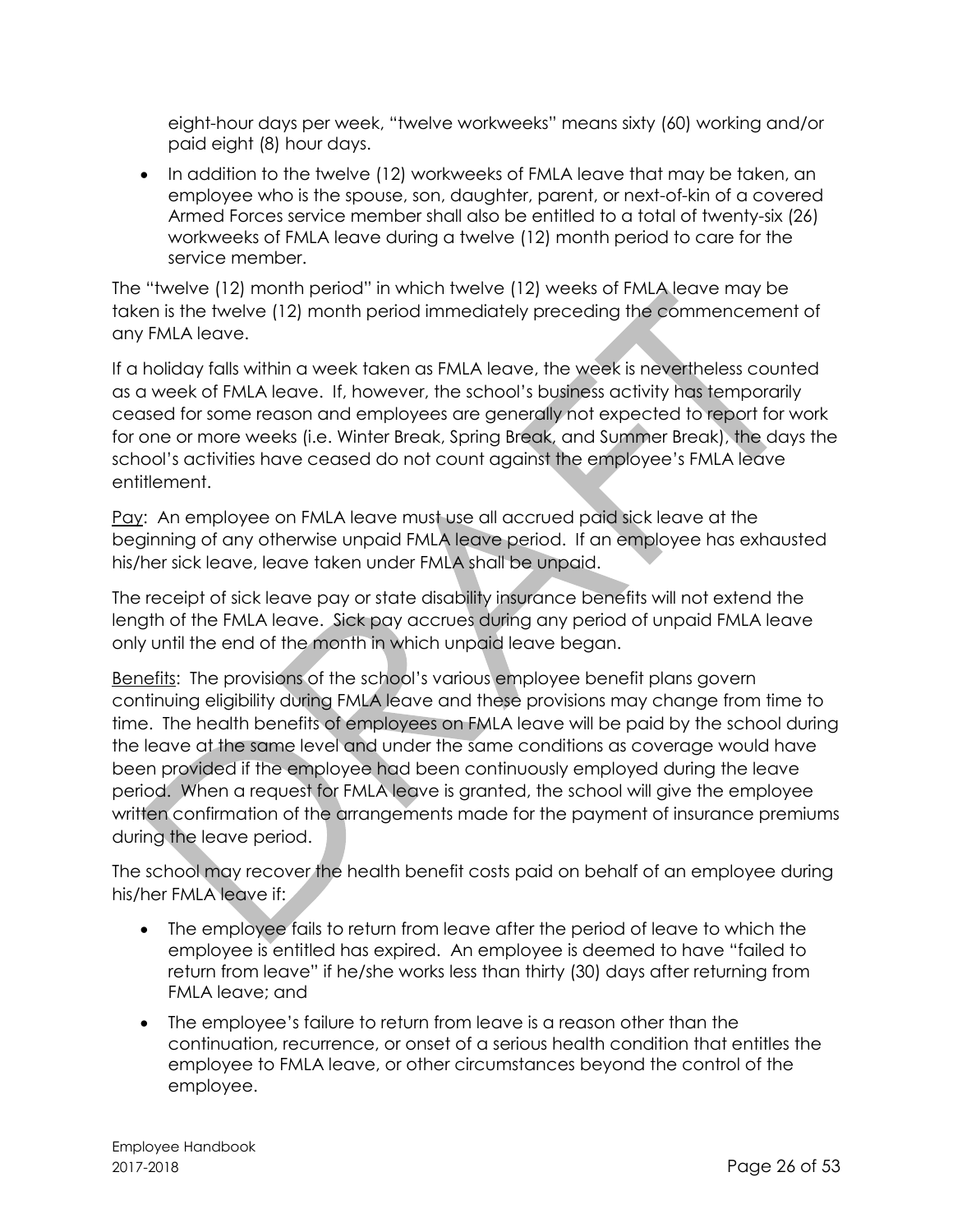Seniority: An employee on FMLA leave remains an employee and the leave will not constitute a break in service. An employee who returns from FMLA leave will return with the same seniority he/she had when the leave commenced.

Medical Certifications: An employee requesting FMLA leave because of his/her own or a relative's serious health condition must provide medical certification from the appropriate health care provider on a form supplied by the school. Failure to provide the required certification in a timely manner (within fifteen (15) days of the leave request) may result in the denial of the leave request until such certification is provided.

The school will notify the employee in writing if the certification is incomplete or insufficient, and will advise the employee what additional information is necessary in order to make the certification complete and sufficient. The school may contact the employee's health care provider to authenticate or clarify information in a deficient certification if the employee is unable to cure the deficiency.

If the school has reason to doubt the medical certification supporting a leave because of the employee's own serious health condition, the school may request a second opinion by a health care provider of its choice (paid for by the school). If the second opinion differs from the first one, the school will pay for a third, mutually agreeable, health care provider to provide a final and binding opinion.

Re-certifications are required if leave is sought after expiration of the time estimated by the health care provider. Failure to submit required re-certifications can result in termination of the leave.

Requesting Leave: An employee should request FMLA leave by completing a Request for Leave Form and submitting it to the Executive Director. An employee asking for a Request for Leave Form will also be given a copy of the school's then-current FMLA leave policy.

Employees should provide not less than thirty (30) days' notice for foreseeable childbirth, placement, or any planned medical treatment for the employee or his/her spouse, domestic partner, child, or parent. Failure to provide such notice is grounds for denial of a leave request, except if the need for FMLA leave was an emergency or was otherwise unforeseeable.

Where possible, employees must make a reasonable effort to schedule foreseeable planned medical treatments so as not to unduly disrupt the school's operations.

If FMLA leave is taken because of the employee's own serious health condition or the serious health condition of the employee's spouse, domestic partner, parent, or child, the leave may be taken intermittently or on a reduced leave schedule when medically necessary, as determined by the health care provider of the person with the serious health condition.

If FMLA leave is taken because of the birth of the employee's child or the placement of a child with the employee for adoption or foster care, the minimum duration of leave is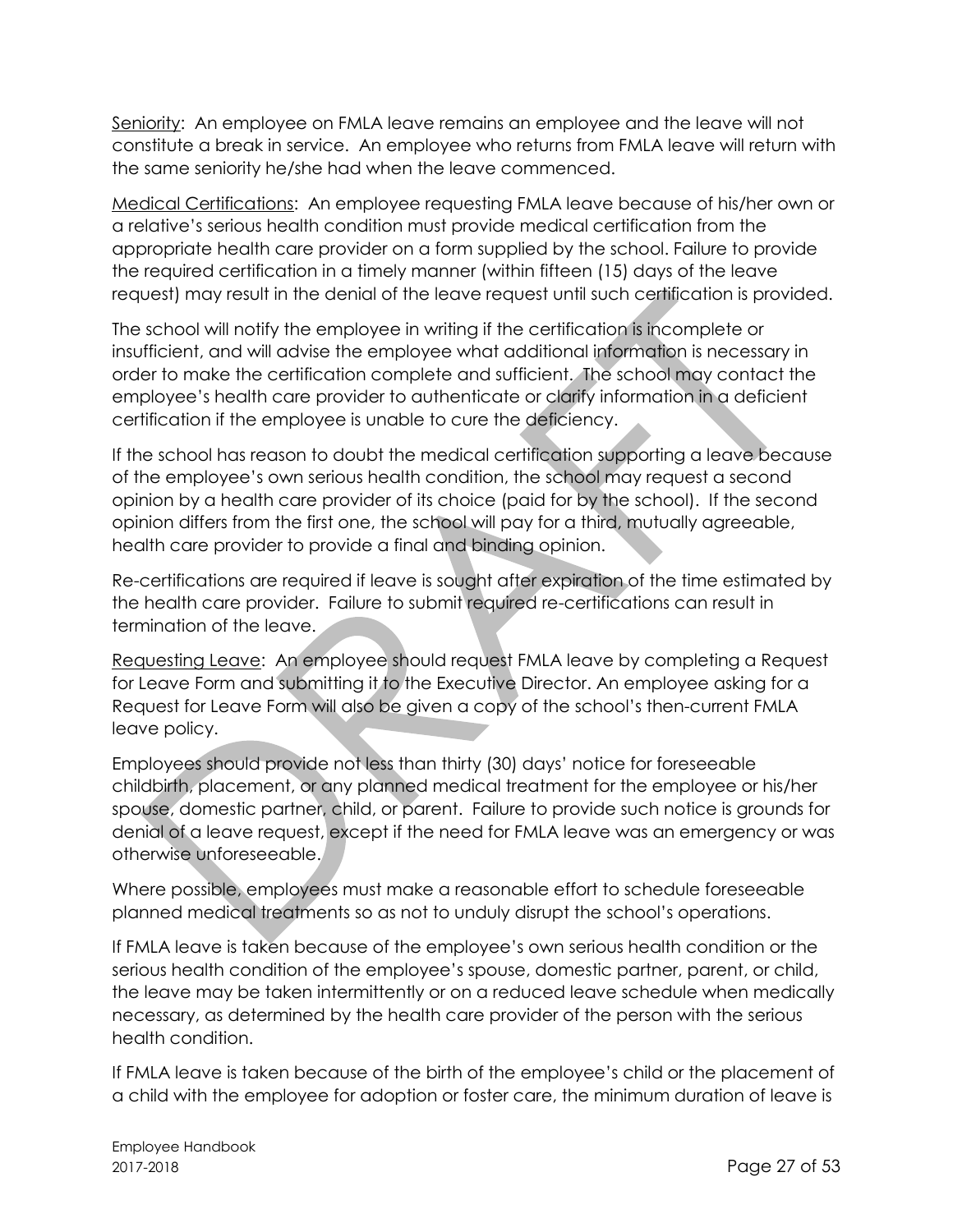two (2) weeks, except that the school will grant a request for FMLA leave for this purpose of at least one (1) day but less than two (2) weeks' duration on any two (2) occasions.

If an employee needs intermittent leave or leave on a reduced leave schedule that is foreseeable based on planned medical treatment for the employee or family member, the employee may be transferred temporarily to an available alternative position for which he/she is qualified for that has equivalent pay and benefits and that better accommodates recurring periods of leave than the employee's regular position.

In most cases, the school will respond to an FMLA leave request within two (2) days of acquiring knowledge that the leave is being taken for an FMLA-qualifying reason and, in any event, within five (5) business days of receiving the request, absent extenuating circumstances. If an FMLA leave request is granted, the school will notify the employee in writing that the leave will be counted against the employee's FMLA leave entitlement. This notice will explain the employee's obligations and the consequences of failing to satisfy them. The school will also give the employee a written guarantee of reinstatement at the termination of the leave (with the limitations explained below).

Other Employment: Employees on FMLA leave may not accept employment without the school's written permission. An employee who accepts such employment without the school's written permission will be deemed to have resigned from employment at the school.

Return to Work: Upon timely return at the expiration of the FMLA leave period, an employee (other than a "Key Employee" whose reinstatement would cause serious and grievous injury to the school's operations) is entitled to the same or a comparable position with the same or similar duties and virtually identical pay, benefits, and other terms and conditions of employment unless that same position and any comparable position(s) have ceased to exist because of legitimate business reasons unrelated to the employee's FMLA leave.

Before an employee will be permitted to return from FMLA leave taken because of his or her own serious health condition, the employee must obtain a certification from his/her health care provider that he/she is able to resume work.

If an employee can return to work with limitations, the school will evaluate those limitations and, if possible, accommodate the employee as required by law. If accommodation cannot be made, the employee will be medically separated from the school.

The school may refuse to reinstate a "Key Employee" if the refusal is necessary to prevent substantial and grievous injury to the school's operations. A "Key Employee" is an exempt, salaried employee who is among the highest paid 10% of the school's employees within seventy-five (75) miles of the employee's worksite.

A "Key Employee" will be advised in writing at the time of a request for, or if earlier, at the time of commencement of, FMLA leave, that he/she qualifies as a "Key Employee"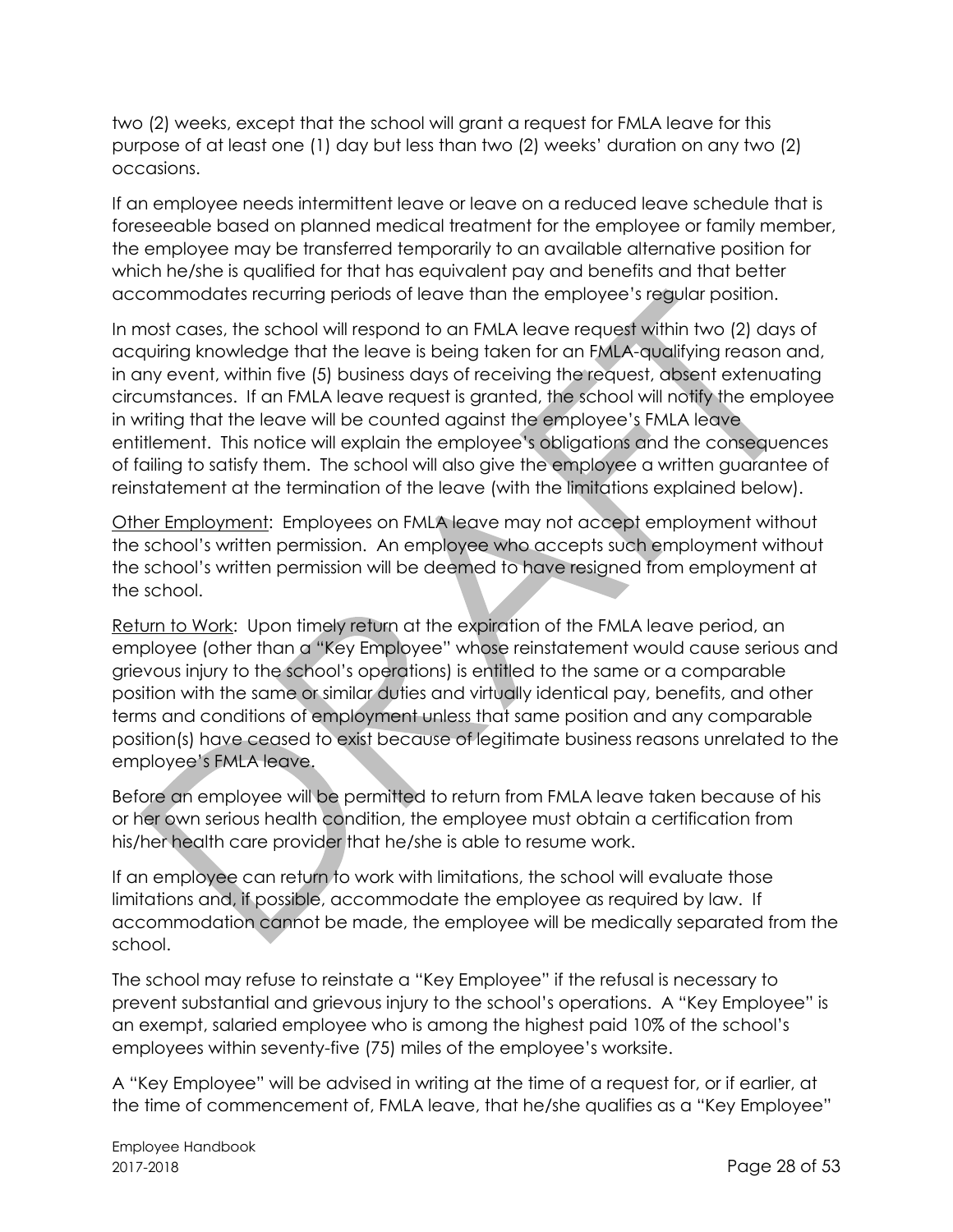and the potential consequences with respect to reinstatement and maintenance of health benefits if the school determines that substantial and grievous injury to the school's operations will result if the employee is reinstated from FMLA leave. At the time it determines that refusal is necessary, the school will notify the "Key Employee" in writing, by certified mail, of its intent to refuse reinstatement and will explain the basis for finding that the employee's reinstatement would cause the school to suffer substantial and grievous injury. If the school realizes after the leave has commenced that refusal of reinstatement is necessary, it will give the employee at least ten (10) days to return to work following the notice of its intent to refuse reinstatement.

## <span id="page-28-0"></span>**Pregnancy, Childbirth and Adoption Leave**

PTO days may be used for the birth, first year-care, adoption or foster care of a child. An employee must exhaust all accumulated PTO days, prior to any unpaid leave. The employee shall provide notice of the need for use and anticipated duration of maternity/paternity leave as soon as is reasonably possible, but at least 30 days prior to the commencement of the anticipated leave. If 30 days' notice is not practical, the employee must give as much notice as possible.

This section creates no rights extending beyond any contracted period of employment, if a contract exists. Family Medical Leave Act ("FMLA") procedures, including certification and recertification procedures, apply to FMLA-eligible employees, if any. Employees eligible for FMLA leave for the birth, first-year care, adoption or foster care of a child will have such leave applied in accordance with the FMLA. CWCKC will only apply accrued paid leave up to the maximum allotted PTO days under this policy.

Employees who are ineligible for FMLA leave may take up to twelve (12) weeks of leave for the birth, first-year care, adoption or foster care of a child. The12 weeks may consist of a combination of accrued PTO days, up to the maximum allotted under this policy, and unpaid leave. PTO runs concurrently with the maternity/paternity leave, and does not extend the length of such leave.

Should the employee's leave overlap or coincide with known school holidays (i.e. spring, winter or summer break), then those holidays are included in the employee's allotted leave.

In circumstances where employees are requesting leave prior to the birth of a child or for longer than twelve (12) weeks, the school may require that a request for leave be supported by certification issued by the appropriate health care provider.

#### <span id="page-28-1"></span>**Worker's Compensation Disability Leave**

On-the-job injuries are covered by the school's Workers' Compensation insurance policy. This insurance is provided at no cost to CWCKC employees. If an employee is injured on the job, no matter how slightly, the employee must report the incident immediately to the Principal / Executive Director. A work-related accident or injury must be reported in writing by the injured employee to his or her supervisor immediately. If an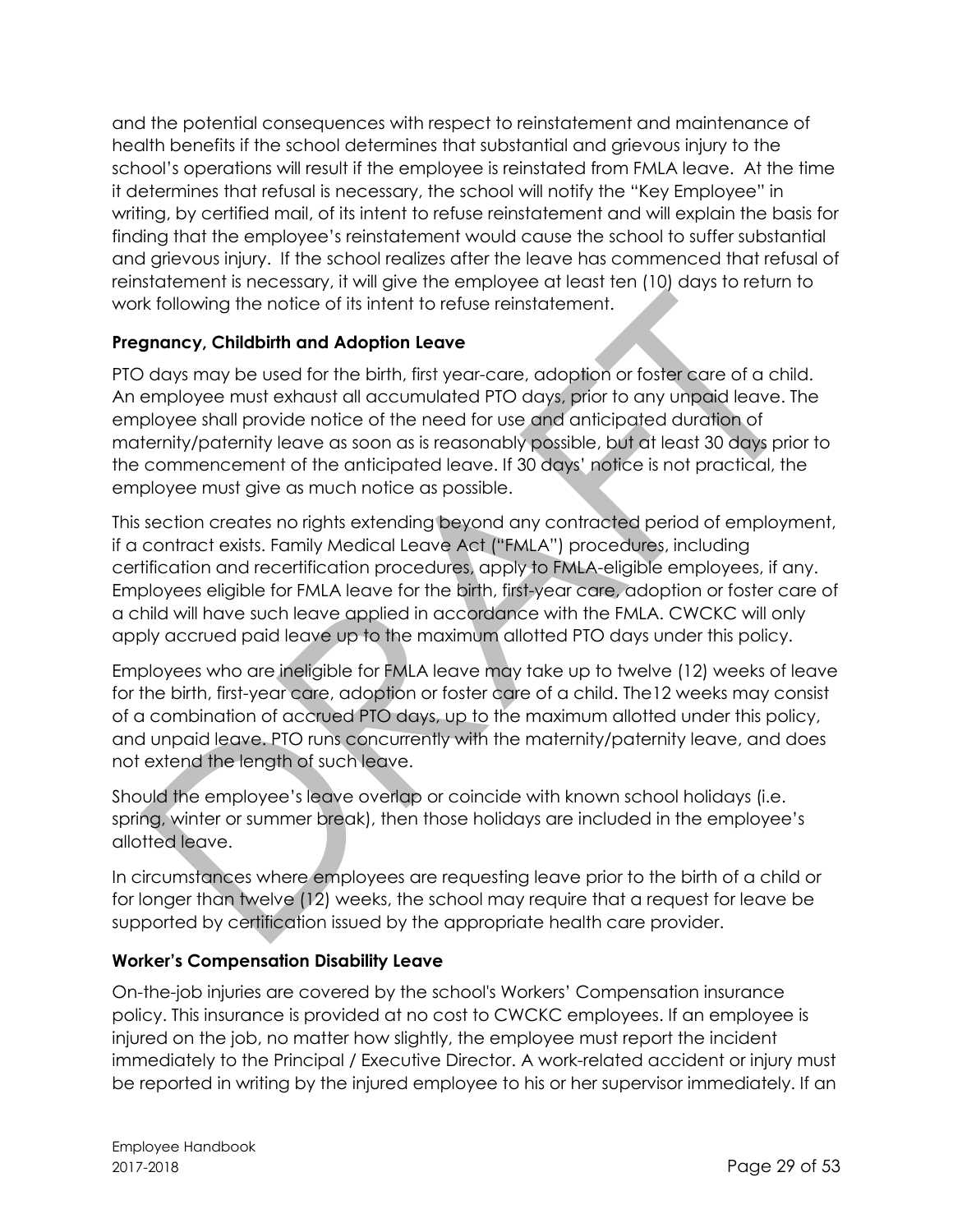injured employee fails to report an injury in writing within 30 days, the Division of Workers' Compensation may be entitled to deny any benefits under the law.

Employees should alert the Principal / Executive Director to any condition that could lead to or contribute to an employee accident. Employees who suffer an injury caused by an accident or occupational disease arising out of and in the course of employment ("work-related injury") will receive benefits paid by the school according to the Workers' Compensation Act of the State of Missouri ("the Law").

The school's insurer shall determine whether the injury is compensable under the Law. If the injury is deemed compensable, the employee will receive, subject to all provisions of the Law:

- 1. Medical treatment (if approved by the school in advance).
- 2. If the employee is off work more than 3 work days, the employee will receive 2/3 of his/her average weekly wage, up to a state maximum, while temporarily and totally disabled.
- 3. If the injury is severe and it causes permanent disability, the Division of Workers' Compensation may award a lump-sum benefit for the disability.

#### <span id="page-29-0"></span>**Military and Military Spousal Leave of Absence**

CWCKC shall grant a military leave of absence to any employee who must be absent from work due to service in the uniformed services in accordance with the Uniformed Services Employment and Re-Employment Rights Act of 1994 ("USERRA"). All employees requesting military leave must provide advance written notice of the need for such leave, unless prevented from doing so by military necessity or if providing notice would be impossible or unreasonable.

If military leave is for thirty (30) or fewer days, the school shall continue the employee's health benefits. For service of more than thirty (30) days, the employee shall be permitted to continue their health benefits at their option through COBRA. Employees are entitled to use accrued vacation or sick time as wage replacement during time served, provided such vacation/paid time off accrued prior to the leave.

CWCKC will reinstate those employees returning from military leave to their same position or one of comparable seniority, status, and pay if they have a certificate of satisfactory completion of service and apply within ninety (90) days after release from active duty or within such extended period, if any, as required by law. Exceptions to this policy will occur whenever necessary to comply with applicable laws.

CWCKC shall grant up to ten (10) days of unpaid leave to employees who work more than twenty (20) hours per week and who are spouses of deployed military servicemen and servicewomen. The leave may be taken when the military spouse is on leave from deployment during a time of military conflict. To be eligible for leave, an employee must provide the school with: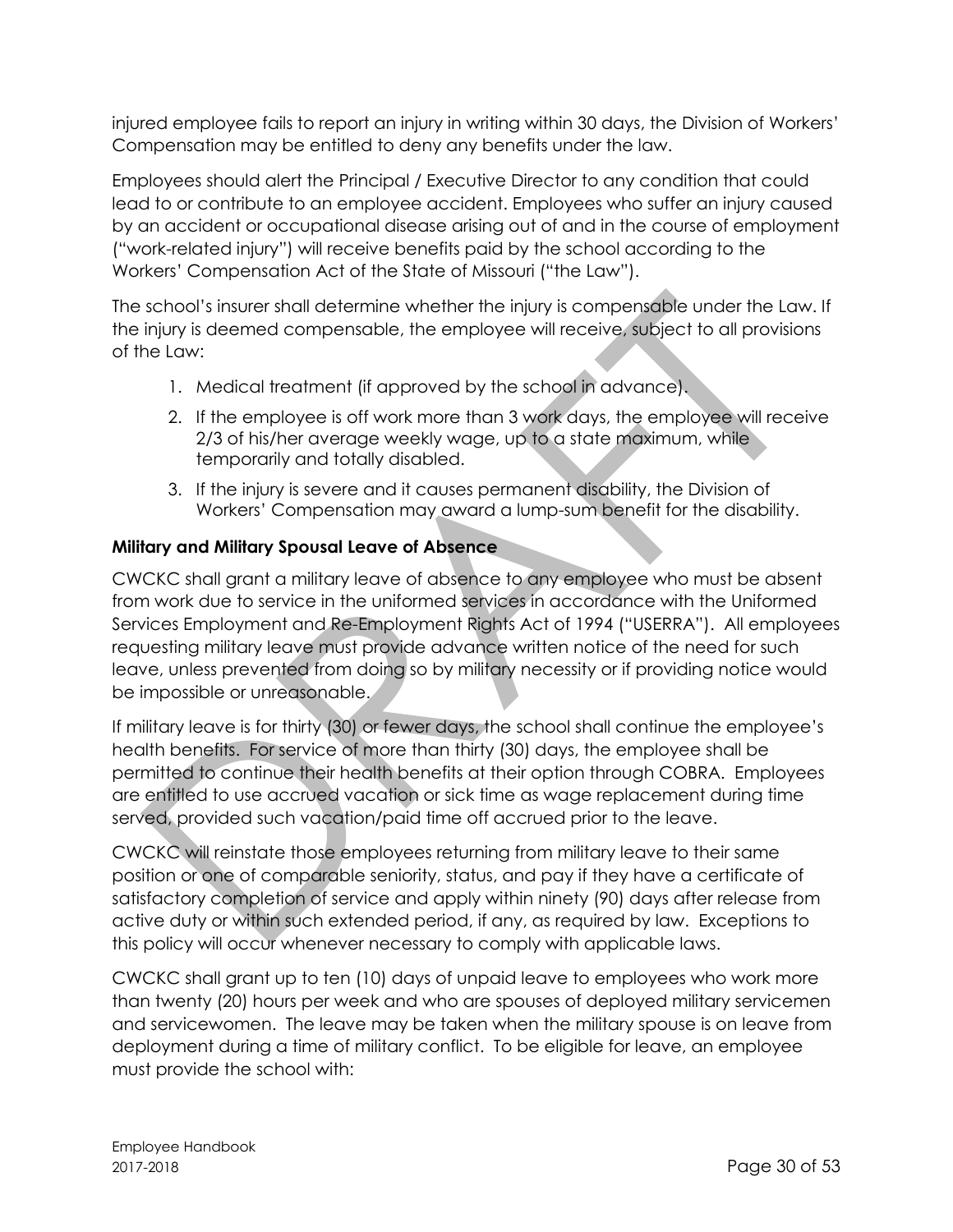- Notice of intention to take military spousal leave within two (2) business days of receiving official notice that the employee's military spouse will be on leave from deployment, and
- Documentation certifying that the employee's military spouse will be on leave from deployment during the time that the employee requests leave.

#### <span id="page-30-0"></span>**Bereavement Leave**

Full time, exempt employees are entitled to a leave of up to three (3) days without loss of pay due to a death in the immediate family (parent, spouse, son/daughter, sister/brother, parents-in-law, son/daughter-in-law, grandparents, and grandchildren).

#### <span id="page-30-1"></span>**Jury Duty or Witness Leave**

For all exempt employees, CWCKC will pay for time off, up to a maximum three (3) days if an employee is called to serve on a jury provided the employee continues to perform work duties as assigned.

For all non-exempt employees, CWCKC will pay for time off, up to a maximum of three (3) days if an employee is called to serve on a jury. Paid leave for jury duty is available only to a Full-Time employee who has been working at CWCKC for twelve (12) consecutive months.

In order to request leave for Jury Duty or Witness Leave, the official notice to appear must be provided in advance. Following approval of the request, lesson plans for the anticipated days of absence must be provided prior to the leave.

When business conditions require, the job of an employee on leave may be filled by a temporary or regular replacement. An employee should give the Executive Director thirty (30) days' notice before returning from leave. Whenever the school is notified of an employee's intent to return from a leave, the school will attempt to place the employee in his/her former position or in a comparable position with regard to salary and other terms and conditions for which the employee is qualified. However, reemployment cannot always be guaranteed. Employees are encouraged to consult the Executive Director for further information regarding leaves of absence.

# <span id="page-30-2"></span>**Personal Conduct**

# <span id="page-30-3"></span>**Personal Appearance**

Employees are expected to wear clothing appropriate for the nature of the school and the type of work performed. Because each employee is a representative of CWCKC in the eyes of the public, each employee is expected to report to work properly groomed, maintain good personal hygiene, and maintain a professional appearance that sets a good example for CWCKC students.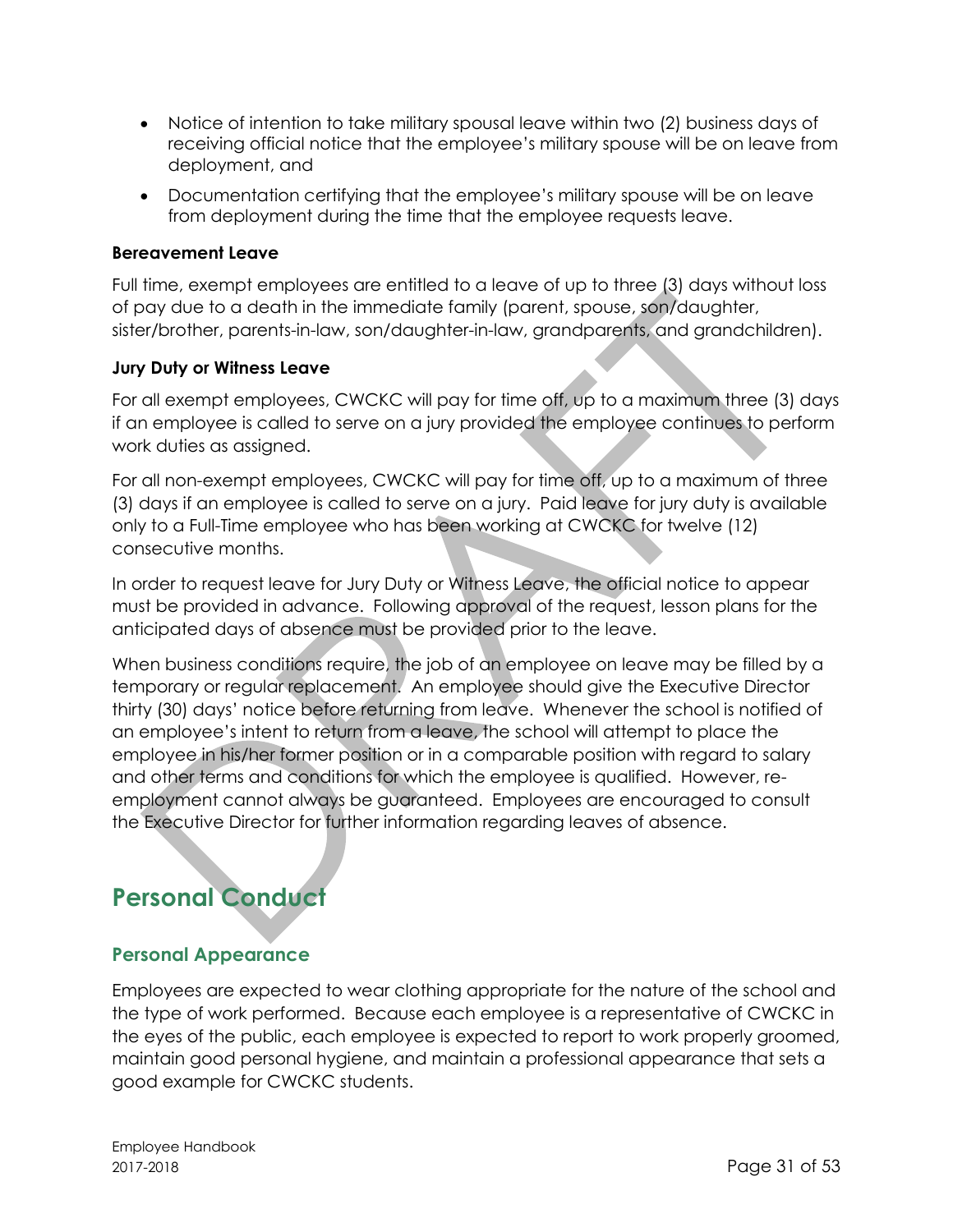CWCKC encourages all employees, during school hours, to wear clothing that will add dignity to the educational profession, will present an image consistent with their job responsibilities, and will not interfere with the learning process. Accordingly, all staff shall adhere to the following standards of dress:

- Clothing and jewelry must be safe and appropriate to the educational environment. All clothing must be clean and in good repair.
- Pants and shorts are to be worn on the waist with no portion of an undergarment showing.
- Skirts, dresses, and shorts should be modest in length and no higher than three (3) inches above the knee.
- All tops must be appropriate to the work environment and should be clean, neat, and provide proper coverage.
- For safety reasons, earrings must not dangle more than one (1) inch below the ear.
- Clothing or jewelry with logos that depict and/or promote gangs, drugs, alcohol, tobacco, sex, violence, illegal activities, profanity, or obscenity are not permitted.
- Appropriate shoes must be worn at all times.

## <span id="page-31-0"></span>**Prohibited On-Duty Conduct**

The following conduct is prohibited and will not be tolerated at the school. Employees engaging in this conduct risk disciplinary action, up to and including termination of employment. This list of prohibited conduct is illustrative only and applies to all employees at the school. Other types of conduct that threaten security, personal safety, employee welfare, and the school's operations may also be prohibited. Further, the specification of this list of conduct in no way alters the at-will employment relationship as to at-will employees of the school. If an employee is working under a contract with the school which grants procedural rights prior to termination, the procedural terms in the contract shall apply.

- Insubordination refusing to perform a task or duty assigned; refusing to act in accordance with instructions provided by an employee's supervisor or proper authority.
- Inefficiency, including deliberate restriction of output, careless or unnecessary wastes of time or material, or neglect of job, duties, or responsibilities.
- Unauthorized soliciting, collection of contributions, distribution of literature, written or printed matter. This is strictly prohibited on school property by nonemployees and employees alike.
- Damaging, defacing, unauthorized removal, destruction, or theft of another employee's property or of school property.
- Fighting or instigating a fight on school premises.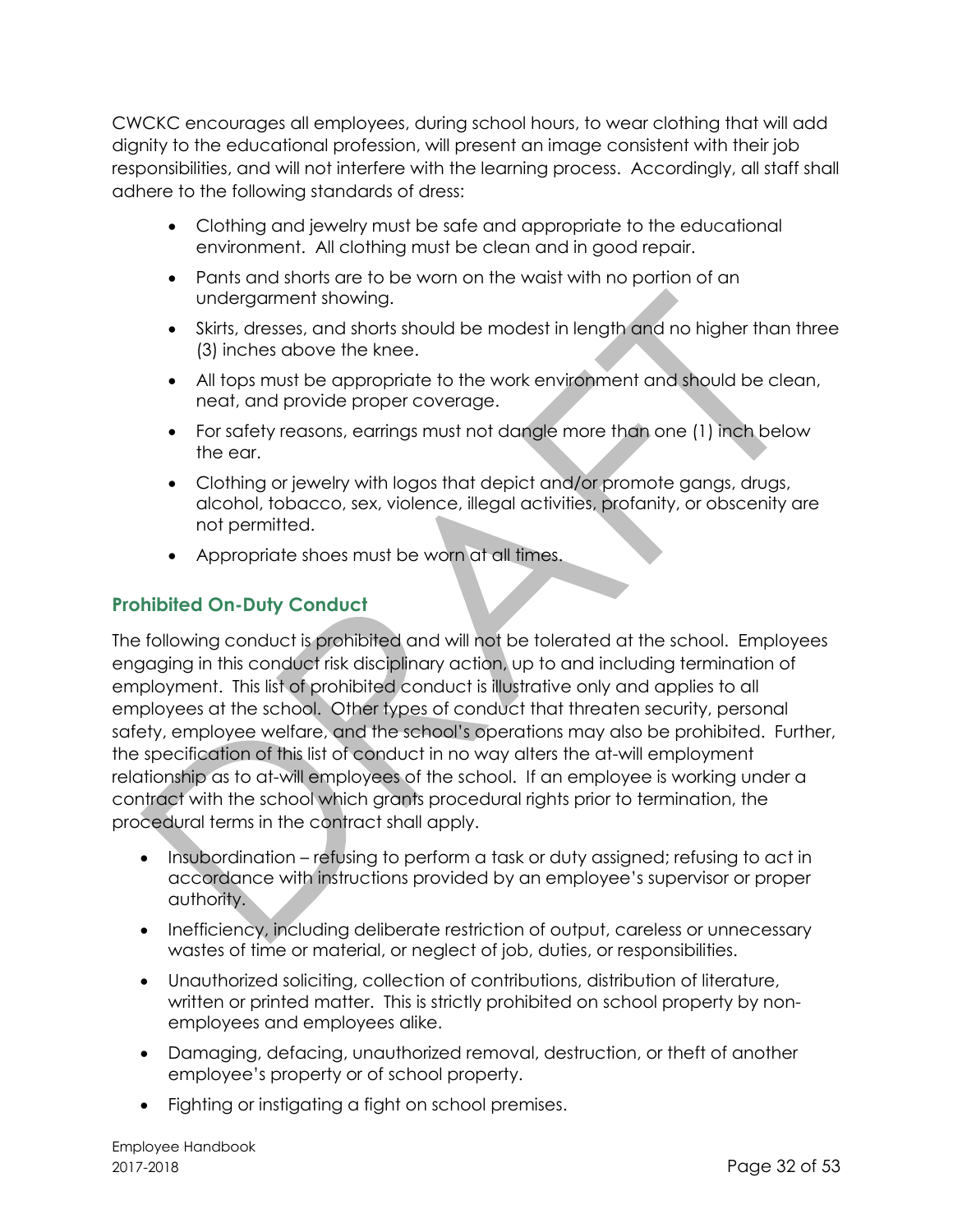- Violations of the drug and alcohol policy.
- Using or possessing firearms, weapons, or explosives of any kind on school premises.
- Gambling on school premises.
- Tampering with or falsifying any report or record, including but not limited to: personnel, absentee, sickness, production reports, records, including applications for employment and time cards.
- Recording the timeclock card, when applicable, of another employee or permitting or arranging for another employee to record your clock card.
- Use of profane, abusive, or threatening language in conversations and/or intimidating or interfering with other employees.
- Conducting personal business during business hours and/or unauthorized use of telephone lines for personal calls.
- Excessive absenteeism or tardiness excused or unexcused.
- Posting any notices on school premises without prior written approval of the Principal/Executive Director, unless positing is on a school bulletin board designated for employee postings.
- Immoral or indecent conduct.
- Conviction of a criminal act.
- Engaging in sabotage or espionage (industrial or otherwise).
- Violations of the sexual harassment policy.
- Failure to report a job-related accident to the employee's supervisor or failure to take or follow prescribed tests, procedures, or treatment.
- Sleeping during work hours.
- Release of confidential information without authorization.
- Refusal to speak to supervisors or other employees.
- Dishonesty.
- Failure to possess or maintain the credential/certificate required of the position.
- Any other conduct detrimental to other employees or to the school's interests or its efficient operations.

# <span id="page-32-0"></span>**Off-Duty Conduct**

While the school does not seek to interfere with the off-duty and personal conduct of employees, certain types of off-duty conduct may interfere with the school's legitimate business interests. For this reason, employees are expected to conduct their personal affairs in a manner that does not adversely affect the school or its own integrity, reputation, or credibility. Illegal or immoral off-duty conduct by an employee that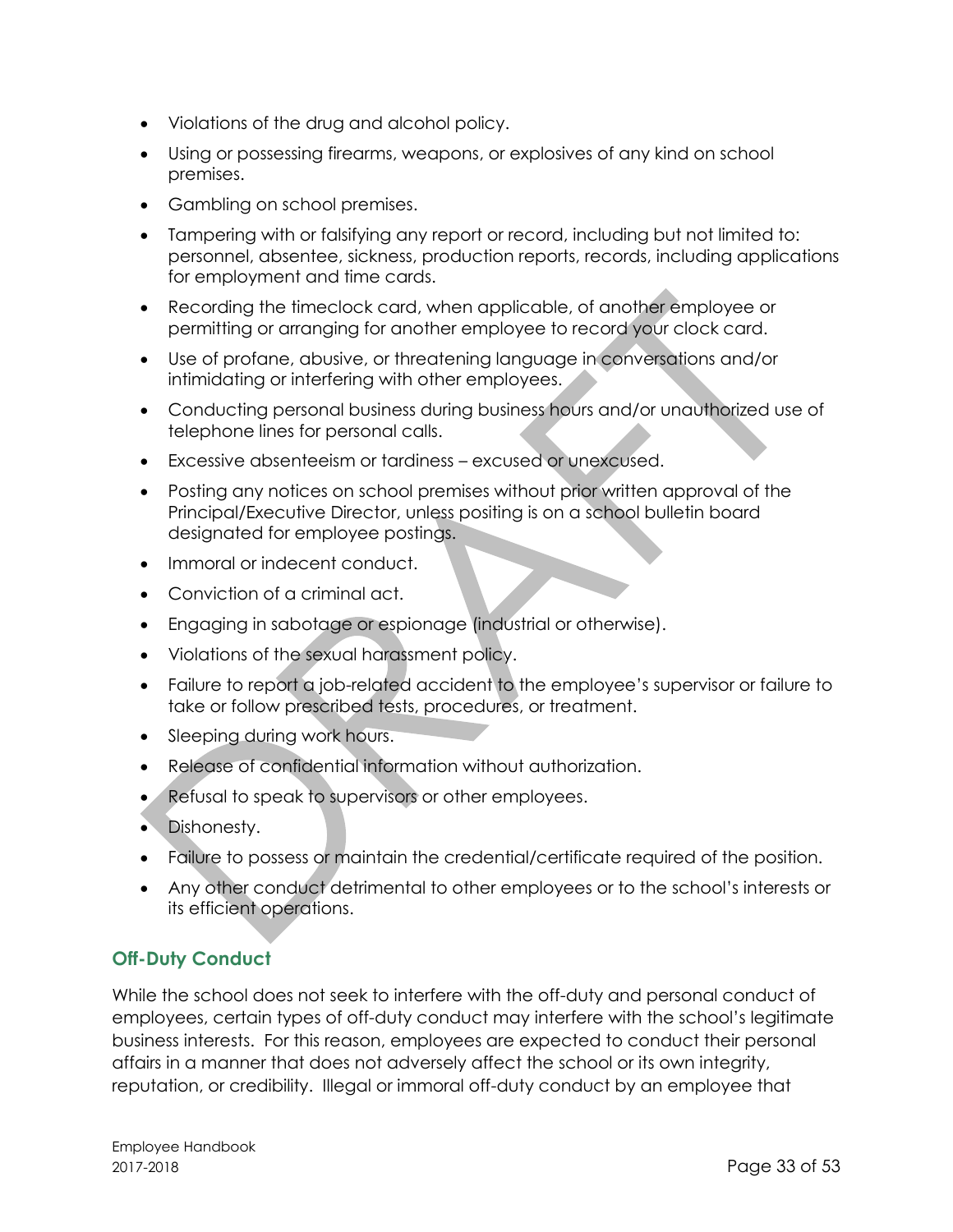adversely affects the school's legitimate business interests or the employee's ability to perform his/her work will not be tolerated.

Additionally, there are several specific areas of off-duty conduct the school is concerned with:

- 1. Solicitation It is inappropriate and presents a clear conflict of interest for employees to attempt to sell, fundraise directly from, or to solicit goods/services from students or families. Any consideration of advertising outside services (including tutoring, camps, babysitting, etc.) or products (including jewelry, candy, Tupperware) to students or families requires prior approval of the Principal and/or Executive Director.
- 2. Second Jobs Employment at the school is considered to be the primary priority for employees. Therefore, while employed at the school, employees are expected to devote their energies to their jobs with the school. For this reason, second jobs are strongly discouraged. Further, the following types of additional employment elsewhere are strictly prohibited:
	- Additional employment that conflicts with an employee's work schedule, duties, and responsibilities at the school,
	- Additional employment that creates a conflict of interest or is incompatible with the employee's position at the school,
	- Additional employment that impairs or has a detrimental effect on the employee's work performance with the school,
	- Additional employment that requires the employee to conduct work or related activities on the school's property during the school's working hours or using the school's facilities and/or equipment,
	- Additional employment that directly or indirectly competes with the business or interests of the school.

Employees who wish to engage in additional employment – that may or may not create a real or apparent conflict of interest – must submit a written request to the school explaining the details of the additional employment. If the additional employment is authorized, the school assumes no responsibility for it. CWCKC shall not provide worker's compensation coverage or any other benefit for injuries occurring from or arising out of additional employment. Authorization to engage in additional employment can be revoked at any time.

- 3. Social Media If an employee posts information on the Internet (i.e. personal blog, Facebook, Twitter, Instagram, etc.) that discusses any aspect of his/her workplace activities, the following restrictions apply:
	- School equipment, including school computers and electronics systems, may not be used for these purposes;
	- Student and employee confidentiality policies must be strictly followed;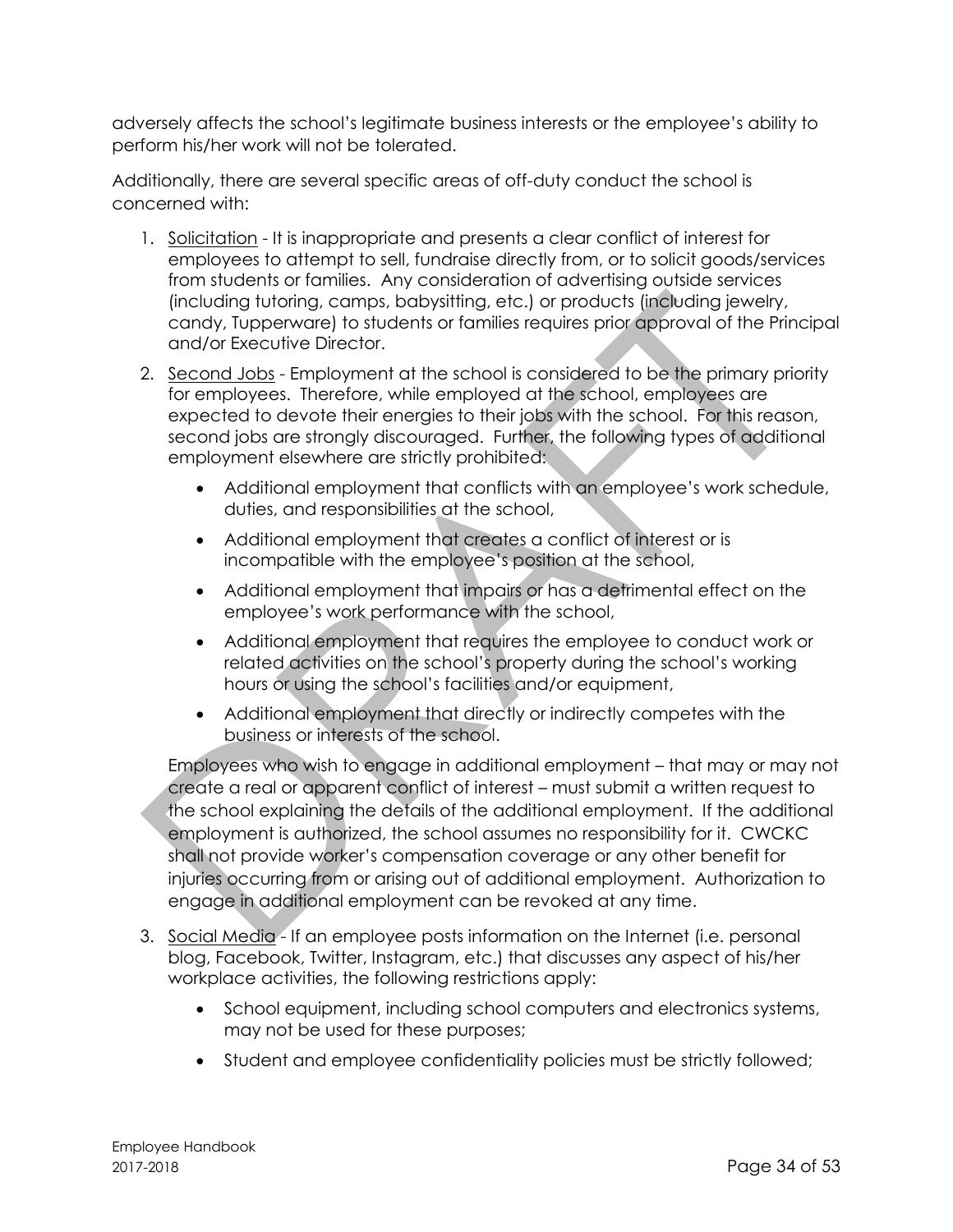- Employees must make it clear that the views expressed in such postings are their own and not those of the school;
- Employees may not use the school's logos, trademarks, and/or copyrighted material;
- Employees are not authorized to speak on the school's behalf;
- Employees are not authorized to publish any confidential or proprietary information maintained by the school;
- Employees are prohibited from making discriminatory, defamatory, libelous, or slanderous comments when discussing the school, the employee's supervisors, co-workers, and competitors;
- Employees must comply with all school policies, including, but not limited to, rules against harassment and retaliation.

The school reserves the right to take disciplinary action, up to and including termination, against any employee whose social media postings violate this or other school policies.

# <span id="page-34-0"></span>**Health & Safety**

CWCKC is committed to providing and maintaining a healthy and safe work environment for all employees.

CWCKC employees are required to participate in CWCKC's Professional Development Day where training and certification will be provided in CPR/First Aid and blood-borne pathogens safety protocols.

# <span id="page-34-1"></span>**Criminal Background Checks**

As required by law, all individuals working or volunteering at the school will be required to submit to a criminal background check preceding the hire/volunteer date. CWCKC's background check is comprised of, but not limited to: employment history verification, reference checks, and verification of credentials/qualifications.

No condition or activity will be permitted that may compromise the school's commitment that the safety and well-being of students takes precedence over all other considerations. Conditions that preclude working/volunteering at the school may include past conviction(s) of a controlled substance offense, sex offense, or a serious/violent felony.

Additionally, should an employee, during his/her employment with the school, be convicted of a controlled substance or sex offense, or a serious/violent felony, the employee must immediately report it to the Executive Director.

#### <span id="page-34-2"></span>**Security Protocols**

CWCKC has developed the following guidelines to help maintain a secure workplace.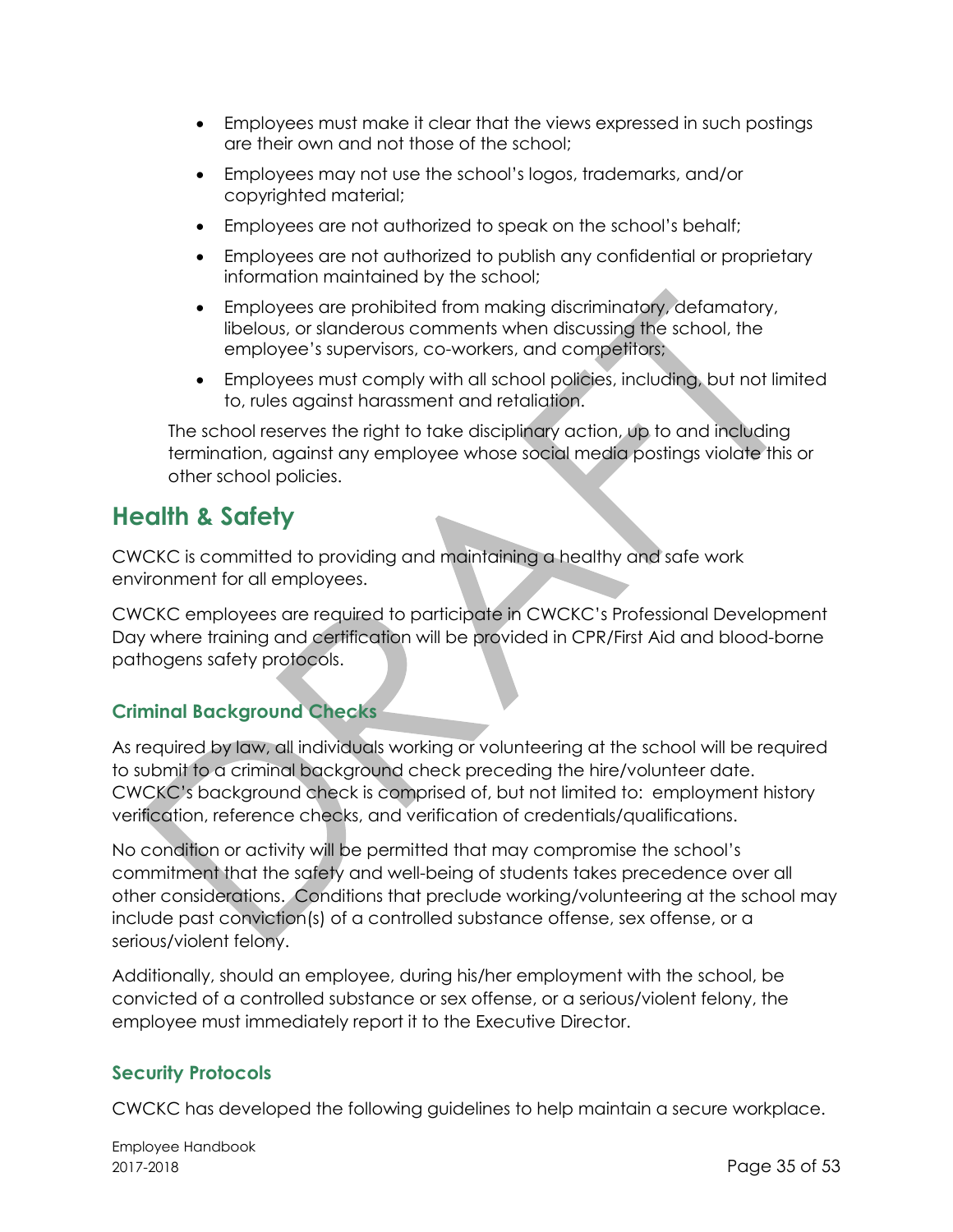- Be aware of unknown persons loitering in parking areas, walkways, entrances, exits, and service areas.
- Report any suspicious persons or activities to their supervisor, Principal or Executive Director.
- Employee desks, classrooms, and offices should be secured at the end of the day.
- When an employee is called away from his/her work area for an extended length of time, valuable or personal items should not be left around a workstation that may be accessible to others.

The security of facilities as well as the welfare of employees and students depends upon the alertness and sensitivity of every individual to potential security risks. Employees should immediately notify their supervisor, Principal, or Executive Director when keys are missing or if security access codes or passes have been breached.

# <span id="page-35-0"></span>**Occupational Safety**

CWCKC is committed to the safety of its employees, students, vendors, contractors, and the public.

The prevention of accidents is the responsibility of every school supervisor. It is also the duty of all employees to accept and promote the established safety regulations and procedures. Every effort will be made to provide adequate safety training. If an employee is ever in doubt on how to perform a job or task safely, assistance should be requested. Unsafe conditions must be reported immediately.

It is the policy of the school that accident prevention be considered of primary importance in all phases of operation and administration. CWCKC is required to provide safe and healthy working conditions for all employees and to establish and require the use of safe practices at all times.

Failure to comply with or enforce school safety and health rules, practices, and procedures could result in disciplinary action up to and including termination.

# <span id="page-35-1"></span>**Reporting**

It is the duty of every employee to immediately report any accident or injury occurring during work hours or on school premises so that arrangements can be made for medical or first-aid treatment, as well as for investigation and follow-up purposes.

It is also the duty of every employee to know how to report fires and other emergencies quickly and accurately. Employees should report any such emergency by alerting administration (Office Manager, Principal, etc.) In addition, all employees should know local emergency numbers such as:

Emergency: 911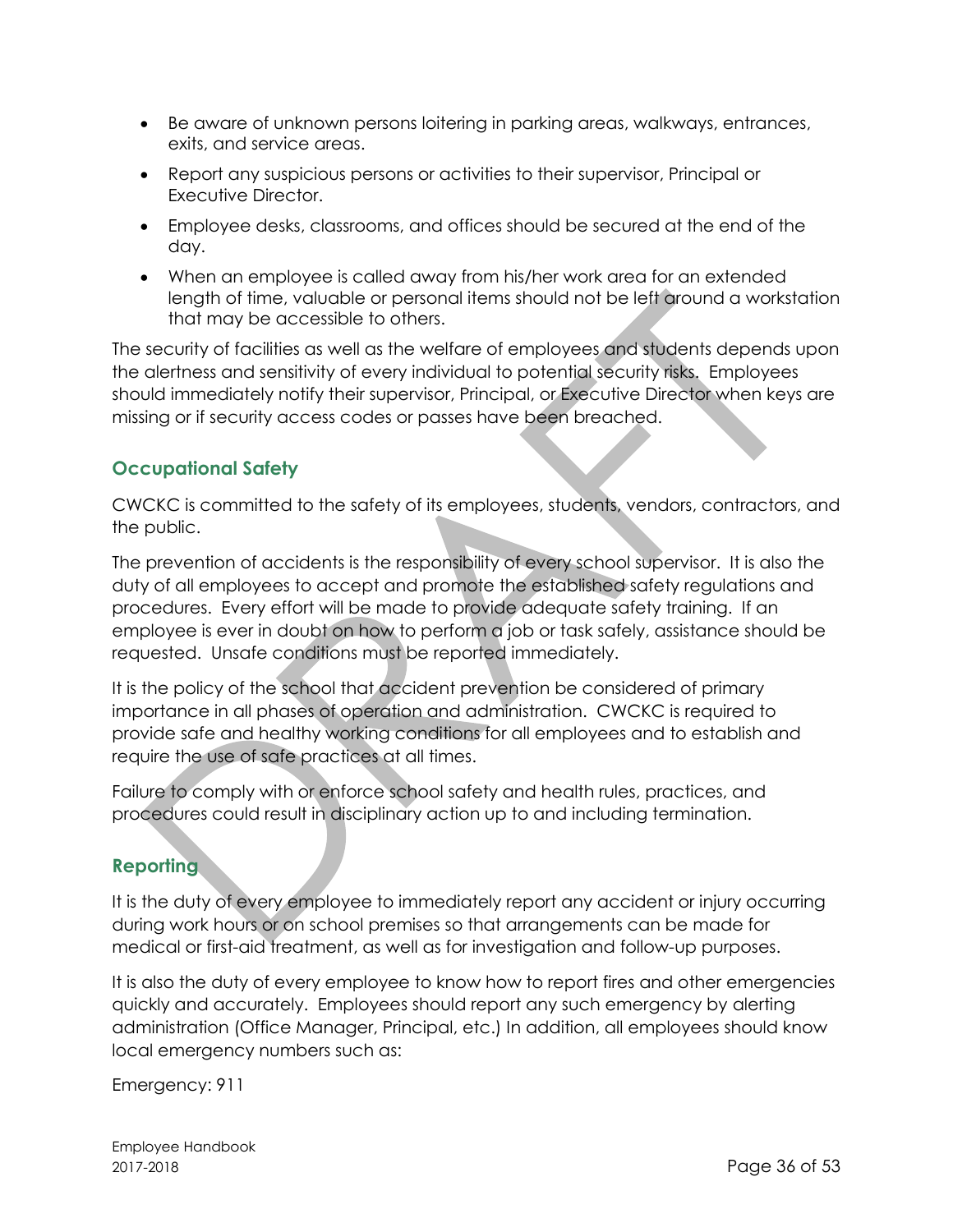Non-Emergency Police Response: 816-234-5111 Poison Control Center Hotline: 1-800-222-1222 Regional Office: 816-872-2944

# <span id="page-36-0"></span>**Staff/Student Interaction**

CWCKC recognizes its responsibility to make and enforce all rules and regulations governing student and employee behavior to bring about the safest and most learningconductive environment possible.

## <span id="page-36-1"></span>**Corporal Punishment**

Corporal punishment shall not be used as a disciplinary measure against any student. Corporal punishment includes the willful infliction of, or willfully causing the infliction of, physical pain on a student.

For purposes of this policy, corporal punishment does not include an employee's use of force that is reasonable and necessary to protect the employee, students, staff, other persons, or to prevent damage to property.

For clarification purposes, the following examples are offered for direction and guidance of school employees:

Examples of permitted actions (not corporal punishment):

- 1. Stopping a student from fighting with another student;
- 2. Preventing a student from committing an act of vandalism;
- 3. Defending from physical injury or assault by a student;
- 4. Forcing a student to surrender a weapon or dangerous object;
- 5. Requiring an athletic team to participate in strenuous physical training activities designed to strengthen or condition team members or improve their coordination, agility, or physical skills;
- 6. Engaging in group calisthenics, team drills, or other physical education, or voluntary recreational activities.

Examples for prohibited actions (corporal punishment):

- 1. Hitting, shoving, pushing, or physically restraining a student as a means of control;
- 2. Making unruly students perform push-ups, run laps, or perform other physical acts that cause pain or discomfort as a form of punishment;
- 3. Paddling, swatting, slapping, grabbing, pinching, kicking, or otherwise causing physical pain.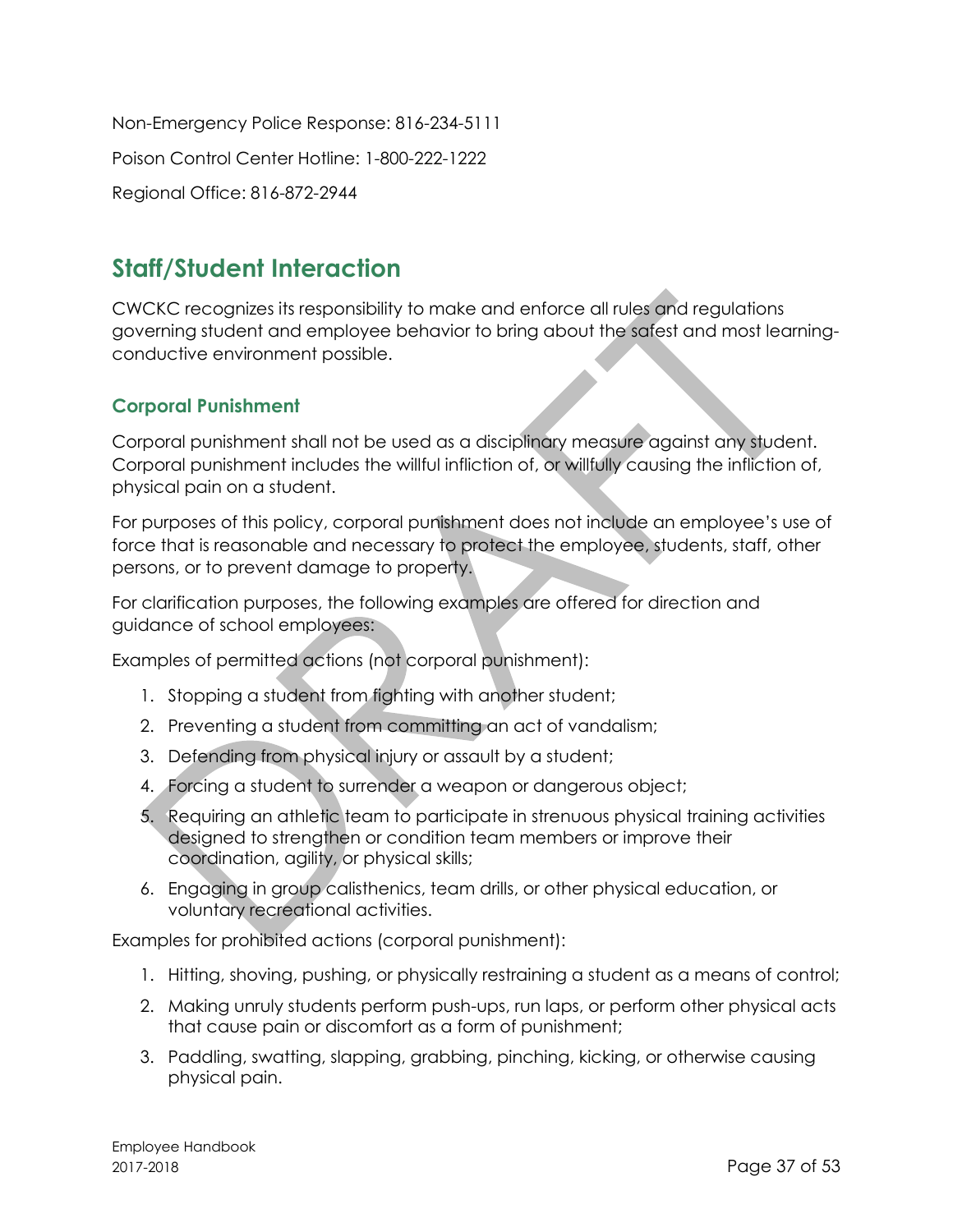#### <span id="page-37-0"></span>**Staff/Student Behavior**

Employees will take part in annual training on appropriate recommended behaviors. This policy is intended to provide a guide for all school faculty and staff in conducting themselves in a way that reflects the high standards of behavior and professionalism required of school employees and to help clarify the boundaries between students and staff. Although this policy gives specific, clear direction, it is each staff member's obligation to avoid situations that could prompt suspicion by parents, students, colleagues, or school leaders.

For the purposes of this policy, the term "boundaries" is defined as acceptable professional behavior by staff members while interacting with a student. Trespassing the boundaries of a student/teacher relationship is deemed an abuse of power and a betrayal of public trust.

Some activities may seem innocent from a staff member's perspective, but can be perceived as flirtation or sexual insinuation from a student or parent point of view. The objective of the following lists of acceptable and unacceptable behaviors is not to restrain innocent, positive relationships between staff and students, but to prevent relationships that could lead to, or may be perceived as, sexual misconduct.

#### <span id="page-37-1"></span>**Unacceptable Staff/Student Behaviors (violations of this policy):**

- Giving gifts to an individual student that are of a personal and/or intimate nature.
- Kissing of any kind.
- Any type of unnecessary physical contact with a student in a private situation.
- Intentionally being alone with a student away from the school.
- Making, telling, or participating in sexually inappropriate comments, stories, and/or jokes.
- Seeking emotional involvement with a student for your benefit.
- Discussing inappropriate personal troubles or intimate issues with a student.
- Becoming involved with a student so that a reasonable personal may suspect inappropriate behavior.

#### <span id="page-37-2"></span>**Unacceptable Staff/Student Behaviors without Parent & Supervisor Permission**

The behaviors should only be exercised when a staff member has parent and supervisor permission.

- Giving students a ride to/from school or school activities.
- Being alone in a room with a student at school with the door closed.
- Allowing students in your home.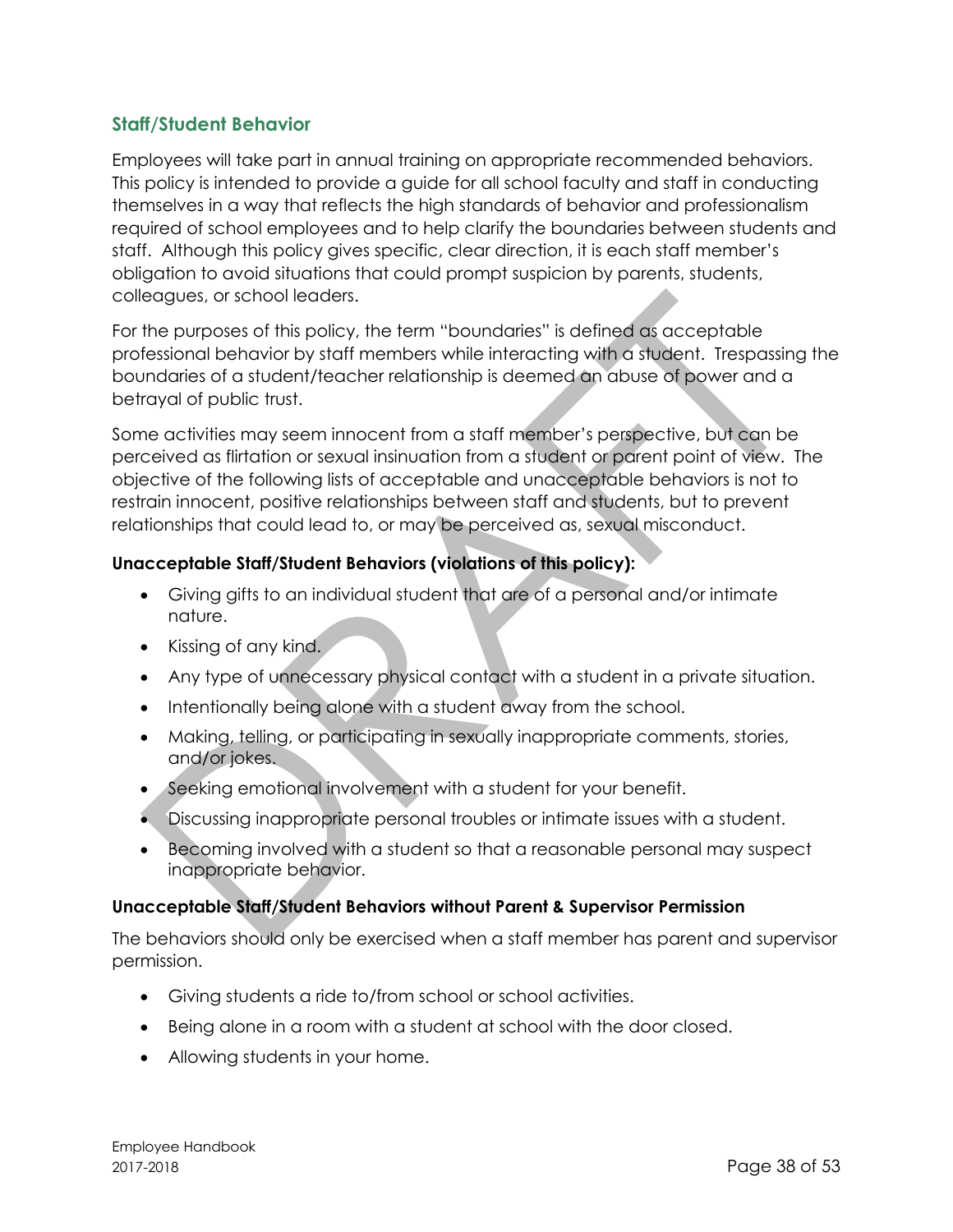#### <span id="page-38-0"></span>**Cautionary Staff/Student Behaviors**

These behaviors should only be exercised when a reasonable and prudent person, acting as an educator, is prevented from using a better practice or behavior. Staff members should inform their supervisor of the circumstance and incident prior to or immediately following the occurrence.

- Remarks about the physical attributes or development of anyone.
- Excessive attention toward a particular student.
- Sending emails, text messages, social media communication, or letters to students if the content is not about school activities.

#### <span id="page-38-1"></span>**Acceptable and Recommended Staff/Student Behaviors**

- Getting parents' written consent for any after-school activity.
- Obtaining formal approval to take students off school property for activities such as field trips or competitions.
- Emails, text messages, phone calls, and/or social media messages to students must be very professional and pertaining to school activities or classes. Additionally, communication should be limited to school technology.
- Keeping the door open when alone with a student.
- Keeping reasonable space between personal space and a student.
- Stopping and correcting students if the cross personal boundaries.
- Keeping parents informed when a significant issue develops about a student.
- Keeping after-class discussions with a student professional and brief.
- Asking for advice from fellow staff or administrators regarding a difficult situation regarding boundaries.
- Involving a supervisor if conflict arises with a student.
- Informing the Executive Director about situations that have the potential to become more severe.
- Making detailed notes about an incident that could evolve into a more serious situation later.
- Recognizing the responsibility to stop unacceptable behavior of students or coworkers.
- Asking another staff member to be present if you will be alone with any type of special needs student(s).
- Asking another staff member to be present when you must be alone with a student after regular school hours.
- Giving students praise and recognition without touching them.
- Pats on the back, high-fives, and handshakes are acceptable.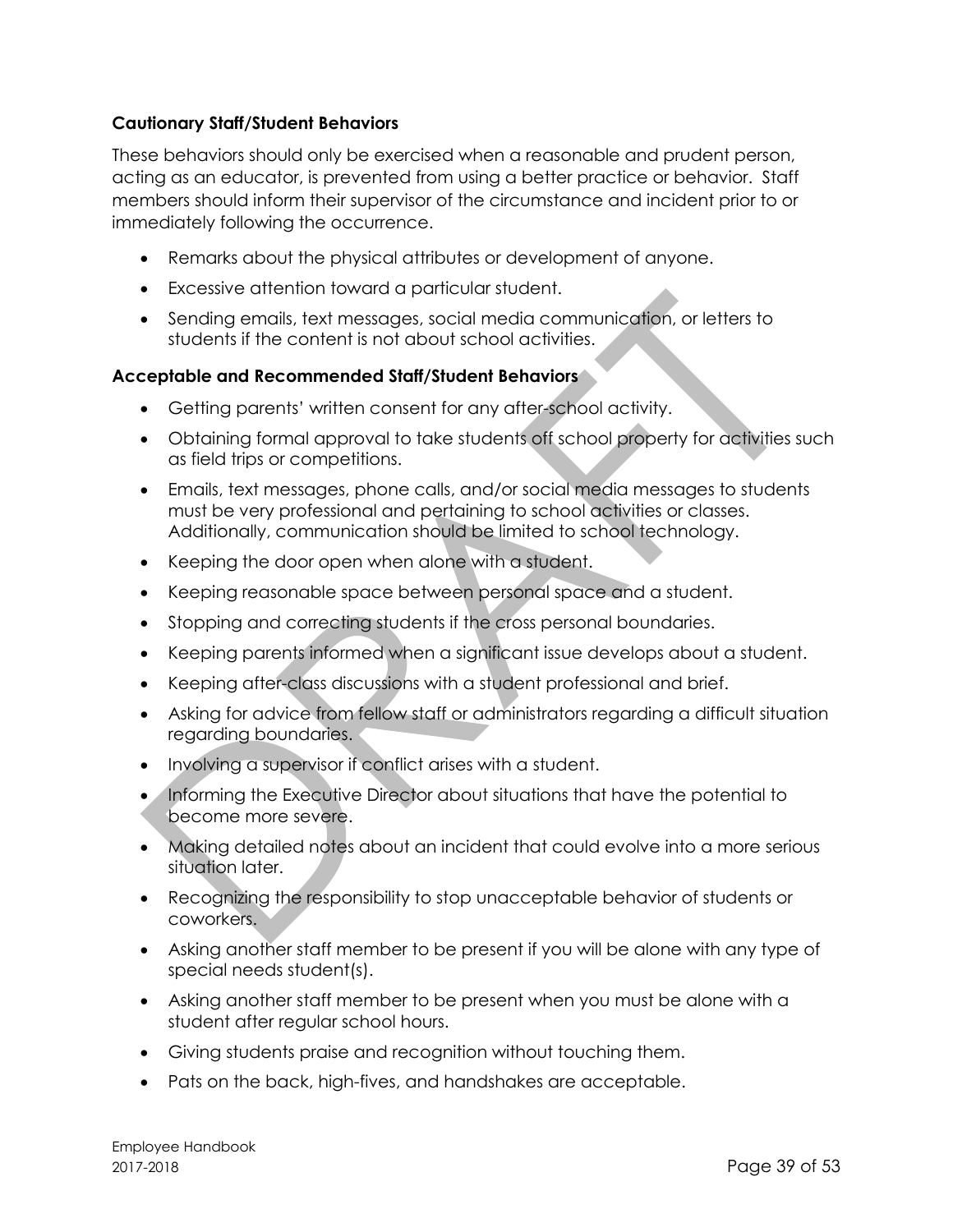• Keeping a high priority on professional conduct.

### <span id="page-39-0"></span>**Confidential Information**

Information about CWCKC and its employees, students, families, suppliers, and vendors is to be kept confidential and divulged only to individuals within CWCKC with both a need and authorization to receive the information. If in doubt as to whether information should be divulged, err in favor of not and discuss the situation with the Principal and/or Executive Director.

All records and files maintained by CWCKC are confidential and remain the property of CWCKC. Records and files are not to be disclosed to any outside party without the express permission of the Principal and/or Executive Director. Confidential information includes, but is not limited to:

- Financial records,
- Personnel and payroll records regarding current or former employees,
- The identity of, contact information for, and any other information on students, vendors, and suppliers,
- Programs, trade secrets, and any other document(s) or information regarding CWCKC's operations.

Confidential information may not be removed from CWCKC's premises without express authorization.

As CWCKC was chartered to serve a diverse socio-economic population, special care needs to be given in safeguarding the identity of socio-economically challenged students. Every precaution should be taken to ensure that information identifying a student as eligible for the Federal Free & Reduced Lunch program is kept confidential at all times. Only those staff members with a legitimate need to know should be provided with this information.

Additionally, as a school that serves students with special needs, extraordinary care must also be taken to ensure the confidentiality of all information related to the assessment for, or provision of, special education services. Access to Individual Educational Plans (IEPs) is on a strict need-to-know basis and any staff accessing a student's IEP must sign the IEP folder in and out and ensure its confidentiality while in his/her possession. Parents, volunteers, board members, and staff that do not have a need to know this information are prohibited from accessing this information under any circumstances.

Lastly, student records are not to be shared with nor accessed by anyone other than authorized school staff members with the exception of the student's parents/guardians. Parent volunteers working in the school office are not allowed to access individual student records for any reason.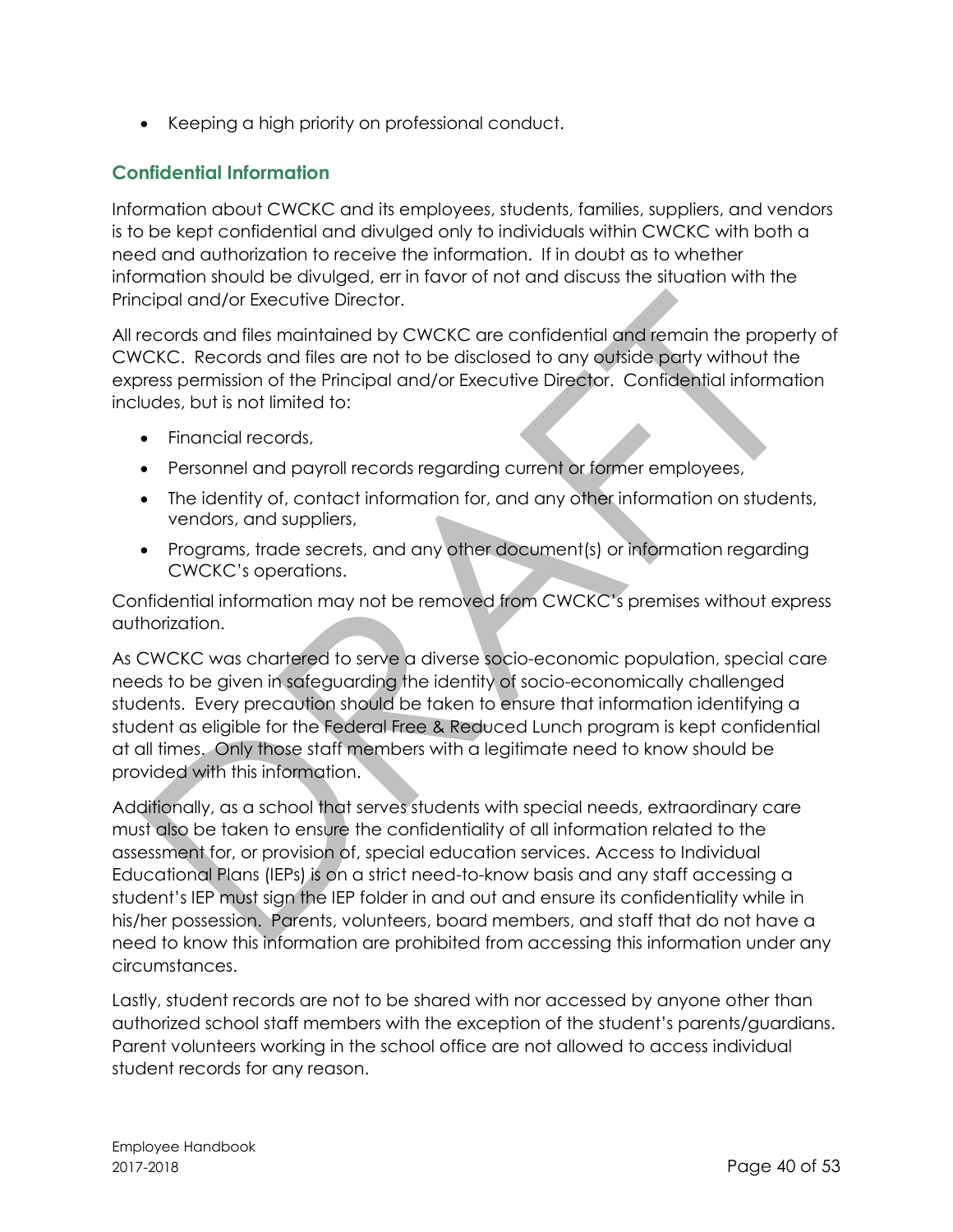Confidential information obtained during or through employment with CWCKC may not be used nor disclosed by an employee, except as job-related. Employees must also maintain the confidentiality, use, or disclosure of confidential information at all times following termination of employment. CWCKC reserves the right to seek all legal or equitable remedies to prevent impermissible use of confidential information or to recover damages incurred as a result of the impermissible use of confidential information.

Employees may be required to enter into separate written confidentiality agreements confirming their understanding of CWCKC's confidentiality policies and failure to adhere to the confidentiality procedures of the school may be grounds for immediate termination.

# <span id="page-40-0"></span>**Duty to Report**

When any employee becomes aware of another staff member crossing any of the boundaries specified in the "Student/Staff Behavior" policies, he/she must speak to this staff member (if the violation appears minor) or report the matter to the school Principal / Executive Director. If the observed behavior appears significant, it is the duty of every staff member to immediately report it to the Principal / Executive Director. All reports shall be confidential. It is the duty of the Principal / Executive Director to investigate and thoroughly report the situation. Employees must also report any awareness or concern of student behavior that crosses boundaries or where a student appears to be at risk for sexual abuse.

# <span id="page-40-1"></span>**Child Abuse & Neglect Reporting**

Any CWCKC official or employee who knows or has reasonable cause to suspect that a student is being subjected to home conditions or circumstances which would reasonably result in truancy will immediately make a report via the Student Abuse Hotline to the Children's Division. The employee shall inform the Principal, whom shall inform the Executive Director that a report has been made and the Executive Director will keep the Board apprised of the status of the case.

An oral report shall be made immediately, but in no case later than 24 hours from the time there is reasonable cause to believe a child has been abused, by telephone or otherwise and followed by a report in writing, if requested, to a child welfare agency providing protective services, as designated by the Missouri Children's Division, or, in the absence of such agency, to an appropriate police authority or LEA (Local Educational Agency) attorney.

# <span id="page-40-2"></span>**Company Property**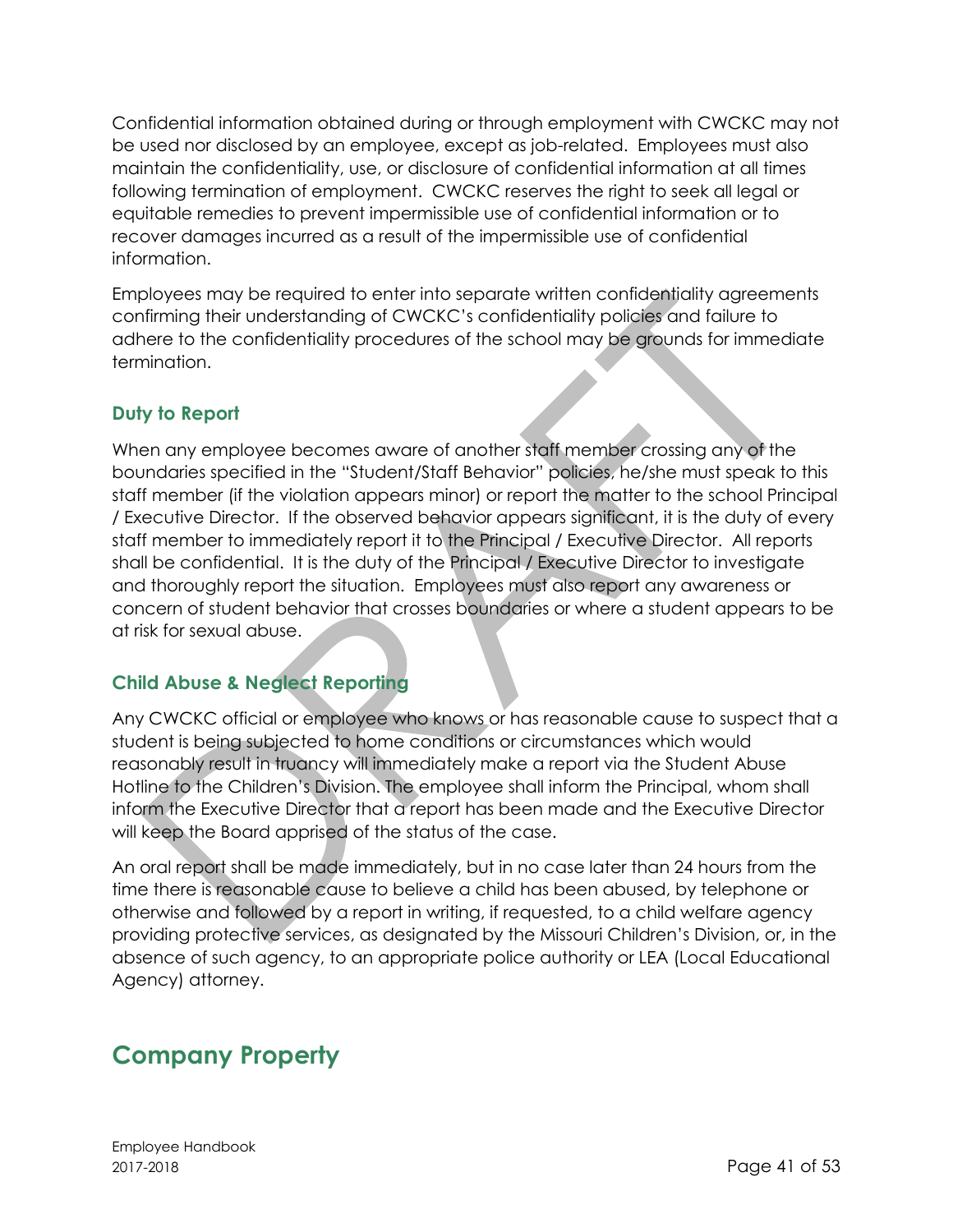All desks, workstations, computers, equipment, and supplies are CWCKC property. Depending on the employee's job duties, CWCKC may issue an employee property to assist in his/her work, such as a school credit card, keys, remote control(s), textbooks, and/or other learning materials. The employee is fully responsible for any CWCKC property issued.

## <span id="page-41-0"></span>**Technology**

CWCKC utilizes various forms of technology resources in conducting its business. "Technology resources" refers to all electronic devices and systems, software, and means of electronic communication, including, but not limited to, the following:

- Personal computers and/or workstations
- Laptop computers
- Mini- and mainframe computers
- Computer hardware such as disk drives
- Peripheral equipment such as printers, modems, scanners, fax machines, and copiers
- Computer software applications and associated files and data, including software that grants access to external services such as the internet
- Telephones
- Voicemail systems
- Electronic-mail systems
- Portable computer devices
- Cellular telephones
- Pagers
- Personal Digital Assistants (sometimes referred to as Pads)
- Personal organizers and other electronic wireless communication devices
- Digital cameras
- Video recorders

CWCKC's technology resources are CWCKC's property and there are special rules that apply to the technology resources as set forth below.

Depending on the employee's job duties, CWCKC may provide an employee with access to some or all of its technology resources or issue an employee a technology resource to use for business purposes. Only employees whose job performance will benefit from the use of CWCKC's technology resources will be given access to or issued technology resources.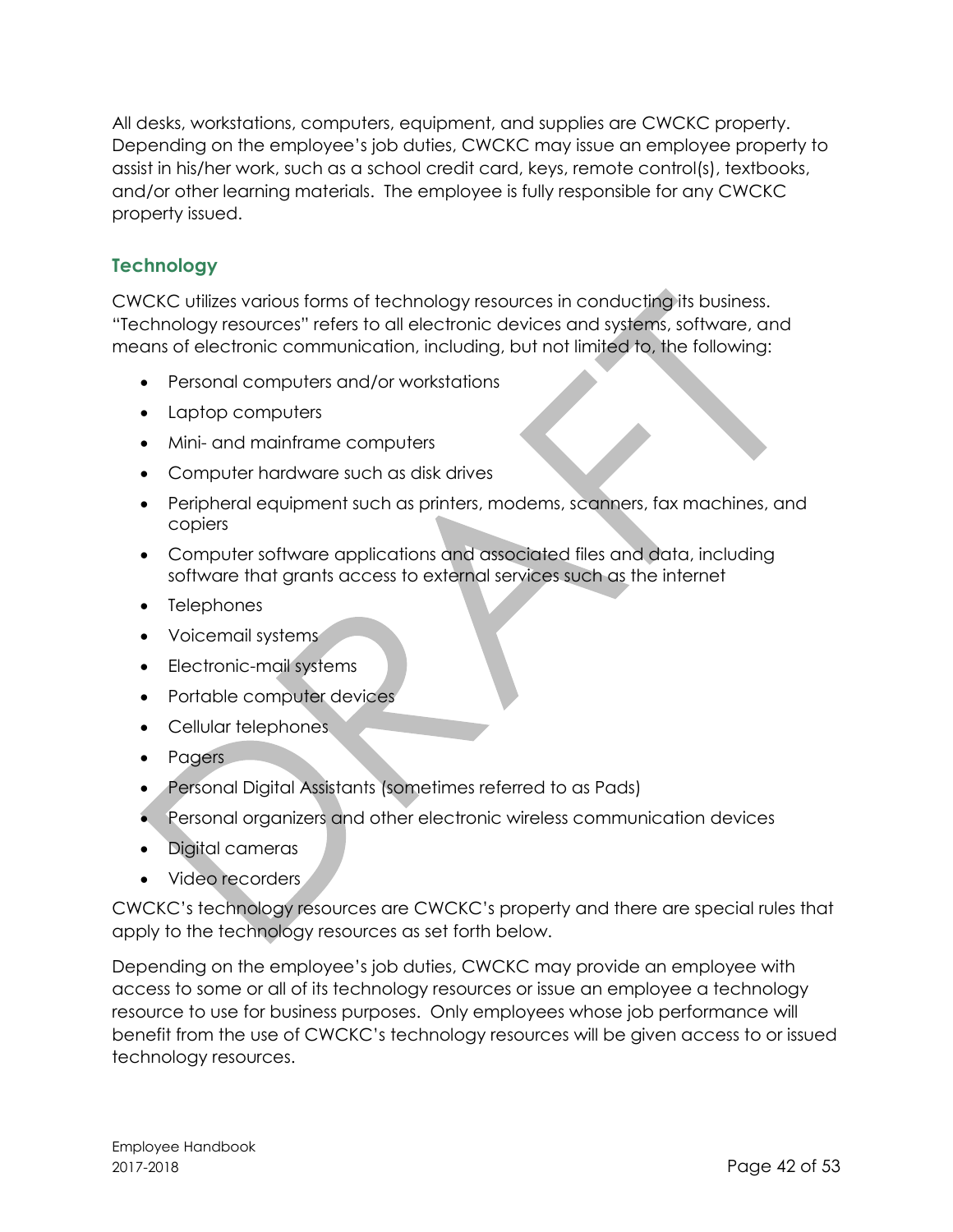Employees who use CWCKC's technology resources must do so responsibly and are required to comply with all state and federal laws, the policies of CWCKC, and with normal standards of professional and personal courtesy and conduct. Racist, sexist, harassing, or threatening language is strictly prohibited.

For example, there is to be no:

- Viewing, transmitting, downloading, sharing, use, or printing of sexually-explicit images, messages, or cartoons; or
- Viewing, transmitting, downloading, sharing, use, or printing of materials that contain ethnic slurs, racial epithets, derogatory, defamatory, obscene, or offensive statements or images; or
- Anything that may be construed as harassment or disparagement of others based on their race, national origin, ancestry, sex, gender identity, pregnancy, sexual orientation, marital status, age, physical or mental disability, genetic information, medical condition, religious beliefs, FMLA leave status, veteran status, or any other characteristic protected by federal, state, or local laws.
- Use of CWCKC's technology resources for gambling,
- Use of CWCKC's technology resources to copy, retrieve, forward, or send copyrighted materials unless the employee has the author's permission or is accessing a single copy only for the employee's reference.

#### <span id="page-42-0"></span>**Use – Company Property & Technology Resources**

CWCKC's company property and technology resources are to be used by employees for the purpose of CWCKC business. This policy does not prohibit limited use of a personal or social nature on the employee's non-work time, providing such use does not violate any of CWCKC's policies or detract from the employee's performance of his/her job duties. CWCKC reserves the right to determine when personal use of technology resources or property is excessive and/or improper, and may require reimbursement from an employee and/or discipline the employee when the employee has used the resources or property excessively and/or improperly.

#### <span id="page-42-1"></span>**Access**

CWCKC reserves the right to inspect desks, cabinets, drawers, closets, and/or other work areas (including contents, effects, or articles that are in CWCKC property). Such inspection can occur at any time, with or without advance notice or consent.

In addition, CWCKC specifically reserves the right to access, monitor, and inspect the contents of, and data stored in, all of its technology resources at any time for any reason, at its sole discretion. Employees should understand that they have no right of privacy with respect to any messages or information created, maintained, or stored on CWCKC's technology resources, even if those devices require a personal password to sue or access or if the information has been deleted. All email, text, and voicemail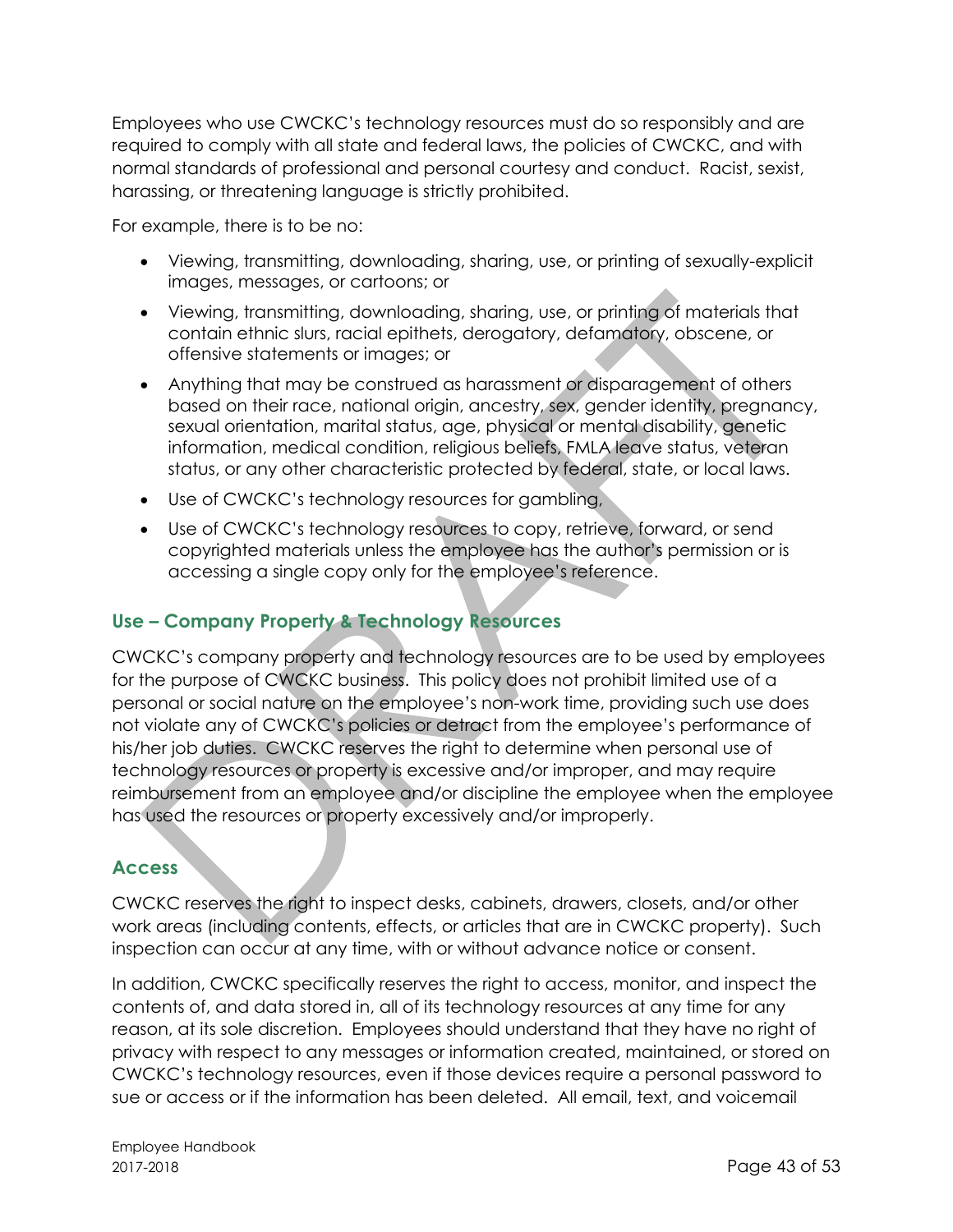messages sent and received, including personal messages, all internet sites visited, and all data and information stored on CWCKC's technology resources may be accessed, monitored, and inspected by CWCKC and are CWCKC property, regardless of content. Any employee who chooses to use a CWCKC technology resource for personal use does so with the express notice that CWCKC has the right to access, monitor, and inspect all information on the device, including but not limited to reviewing any personal voicemail, email messages, text messages, images, video, or other personal information stored on the device. CWCKC may conduct this inspection by reviewing the contents of the technology resources or by obtaining and reviewing records maintained by a third party that supplies services to CWCKC pertaining to the technology resources.

CWCKC reserves the right to advise appropriate legal authorities of any incident where it reasonably believes an employee violated the law.

# <span id="page-43-0"></span>**Cellular Phone/ECD Use**

Due to the nature of their job responsibilities, some CWCKC employees may be assigned cellular phones or electronic communication devices (ECDs) by CWCKC. CWCKC cellular phones and ECDs are CWCKC property and are to be used by employees for the purpose of CWCKC business.

This policy does not prohibit limited use of the cellular phones/ECDs for personal use during the employee's non-work time, provided such use does not violate any of CWCKC's guidelines and practices nor detract from the employee's performance of his/her job duties. Frequent use of CWCKC's cellular phone/ECDs for personal calls during work time or during non-work time is a violation of this policy. CWCKC reserves the right to determine when personal use of the cellular phone/ECDs is excessive or improper, and may require reimbursement from an employee and/or discipline the employee.

As set forth above, CWCKC has the right to inspect information and data stored on CWCKC-issued cellular phones and ECDs. This includes, but is not limited to, incoming and outgoing call history records, text messages, voicemail messages, images, and videos. To the extent allowed by law, CWCKC also reserves the right to inspect other information about an employee's use of CWCKC-issued cellular telephone/ECDs that is available through the network provider's records. CWCKC reserves the right to rescind cellular phone or ECD privileges at any time and for any reason.

Additionally, CWCKC requires employees to safely use cellular phones while driving during work hours, regardless of whether they are personal or CWCKC-issued cellular phones. Employees who use handheld cellular phones must refrain from making or receiving business calls while driving. If an employee needs to make or receive a business call using a handheld device while driving, the employee must stop and park his/her vehicle in a proper parking area for the call. Employees who use hands-free cellular phones must keep business conversations brief while driving, and must stop the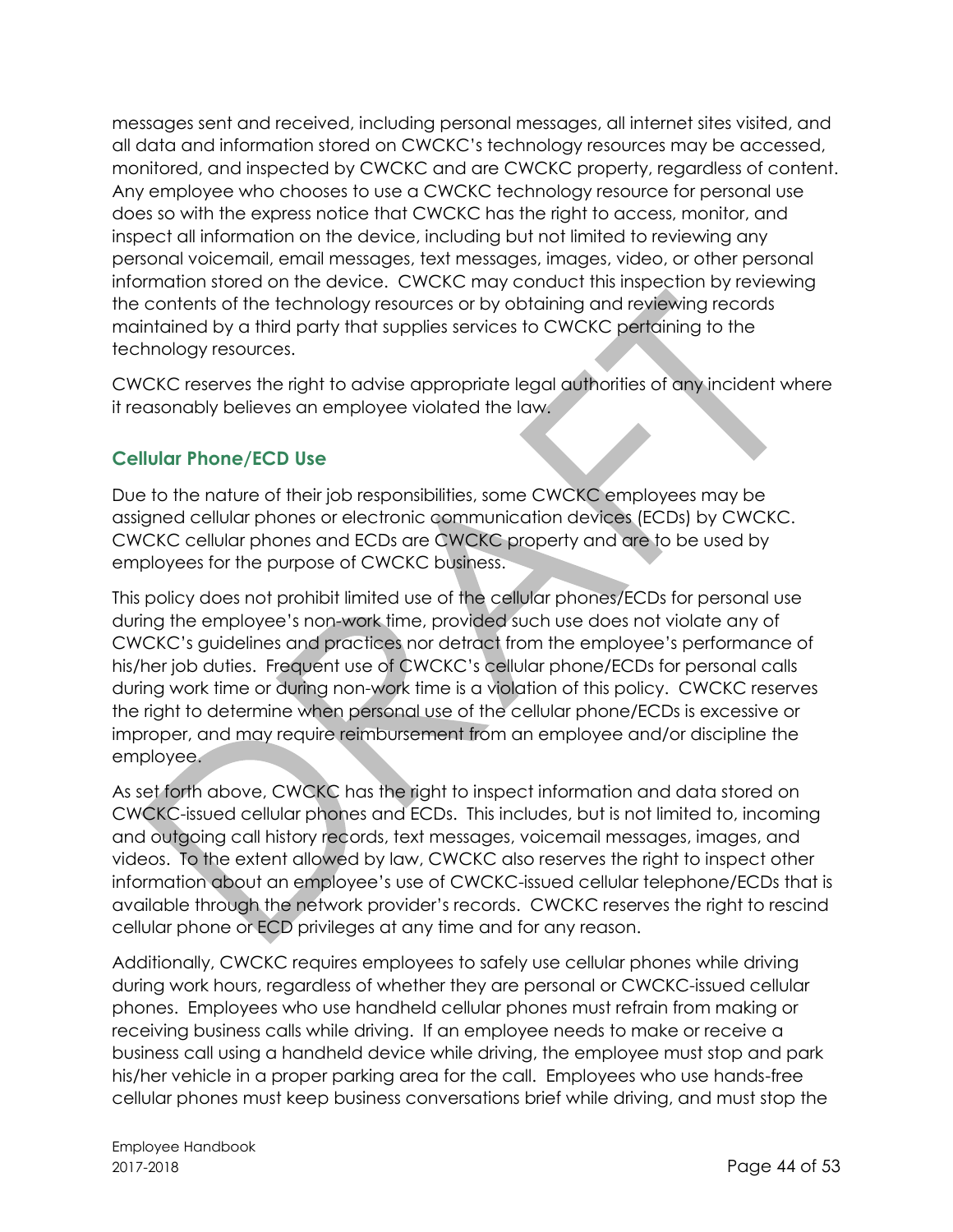vehicle and park in a proper parking area if the conversation becomes involved, traffic is heavy, or road conditions are poor. In an emergency situation only, such as a traffic accident or car trouble, CWCKC recognizes that employees may find it necessary to make a cellular phone call using a handheld device while driving. CWCKC also prohibits employees from writing, sending, or reading a text-based communication on an ECD while driving during work hours, regardless of whether the employee is using his/her own or a CWCKC-issued ECD. To be clear, employees may not drive during work hours and engage in text messaging, instant messaging, or send/read electronic mail. Employees who violate this policy are subject to disciplinary action up to and including termination. Please contact the Executive Director with any questions regarding cellular phone/ECD usage.

# <span id="page-44-0"></span>**Return of CWC Property**

An employee who is issued CWCKC property or technology resources must return the items when requested by CWCKC or open termination of employment (voluntary or involuntary). All property and technology resources must be returned to the employee's direct supervisor at CWCKC. If equipment is left at any other location, the employee will be responsible for any resulting damages to, or misuse of, the property or technology resource(s).

An employee may face disciplinary actions, up to and including termination, if any CWCKC property or technology resource issued to him/her is lost, damaged, misused, or not returned to CWCKC. CWCKC reserves the right to recover the value of the property or technology resource(s) from an employee to the full extent authorized by law.

# <span id="page-44-1"></span>**Personal Business**

CWCKC's facilities and equipment (including mail, phone, and technology resources) are designed to accommodate school business. Employees should have personal mail directed to their home address and limit personal business, including telephone calls, to an absolute minimum. Long-distance personal calls should not be made from CWCKC telephones. Employees should not use school material, time, or equipment for personal projects.

# <span id="page-44-2"></span>**Use – Email, Voicemail, & Internet**

CWCKC permits employees to use its electronic mail, voicemail system, and internet. This allowance is designed for minimal personal use that does not interfere with timely job performance and is consistent with law and appropriate protocols.

These systems are not to be used in any way that may be disruptive, offensive to others, or harmful to morale. For example, sexually explicit images, ethnic slurs, racial epithets, or anything else that may be construed as harassment or disparagement of others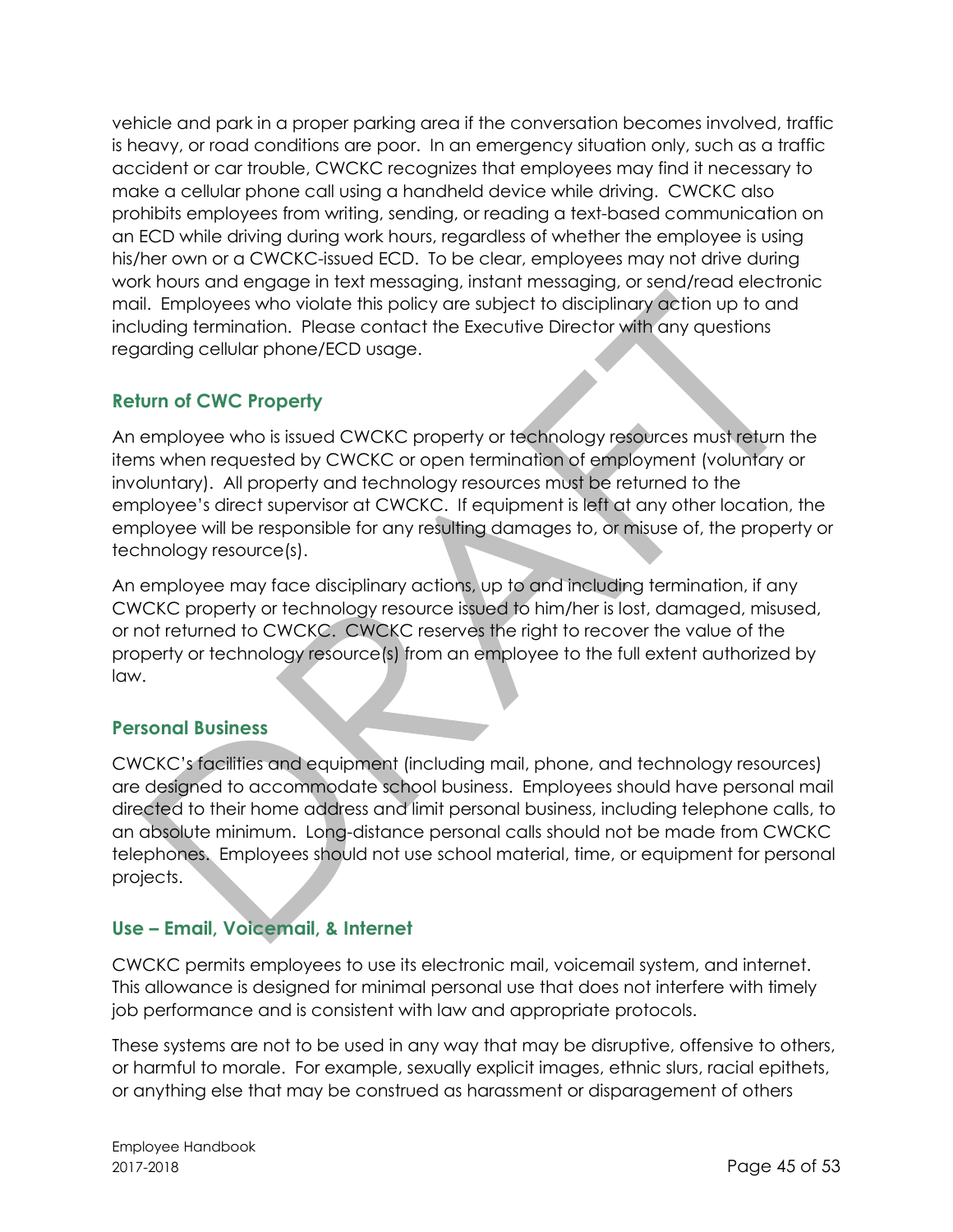based on their race, national origin, sex, sexual orientation, age, religious beliefs, or political beliefs may not be displayed or transmitted.

Employees may not attempt to gain access to another employee's personal email/voicemail without the latter's express permission.

School staff will not enter an employee's personal email files or voicemail unless there is a business need to do so. CWCKC retains a copy of all passwords; passwords unknown to the school may not be used. System security features, including passwords and delete functions, do not neutralize the school's ability of access any message at any time. Employees must be aware that the possibility of such access always exists.

Etiquette: Email is a prevalent and common form of communication; however, they can also be challenging and open to interpretation. Therefore, all employees should consider and/or follow the below guidelines when sending emails internally and externally:

- Avoid using CAPITALS they are the equivalent of shouting.
- Do not reply in anger and be mindful of tone. Seek to understand what the writer is trying to say.
- Avoid spelling and grammatical errors; re-read and edit before sending.
- A reasonable response time is within one (1) business day during weekdays and by the next business day on weekends.
- Emails should be as concise as possible and focused on the everyday function and business of the school.
- If a major concern or conflict with a person or a group of people exists, email is not a good medium to communicate with. Instead, schedule an appointment to discuss such matters in person – professionally and discreetly. Regarding communicating through conflict, please adhere to our operating norms and agreements about respectful and peaceful communication.
- Please use the "reply all" function appropriately.
- If sending an email to the parent/guardian of a CWCKC student, and the topic of which may be challenging (to either party), cc the Principal or supervisor. This will ensure he/she is aware in real-time and can provide support.

# <span id="page-45-0"></span>**Personnel Evaluations & Record Keeping**

#### <span id="page-45-1"></span>**Performance Evaluation Process**

All full/part time faculty will meet with their supervisor 3 times throughout the year (Aug/Sep; Jan/Feb; May/Jun) for one-on-one meetings to set goals, reflect on progress, plan professional development opportunities, review observation feedback, and reflect on classroom practices and procedures. In addition, each faculty member will meet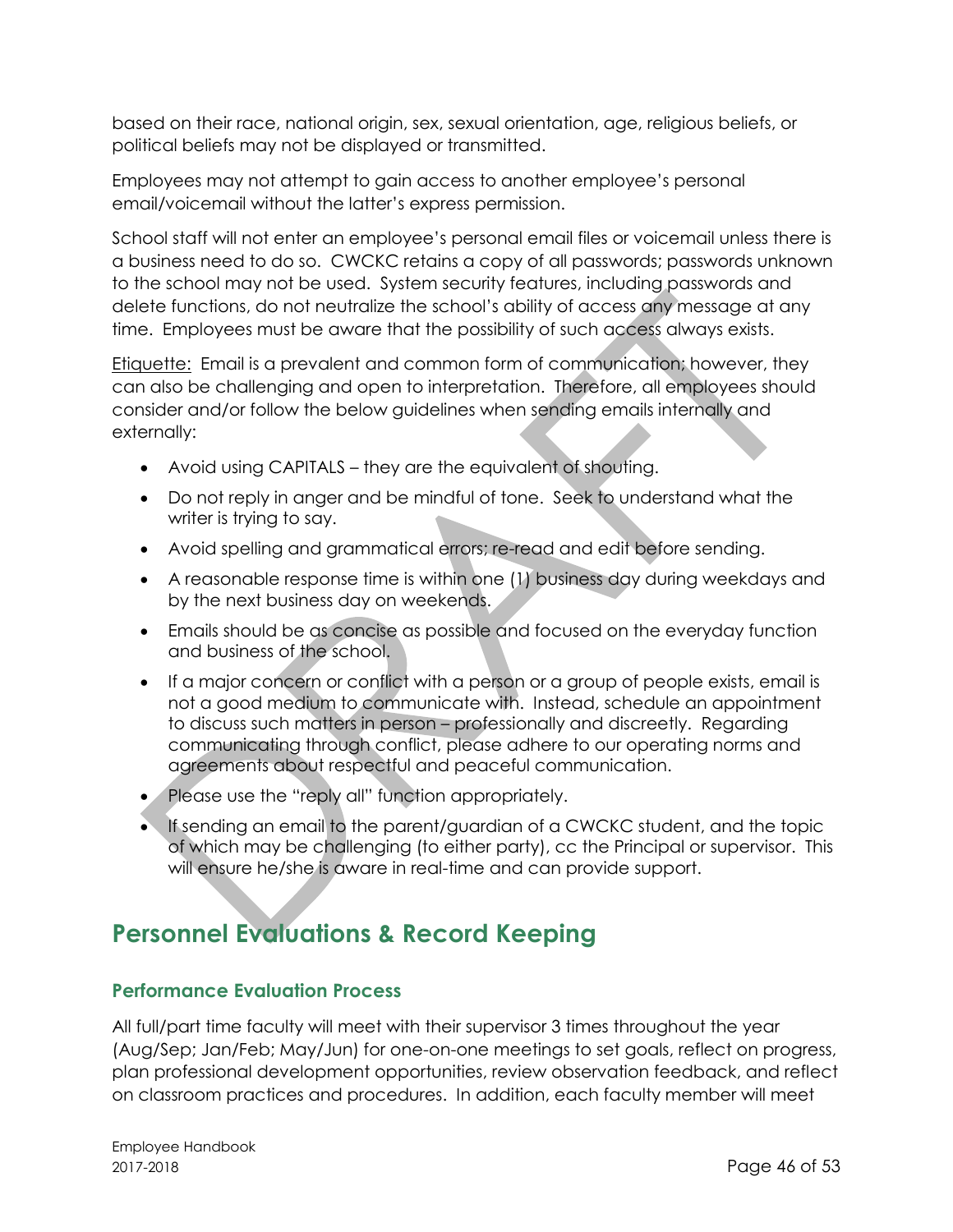with the Principal to share information regarding the academic and social/emotional progress of each student. This will allow multiple opportunities for faculty members to discuss accomplishments, concerns, and discuss strategies for meeting the needs of all learners. Ongoing performance evaluations are intended to make the employee aware of progress, areas for improvement, and objectives or goals for future performance.

Favorable performance evaluations do not guarantee promotions or salary increases. Although advancement potential is based largely upon job performance, promotions and salary increases are solely within the discretion of the school and depend on many factors in addition to performance.

# <span id="page-46-0"></span>**Personnel Files & Record Keeping**

All newly hired employees will have a personnel file established. It is the responsibility of the employee to keep the Executive Director and Office Manager advised of changes that should be reflected in the personnel file, such as:

- Change in address
- Change in telephone number(s)
- Marital status
- Number of dependents
- Emergency contact name/phone number

Employees have the right to inspect documents in their personnel file in the presence of a school representative, at a mutually convenient time. Employees also have the right to obtain a copy of any document(s) in their personnel file (physical or online) as well as the right to add comments to any disputed item in the file. A request for information contained in the personnel file must be directed to the Executive Director, and only the Executive Director (or designee) is authorized to release information about current or former employees.

CWCKC will restrict access of personnel files to only authorized individuals within the school. Disclosure of information to outside sources will be limited; however, the school will cooperate with requests from authorized law enforcement or local, state, or federal authorities conducting official investigations or as otherwise legally required.

# <span id="page-46-1"></span>**Termination of Employment**

<span id="page-46-2"></span>If an employee believes it necessary to terminate his/her at-will employment with the school, the employee must notify the Principal and Executive Director of his/her intention as far in advance as possible. At least two (2) weeks' notice is expected whenever possible; however, a thirty (30) day notice is asked for and encouraged.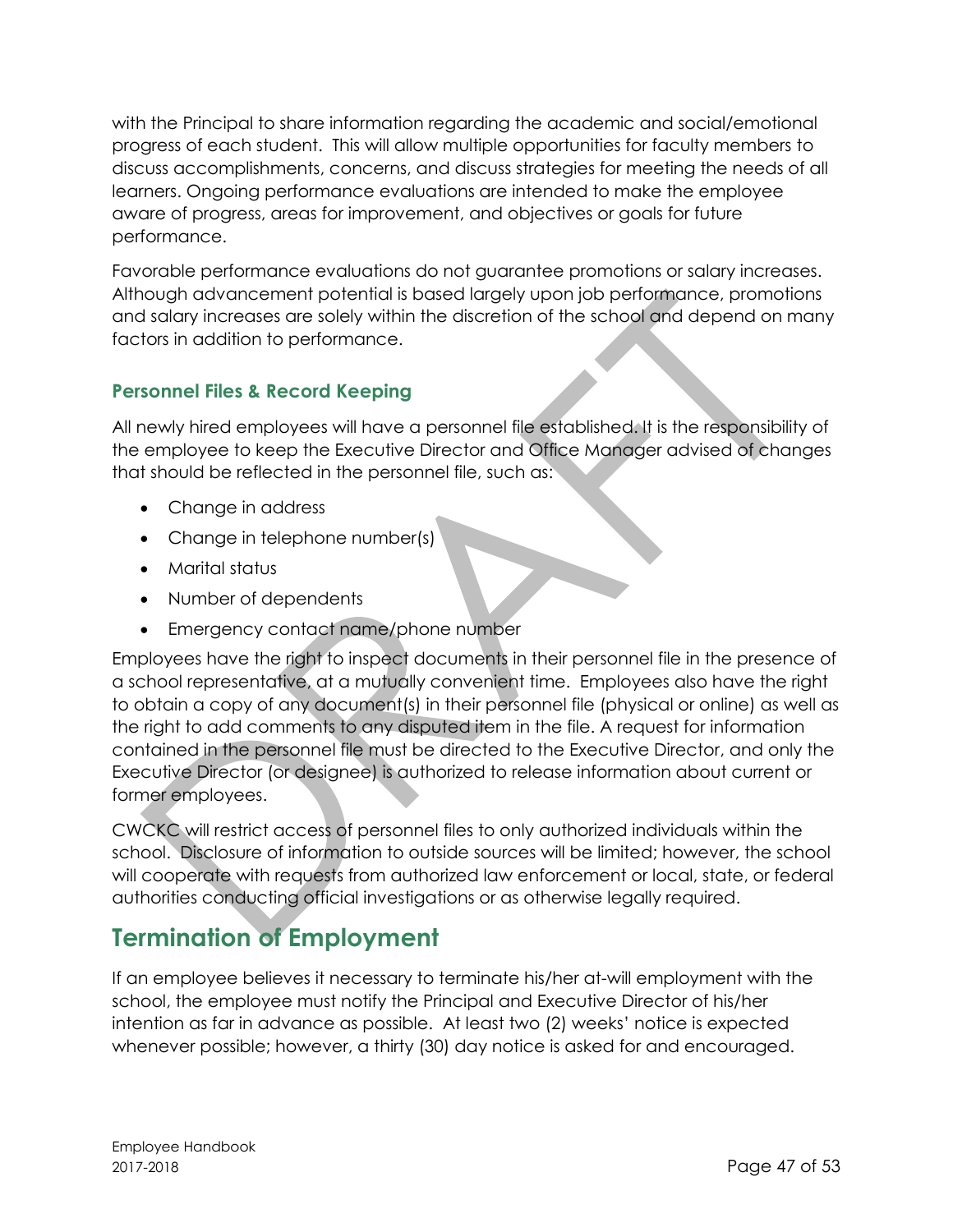#### **Personal Property**

Terminated employees should remove any personal items at the time they leave the school. Personal items left in the school are subject to disposal if not claimed at the time of the employee's termination.

# <span id="page-47-0"></span>**Staff Complaints and Grievance Policy**

This policy provides a mechanism for employees or applicants to reach solutions to problems, disputes, or controversies at the lowest administrative level, as fairly and as expeditiously as possible. This policy also addresses employees or applicants who allege discrimination or harassment on the basis of age, gender, race, color, religion, national origin, disability, or any other basis expressly prohibited by law.

#### <span id="page-47-1"></span>**Complaints / Grievances Submittal Procedure**

This complaint and grievance procedure is applicable to any claim by any employee or applicant of CWC Kansas City who is affected in his or her employment relationship by an alleged violation, misinterpretation, or misapplication of statutes, policies, rules, regulations, or written agreements of with which the school is required to comply.

The Board will ensure that a complaint is processed as expeditiously as is practicable. The initial complaint should be made in writing and should clearly state that the complainant wishes to utilize the Complaints and Grievances Policy, the nature of the complaint and specific statute, policy, rule, regulations, or written agreements that have allegedly been violated. The written request should be received by the charter school's office via certified mail at the following address: Citizens of the World Kansas City, Attn: Executive Director, 3435 Broadway, Kansas City, MO, 64111.

The complainant will be notified of the time and place of the initial meeting and any appeal of the initial decision in writing by hand delivered or certified mail. The complainant and the individual(s) accused of the violation shall be entitled to an opportunity to be heard and present relevant evidence.

For full details, please reference the Staff Complaints and Grievance Policy and procedures found in the official CWC Kansas City Policy Manual.

#### <span id="page-47-2"></span>**Prohibited Reprisal Provision**

No reprisals of any kind shall be taken by the Board or by any member of the administration against any complainant as a result of participation in the complaint process.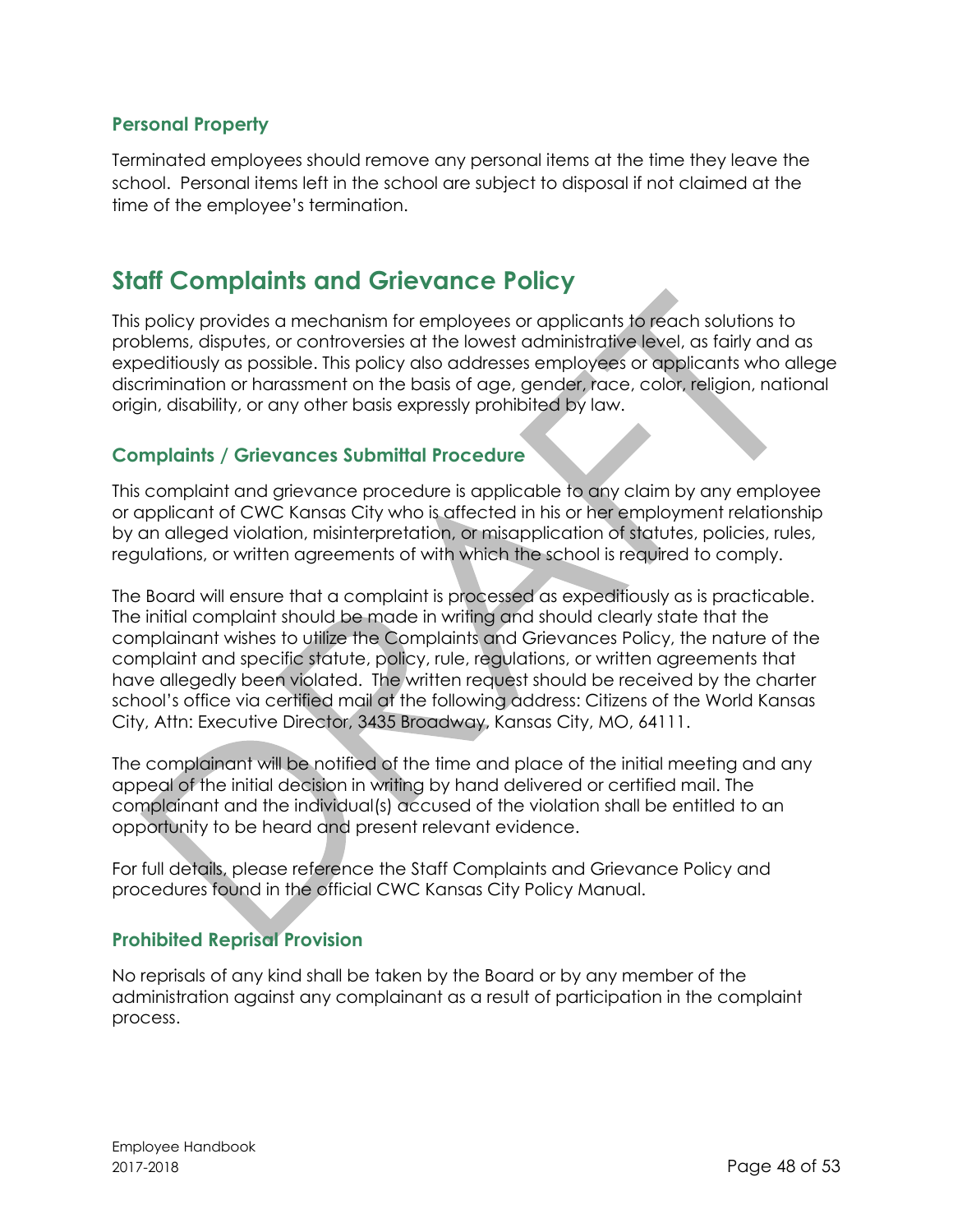# <span id="page-48-0"></span>**Appendix A, Employee Harassment Complaint Form**

Please see form on the following page.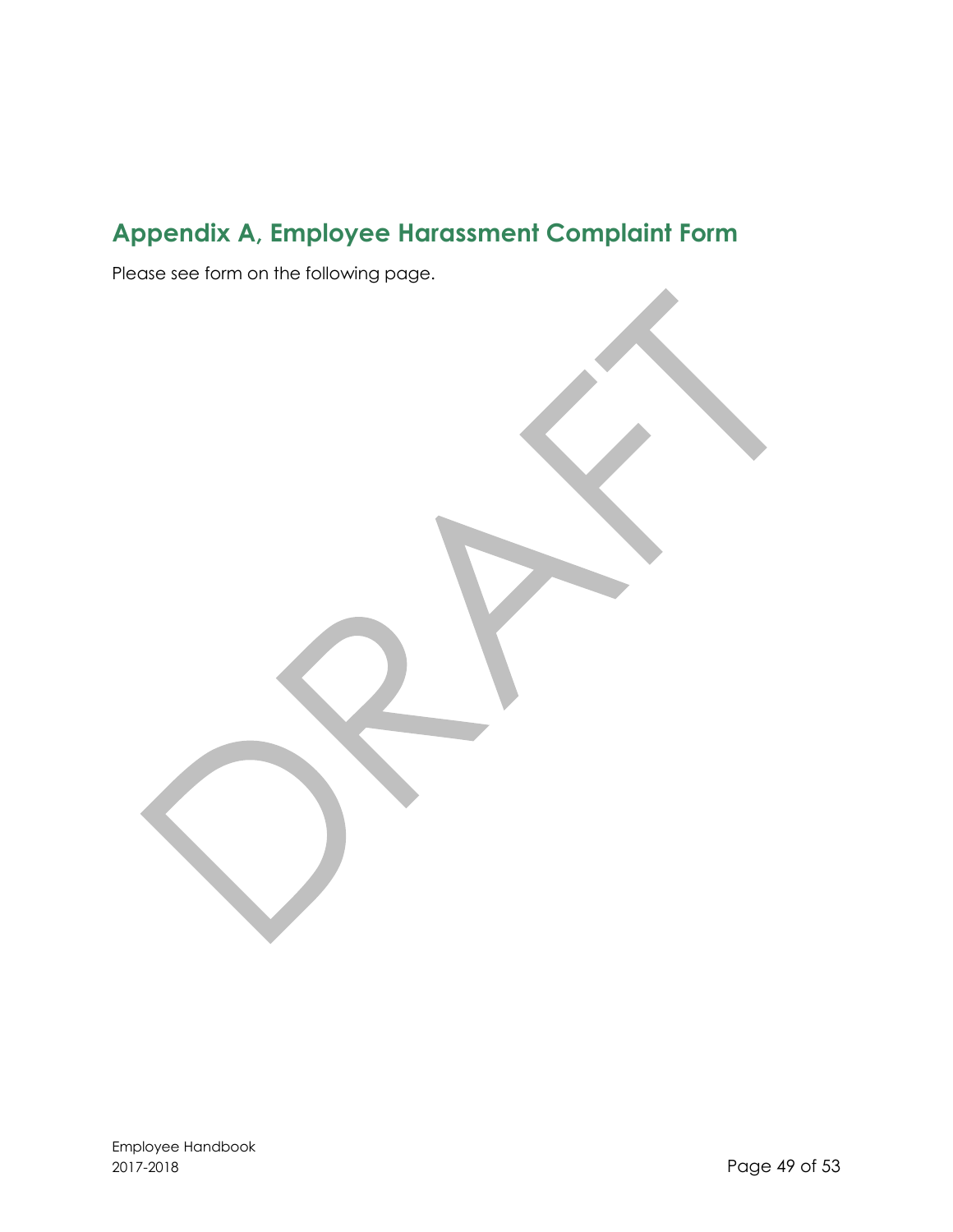

#### **CWC KANSAS CITY EMPLOYEE HARASSMENT COMPLAINT FORM**

|    | <b>Last Name:</b>                                                                          | <b>First Name/MI:</b>                                                                                                                     |                                                                                                                                                                                                      |
|----|--------------------------------------------------------------------------------------------|-------------------------------------------------------------------------------------------------------------------------------------------|------------------------------------------------------------------------------------------------------------------------------------------------------------------------------------------------------|
|    | Street Address / Apt. #:                                                                   |                                                                                                                                           |                                                                                                                                                                                                      |
|    | City:                                                                                      | State:                                                                                                                                    | Zip Code:                                                                                                                                                                                            |
|    | Home Ph:                                                                                   | <b>Cell Ph:</b>                                                                                                                           | <b>Work Ph:</b>                                                                                                                                                                                      |
|    | <b>School/Office of Alleged Violation:</b>                                                 |                                                                                                                                           |                                                                                                                                                                                                      |
|    |                                                                                            | unlawful discrimination/harassment described in your complaint, if applicable:                                                            | For allegation(s) of unlawful discrimination/harassment, please check the basis of the                                                                                                               |
|    | Age<br>Ancestry<br>Color<br>Disability (Mental or Physical)<br>Ethnic Group Identification | Gender / Gender Expression /<br>Gender Identity<br>Genetic Information<br>National Origin<br>Race<br>Religion<br>$\overline{\phantom{a}}$ | Sex (Actual or Perceived)<br>Sexual Orientation (Actual or<br>Perceived)<br>Based on association with a<br>person or group with one or<br>of these actual<br>more<br>or<br>perceived characteristics |
| 1. | complaint investigator.                                                                    |                                                                                                                                           | Please give facts about the complaint. Provide details such as the names of those<br>involved, dates, whether witnesses were present, etc., that may be helpful to the                               |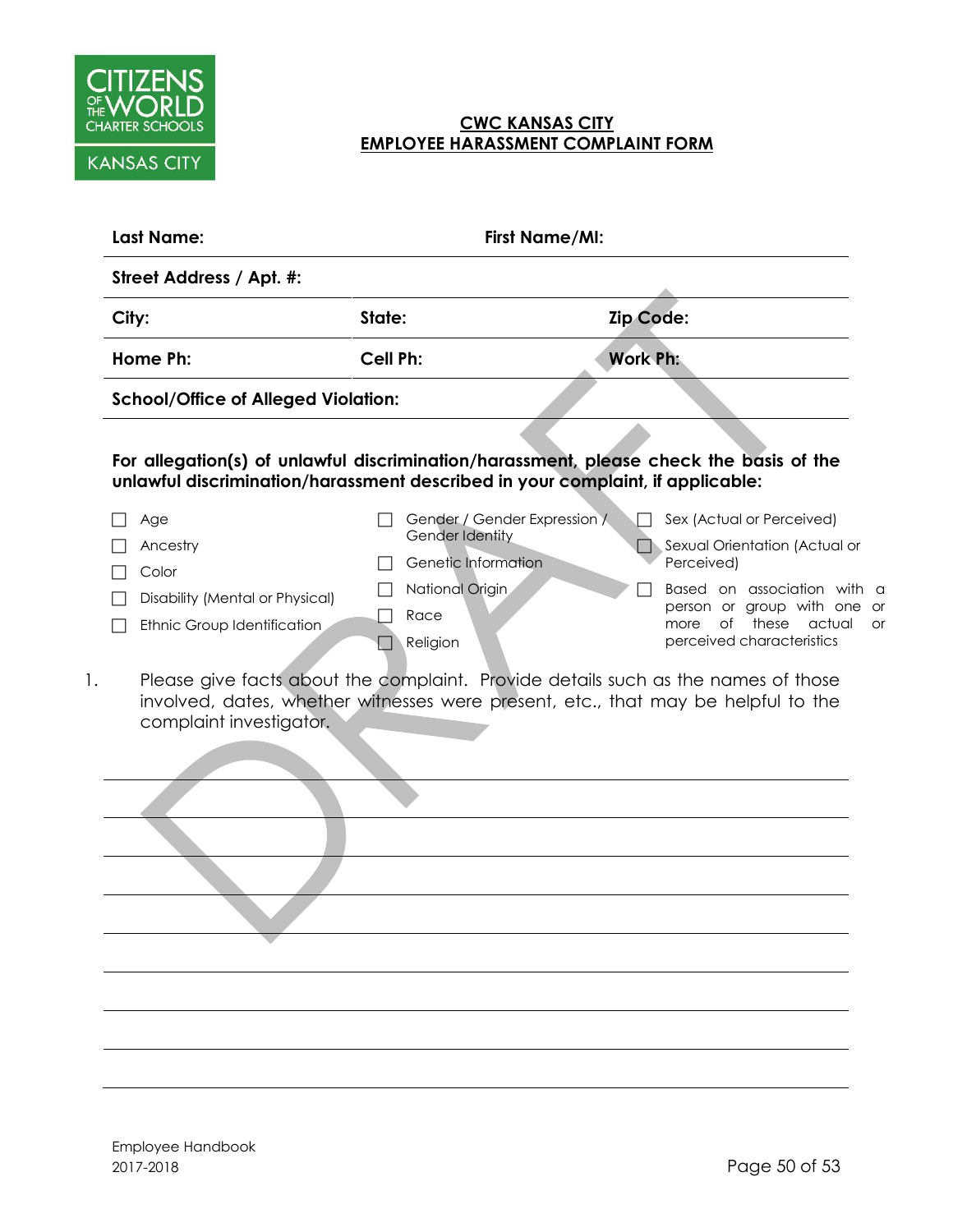2. Have you discussed your complaint or brought your complaint to any CWC Kansas City personnel? If you have, to whom did you take the complaint, and what was the result?

| 3. | Please provide copies of any written documents that may be relevant or supportive<br>of your complaint. |  |
|----|---------------------------------------------------------------------------------------------------------|--|
|    | I have attached supporting documents.<br>Yes<br>No                                                      |  |
|    |                                                                                                         |  |
|    | Signature: __________                                                                                   |  |
|    | Date: <u>Date: Albert 2008</u>                                                                          |  |
|    | Mail complaint and any relevant documents to:                                                           |  |
|    | Kristin Droege, Executive Director                                                                      |  |
|    | Regional Administrative Office<br>4324 McGee St.                                                        |  |
|    | Kansas City, MO 64111                                                                                   |  |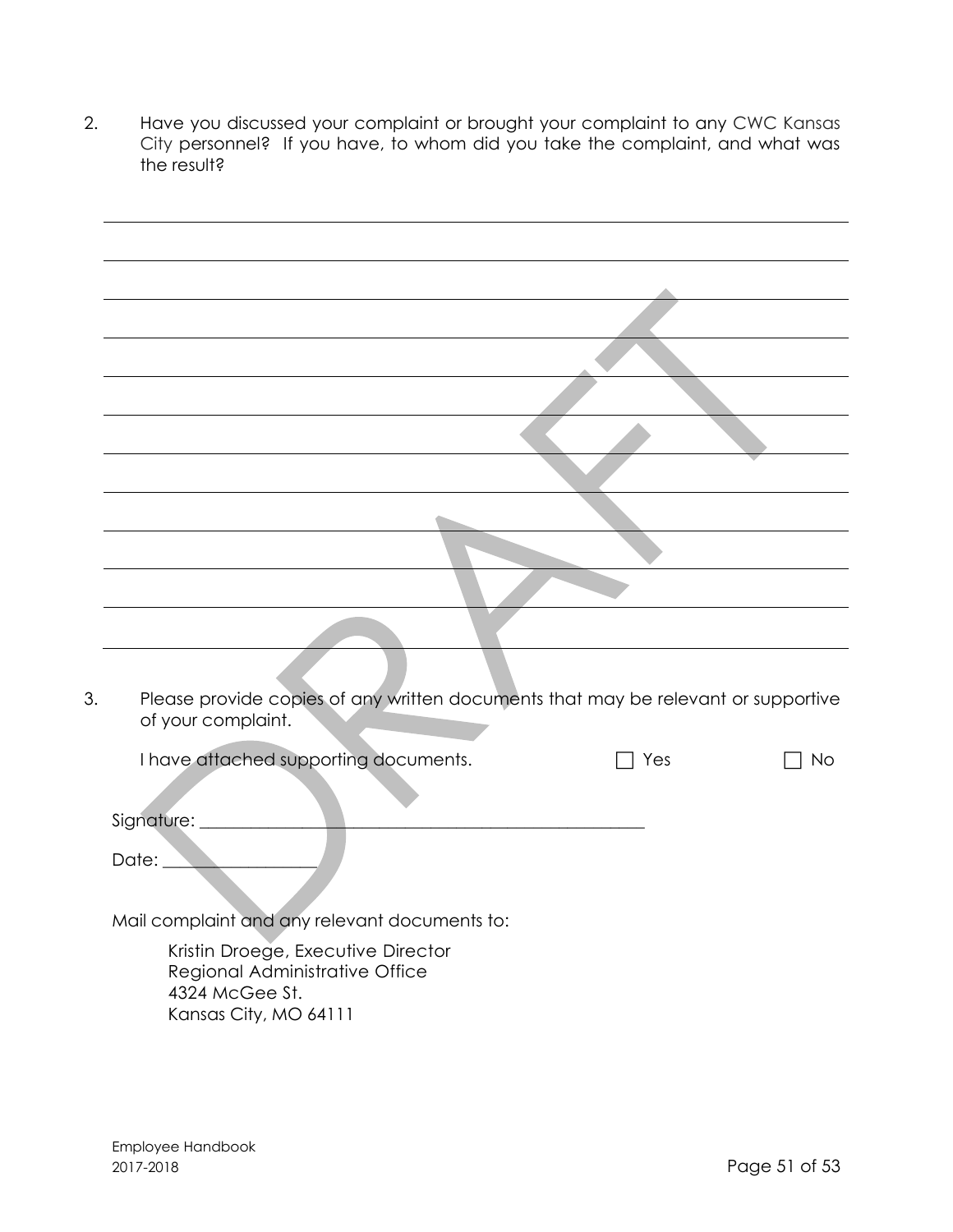# <span id="page-51-0"></span>**Appendix B, Employee Acknowledgement of Receipt**



#### **EMPLOYEE ACKNOWLEDGEMENT OF RECEIPT OF CWCKC EMPLOYEE HANDBOOK**

\_\_\_\_\_\_\_\_\_\_\_\_\_\_\_\_\_\_\_\_\_\_\_\_\_\_\_\_\_\_\_\_\_\_\_\_\_\_\_\_\_\_\_\_\_\_\_\_\_\_\_\_\_\_\_\_\_\_\_\_\_\_\_\_\_\_\_

EMPLOYEE NAME:

I ACKNOWLEDGE that I have received a copy of the CWCKC Employee Handbook.

I understand that it is my responsibility to read and familiarize myself with the policies and procedures contained in the handbook and I acknowledge that I have done so.

I agree to abide by its directions and procedures. I have been given the opportunity to ask any questions I might have about the policies in the handbook.

I understand that the statements contained in the Handbook are guidelines for employees concerning some of the school's policies and benefits and are not intended to create any contractual or other legal obligations or to alter the at-will nature of my employment with the school. In the event I do have an employment contract which expressly alters the at-will relationship, I agree to the foregoing except with reference to an at-will employment status.

I understand that, except for employment at-will status any and all policies and procedures can be changed at any time by the school.

I understand that, other than the CWC Kansas City Board of Directors, no person has authority to enter into any agreement – express or implied – for employment for any specific period of time, or to make any agreement for employment other than at-will; only the Board has the authority to make any such agreement and then only in writing signed by the Board President.

I understand that I will also receive a copy of the CWCKC Family Handbook and am expected to read the handbook and work with the community to uphold the policies, practices, and commitments within.

Employee's Signature: \_\_\_\_\_\_\_\_\_\_\_\_\_\_\_\_\_\_\_\_\_\_\_\_\_\_\_\_\_\_\_\_\_\_\_\_\_\_ Date: \_\_\_\_\_\_\_\_\_\_\_\_\_\_\_

**(This copy to be left in the Employee's copy of the Employee Handbook)**